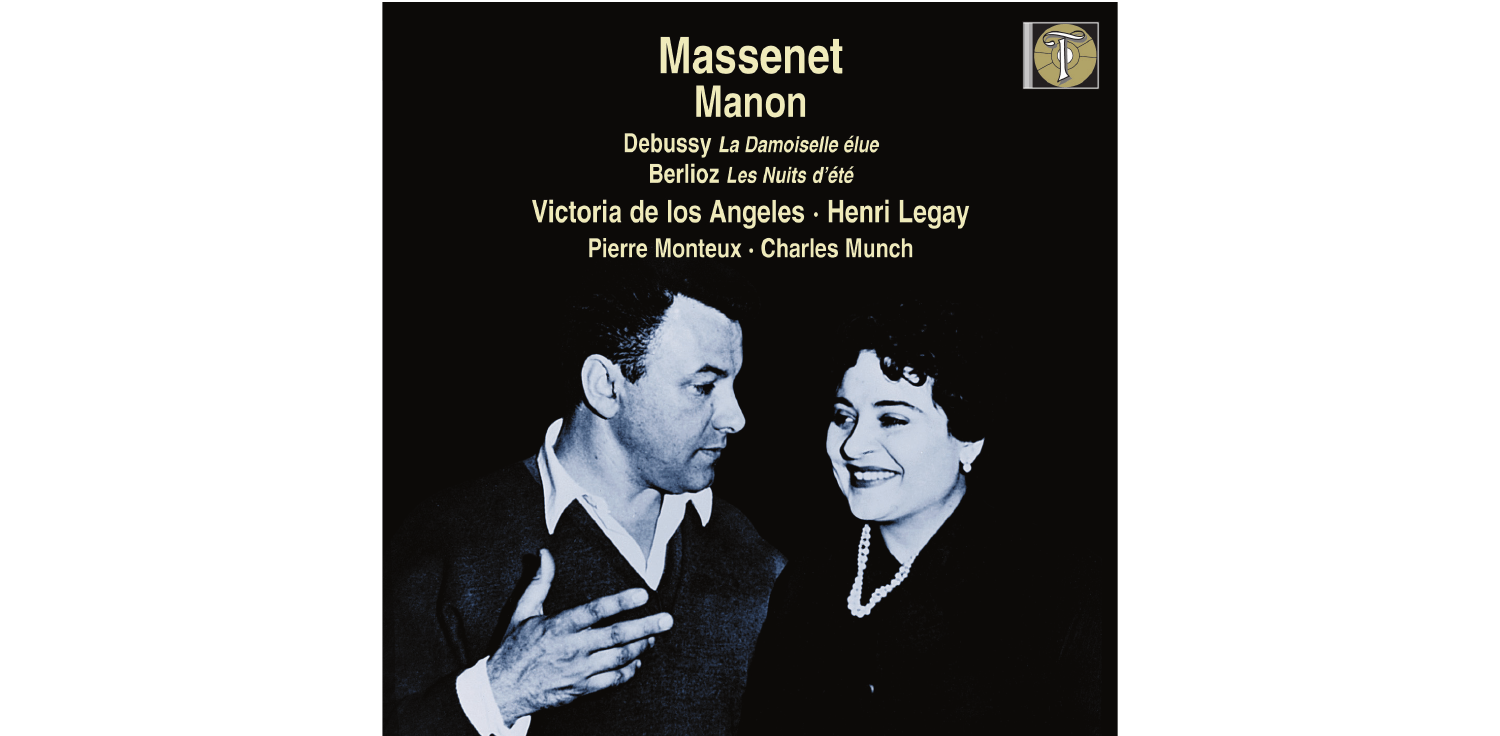### **COMPACT DISC 1**

### **Prélude**

#### **PREMIER ACTE L'hôtellerie d'Amiens**

*La cour d'une hôtellerie à Amiens (Poussette, Javotte, Rosette, Guillot et Brétigny entrent.)*

### GUILLOT

2

Holà ! Hé ! Monsieur l'Hôtelier ? Combien de temps faut-il crier avant que vous daigniez entendre ? BRÉTIGNY

Nous avons soif !

GUILLOT. Nous avons faim ! Holà ! Hé !

BRÉTIGNY Vous moquez-vous de faire attendre ?

GUILLOT, BRÉTIGNY Morbleu ! Viendrez-vous à la fin?

GUILLOT. Foi de Guillot Morfontaine ! C'est par trop de cruauté pour des gens de qualité !

BRÉTIGNY Il est mort, la chose est certaine.

GUILLOT, puis BRÉTIGNY Il est mort ! Il est mort !

POUSSETTE Allons, messieurs, point de courroux !

GUILLOT, puis BRÉTIGNY Que faut-il faire ? Que faut-il faire ?

GUILLOT. Il n'entend pas !

#### 1 **Prelude ACT ONE The inn in Amiens**

*The courtyard of an inn in Amiens.*

*(Poussette, Javotte, Rosette, Guillot and Brétigny enter.)*

#### GUILLOT

Where are you, innkeeper? How long must we shout before you deign to listen? BRÉTIGNY

We're thirsty! GUILLOT

We're famished! Are you there?

**BRÉTIGNY** You think it's a joke to keep us waiting? GUILLOT, BRÉTIGNY

Confound it! Will you never come?

GUILLOT. On the word of Guillot Morfontaine, this is fine treatment for men of our social position!

BRÉTIGNY He certainly must be dead. GUILLOT, then BRÉTIGNY

He's dead! He's dead!

POUSSETTE Come gentlemen, don't get worked up!

GUILLOT, then BRÉTIGNY What must we do? What must we do?

GUILLOT. He doesn't hear!

POUSSETTE, puis JAVOTTE, puis ROSETTE *(ensemble)* On le rappelle ! On le harcèle ! On le rappelle !

POUSSETTE, JAVOTTE, ROSETTE, GUILLOT et BRÉTIGNY Voyons, Monsieur l'Hôtelier ! Montrez-vous hospitalier ! *etc*.

POUSSETTE *(suivie par les autres)* Sauvez-nous de la famine ! *etc*.

JAVOTTE Ayez pitié !

POUSSETTE, JAVOTTE et ROSETTE Sauvez-nous de la famine ! Voyons, Monsieur...

BRÉTIGNY Sinon l'on vous extermine ! Monsieur...

GUILLOT. Soyez donc hospitalier ! Voyons, Monsieur...

LES CINQ ENSEMBLE Monsieur l'Hôtelier !

BRÉTIGNY Eh bien ! Eh quoi ! Pas de réponse ?

POUSSETTE, JAVOTTE, ROSETTE, puis GUILLOT Pas de réponse ?

BRÉTIGNY Il est sourd à notre semonce !

POUSSETTE, JAVOTTE et ROSETTE Recommençons !

GUILLOT. Pas trop de bruit cela redouble l'appétit. POUSSETTE, then JAVOTTE, then ROSETTE *(together)* We'll call him again! We'll pester him! We'll call him again!

POUSSETTE, JAVOTTE, ROSETTE, GUILLOT and BRÉTIGNY Come now, innkeeper! Show your hospitality! *etc*.

POUSSETTE *(followed by the others)* Save us from dying of hunger! *etc*.

JAVOTTE Have pity on us.

POUSSETTE, JAVOTTE and ROSETTE Save us from dying of hunger! Come now, Monsieur...

**BRÉTIGNY** If you don't we'll kill you! Monsieur.

GUILLOT. So hospitable! Come now, Monsieur...

ALL FIVE TOGETHER Innkeeper!

BRÉTIGNY Well then, what now? No answer?

POUSSETTE, JAVOTTE, ROSETTE, then GUILLOT No answer?

**BRÉTIGNY** He's deaf to our scolding!

POUSSETTE, JAVOTTE and ROSETTE Let's start all over again!

GUILLOT Don't make too much noise, that makes me twice as hungry.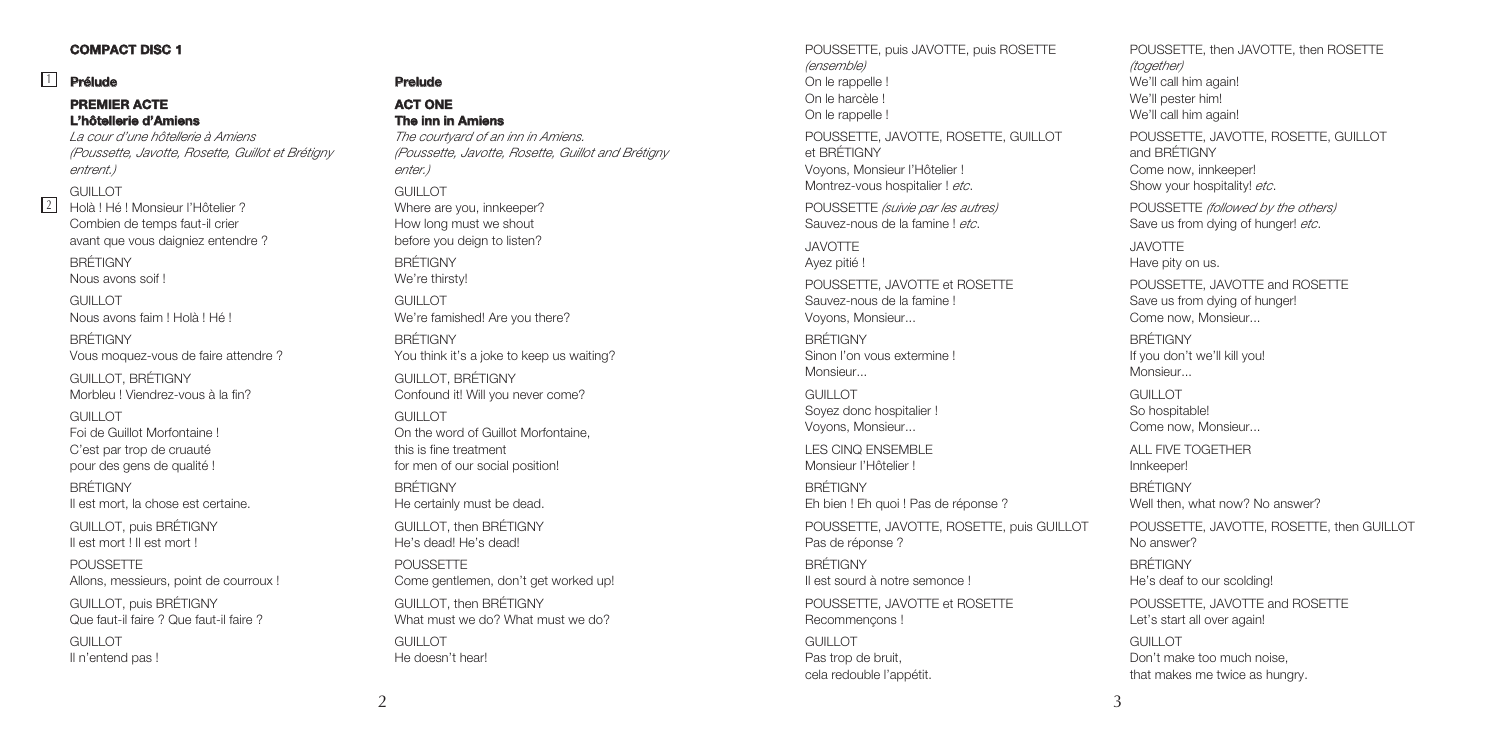POUSSETTE, JAVOTTE, ROSETTE et BRÉTIGNY Voyons, Monsieur l'Hôtelier !

LES AUTRES ENSEMBLE Montrez-vous hospitalier !

GUILLOT.

Ah ! voilà le coupable !

BRÉTIGNY

Réponds-nous, misérable ?

L'HÔTELIER Moi ! vous abandonner ? Je ne dirai qu'un mot : qu'on serve le dîner ! *(À ce moment, des marmitons sortent de l'hôtellerie en portant des plats.)* Hors-d'œuvres de choix ! LES AUTRES

Bien !

L'HÔTELIER Et diverses épices ! Poisson ! Poulet !

LES AUTRES Parfait !

JAVOTTE Du poisson !

GUILLOT.

Du poulet !

BRÉTIGNY

Parfait !

POUSSETTE Ô douce Providence !

LES AUTRES

Voilà qu'en cadence, on vient nous servir !

BRÉTIGNY Un buisson d'écrevisses ! POUSSETTE, JAVOTTE, ROSETTE and BRÉTIGNY Come now, innkeeper!

ALL FIVE Show your hospitality! GUILLOT. Ah! There's the guilty fellow! BRÉTIGNY Answer, you scoundrel! INNKEEPER Me! ever fail you? I'll say only one word: dinner is served! *(At this moment waiters carrying plates come out of the inn.)* Choice hors-d'œuvre! THE OTHERS Good! INNKEEPER And various spices! Fish! Chicken! THE OTHERS Perfect! JAVOTTE Fish! GUILLOT. Chicken! BRÉTIGNY Perfect! POUSSETTE Good Heavens! THE OTHERS

There they come, all in step, to wait on us. **BRÉTIGNY** A platter of crayfish!

LES AUTRES, sans BRÉTIGNY Des écrevisses !

L'HÔTELIER Et pour arroser le repas, de vieux vins...

GUILLOT *(aux marmitons)* Ne les troublez pas !

L'HÔTELIER Et pour compléter les services : le pâté de canard !

LES CINQ Un pâté !

L'HÔTELIER Non pas, Messieurs, un objet d'art !

GUILLOT. Vraiment !

BRÉTIGNY Parfait !

POUSSETTE Ô douce Providence !

LES QUATRE AUTRES Voilà qu'en cadence...

L'HÔTELIER Voyez ! On vient vous servir ! LES CINQ On vient nous servir ! Ô sort délectable lorsque l'on a faim de se mettre enfin à table ! On vient nous servir ! À table ! À table ! À table ! *etc*. *(Ils rentrent dans le pavillon dont la fenêtre et la porte se referment. L'hôtelier est seul en scène.)*

THE OTHERS, without BRÉTIGNY Crayfish!

INNKEEPER And to wash down the meal some mellow wines...

GUILLOT *(to the waiters)* Don't shame them up!

INNKEEPER And to complete the courses: a duck pâté!

ALL FIVE A pâté! INNKEEPER Not that, gentlemen, a work of art! GUILLOT. Truly! BRÉTIGNY Perfect! POUSSETTE Good Heavens!

THE OTHER FOUR There they come all in step...

INNKEEPER Look! To wait on you! ALL FIVE

To wait on us! Oh, what good fortune when one is hungry. finally to sit down to a meal! They're coming to wait on us! Let us sit down to eat! *etc*. *(They go into the summer-house, closing the door behind them. The innkeeper is alone on stage.)*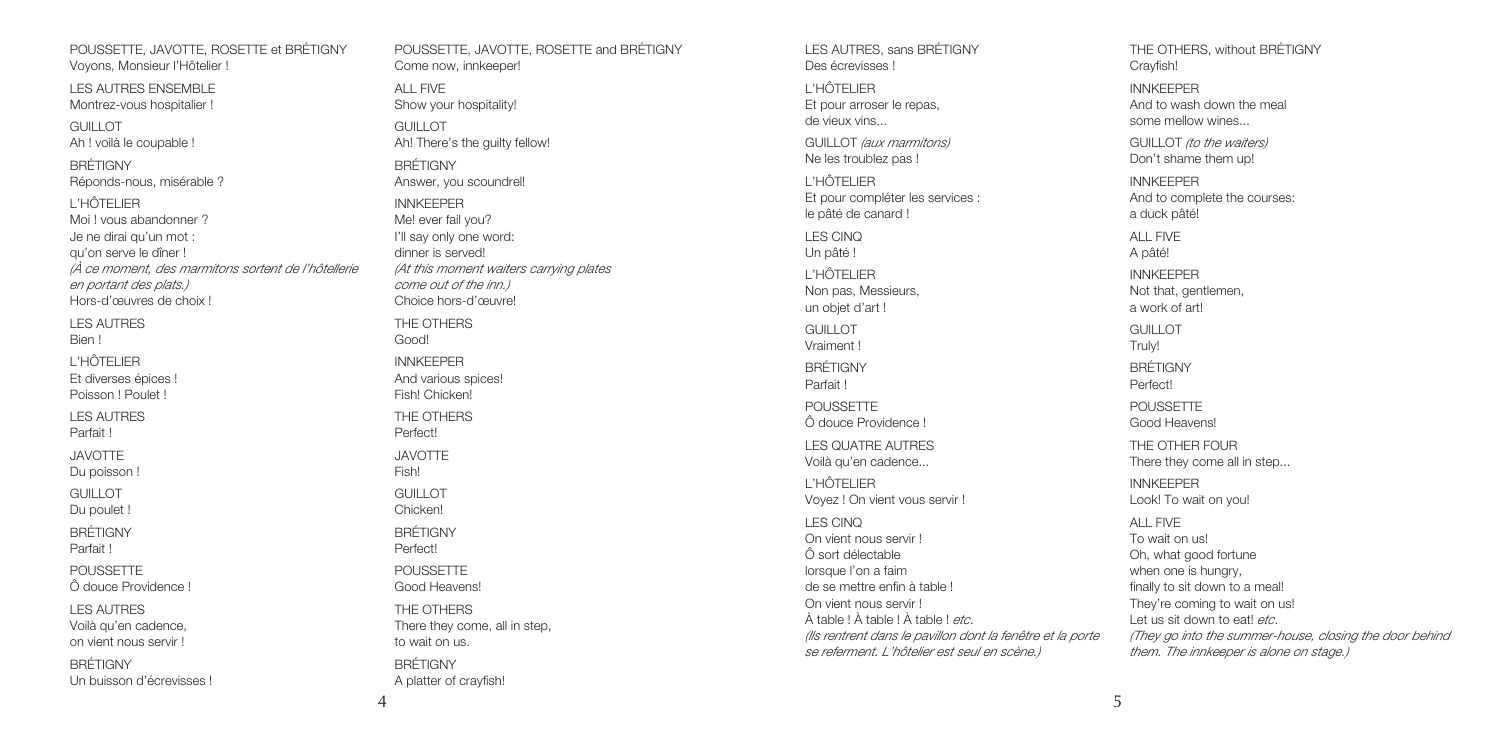### L'HÔTELIER

C'est très bien de dîner ! Il faut aussi payer ! Et je vais... Mais, au fait, pensons au Chevalier Des Grieux ! Le temps passe... Et j'ai promis de retenir sa place au premier coche. *(Les bourgeois commencent à envahir la scène.)* Et mais, voilà déjà la ribambelle des bons bourgeois ! Ils viennent regarder si l'on peut lorgner quelque belle, ou se moquer de quelque voyageur ! J'ai remarqué que l'homme est très observateur ! *(Il entre dans le bureau ; cloche.)*

#### LE CHŒUR DES BOURGEOIS

*(entrant au son d'une cloche)* Entendez-vous la cloche, voici l'heure du coche, il faut tout voir, tout voir ! Les voyageurs, les voyageuses, il faut tout voir ! Pour nous, c'est un devoir ! LESCAUT

*(entrant, suivi de deux gardes)* C'est bien ici l'hôtellerie où le coche d'Arras va tantôt s'arrêter ?

### LES GARDES C'est bien ici !

LESCAUT *(les congédiant)* Bonsoir !

### LES GARDES

Quelle plaisanterie ! Lescaut, tu pourrais nous quitter ?

### LESCAUT

3

Jamais ! Jamais ! Jamais ! Allez à l'auberge voisine, on y vend un clairet joyeux. Je vais attendre ma cousine, et je vous rejoins tous les deux !

### INNKEEPER

Eating is fine, but one also has to settle the accounts, later! And I'm going to... But I was about to forget the Chevalier Des Grieux? It's getting late. And I promised to reserve him a seat in the first coach.

*(The people begin to assemble in the courtyard)* But there they are already, this fine lot of townspeople. They are coming to see if there is a pretty girl to ogle, or if they can make fun of a passenger. I've noticed that man is an inquisitive animal! *(He enters his office as the inn-clock strikes)*

#### TOWNSPEOPLE

*(gradually coming into the inn)* Do you hear the bell ringing? It's time for the coach to arrive. We have to see everything, everything. The men and women passengers, we've got to watch everything! For us that is a duty!

#### LESCAUT

*(who enters, followed by two Guardsmen)* Is this the inn, where the Arras coach will be stopping soon?

#### **GUARDSMEN**

This is the place!

LESCAUT *(dismissing them)* Good night!

### **GUARDSMEN**

You must be joking, Lescaut, about leaving us!

### LESCAUT

Never! Never! Never! Go to the tavern nearby, where they sell a fine light wine. I am going to wait for my cousin. and I'll join you again later.

#### LES GARDES Rappelle-toi !

LESCAUT Vous m'insultez, c'est imprudent !

LES GARDES Lescaut ! LESCAUT

### C'est bon ! Je perdrais la mémoire quand il s'agit de boire ! Allez ! À l'auberge voisine, on y vend un clairet joyeux. Je vais attendre ma cousine ! Allez trinquer en m'attendant ! En m'attendant, allez trinquer ! *(Cloche. Les deux gardes sortent par le fond. Nouveau coup de cloche.)*

### LE CHŒUR

Les voilà ! Les voilà !

*(Sur la fin du chœur, on a vu au fond la rue se remplir de postillons et de porteurs chargés de malles, de cartons, de valises, et précédés d'une foule de voyageurs et de voyageuses qui tournent autour d'eux pour obtenir leurs bagages.)*

UNE VIEILLE DAME Oh ! ma coiffure ! Oh ! ma toilette !

LE CHŒUR Voyez-vous pas cette coquette !

UN VOYAGEUR Eh ! le porteur !

LE PORTEUR Dans un instant !

LE CHŒUR Ah ! le singulier personnage !

## GUARDSMEN Don't you forget!

LESCAUT You insult me, that's very unwise! **GUARDSMENT** Lescaut! LESCAUT That's enough! You think I might forget when it's my turn to pay for the drinks! Go on! At the tavern nearby, they sell a fine light wine. I'm going to wait for my cousin! Go clink your glasses while you wait for me! *(The bell sounds as the two guardsmen leave. The bell sounds again.)*

### TOWNSPEOPLE

Here they come! *(The street fills up with postilions and porters carrying all sorts of baggage while passengers mill about, looking for their luggage. The coach arrives and the passengers get out.)*

AN OLD WOMAN My hair is in a mess! My clothes are in a fine state!

TOWNSPEOPLE Just look at that coquette!

ANOTHER PASSENGER Here, I need a porter!

PORTER Just a moment!

TOWNSPEOPLE What a strange-looking character!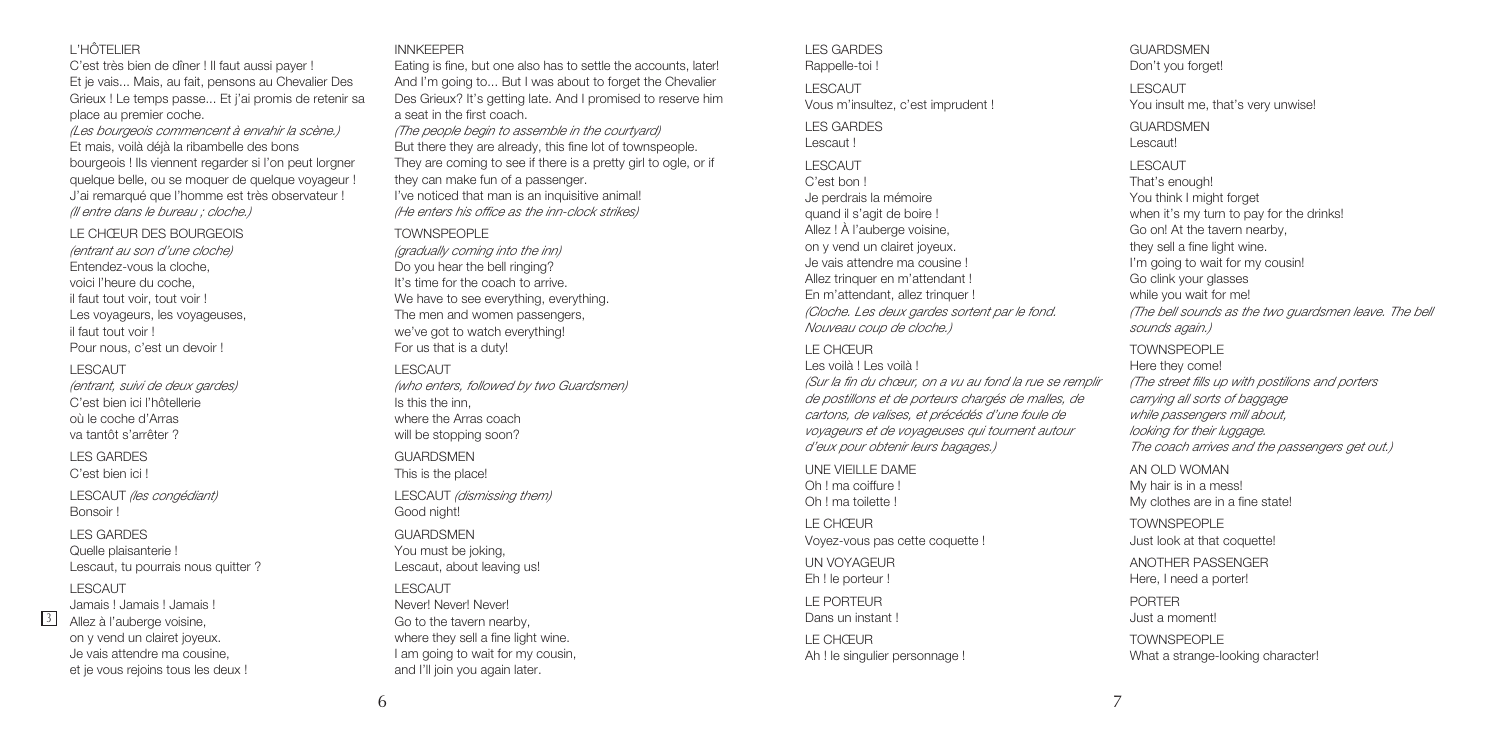UNE VOYAGEUSE Où sont mes oiseaux et ma cage ?

UN VOYAGEUR Hé ! Postillon !

UNE AUTRE VOYAGEUSE Postillon !

UN AUTRE VOYAGEUR Hé ! Postillon !

UNE AUTRE VOYAGEUSE Postillon !

UN AUTRE VOYAGEUR Ma malle !

UN AUTRE VOYAGEUR Mon panier !

LES PASSAGERS ENSEMBLE Postillon ! Postillon ! Postillon ! Donnez à chacun son bagage ! Voyons, voyons, voyons, voyons ! Ah, l'on devrait faire avant tout son testament !

LES POSTILLONS et LES PORTEURS Moins de tapage ! Non, non, non, non, non !

LES PASSAGERS ENSEMBLE

Dieux ! quel tracas et quel tourment quand il faut monter en voiture ! Ah ! je le jure.

on ferait bien de faire avant son testament ! *etc*.

LES POSTILLONS et LES PORTEURS Ah I c'est à se damner vraiment chacun d'eux gémit et murmure ! Rien qu'en montant dans la voiture, et recommence en descendant ! Ça recommence en descendant ! *etc*. Ah ! c'est à se damner vraiment ! Chacun gémit!

A WOMAN PASSENGER Where are my birds and my cage?

A MAN PASSENGER Hey there, postilion! A WOMAN PASSENGER

Postilion!

ANOTHER MAN Hey there, postilion!

ANOTHER WOMAN Postilion!

ANOTHER MAN My trunk!

ANOTHER MAN My basket! THE PASSENGERS TOGETHER Postilion! Postilion! Postilion! Give us our baggage! Come on now! Come on now! One ought to make out one's will before doing anything else!

POSTILIONS and PORTERS Let's have less racket! No, no, no, no! THE PASSENGERS TOGETHER Ye Gods! What a mess and what agony it is when one has to board a coach. Ah! I swear,

one would do well to make a will beforehand! *etc.*

POSTILIONS and PORTERS

That's really putting yourself through the tortures of hell! Each one of them groans and complains just from getting into a coach. And it all begins all over again, all over again, when they get out. *etc*. That's really putting yourself through the tortures of hell! Everybody groans!

Taisez-vous! Taisez-vous! Taisez-vous! *etc*. LE CHŒUR Ah ! c'est à se damner vraiment, chacun gémit ! Rien qu'en montant ou descendant ! Dieux ! quel tourment ! Ah ! quel tracas et quel tourment ! Ah ! Ah ! Ah ! Ah ! *etc*.

LES PASSAGÈRES *(courant après les postillons et porteurs)* Je suis la première !

LES PASSAGERS *(courant aussi après eux)* Je suis le premier !

LES POSTILLONS et LES PORTEURS Le dernier ! Non !

LE CHŒUR *(les imitant et riant)* Le dernier ! Non ! *(Manon vient de sortir de la foule et considère tout ce tohu-bohu avec étonnement.)* Voyez cette jeune fille !

LESCAUT *(le regardant)* Eh ! j'imagine que cette belle enfant, c'est Manon !... ma cousine ! Je suis Lescaut.

MANON Vous, mon cousin ? Embrassez-moi !

LESCAUT Mais très volontiers, sur ma foi ! Morbleu ! C'est une belle fille qui fait honneur à la famille !

MANON Ah ! Mon cousin, excusez-moi !

LESCAUT *(se détourant)* Elle est charmante !

Keep your mouth shut! Keep your mouth shut! *etc*.

TOWNSPEOPLE That's really to torture yourself, everybody groaning! Just by getting into a coach or out of one. Goodness, what agony! What a mess and what agony. Ha! Ha! Ha! Ha! *etc*.

THE WOMEN PASSENGERS *(running after the postilions and porters)* I'm the first in line!

THE MEN PASSENGERS *(also running after them)* I'm first!

POSTILIONS and PORTERS The last one! No!

TOWNSPEOPLE *(imitating them and laughing)* The last one. No! *(Manon comes out of the crowd and surveys the scene with astonishment.)* Look at that young girl!

LESCAUT *(seeing Manon)* I think that this pretty child is Manon!... my cousin! I am Lescaut.

MANON You, my cousin? Give me a kiss!

LESCAUT Very gladly, on my word! Indeed! She's a lovely girl who does credit to our family!

MANON Oh, cousin, please excuse me! LESCAUT *(aside)* She's charming!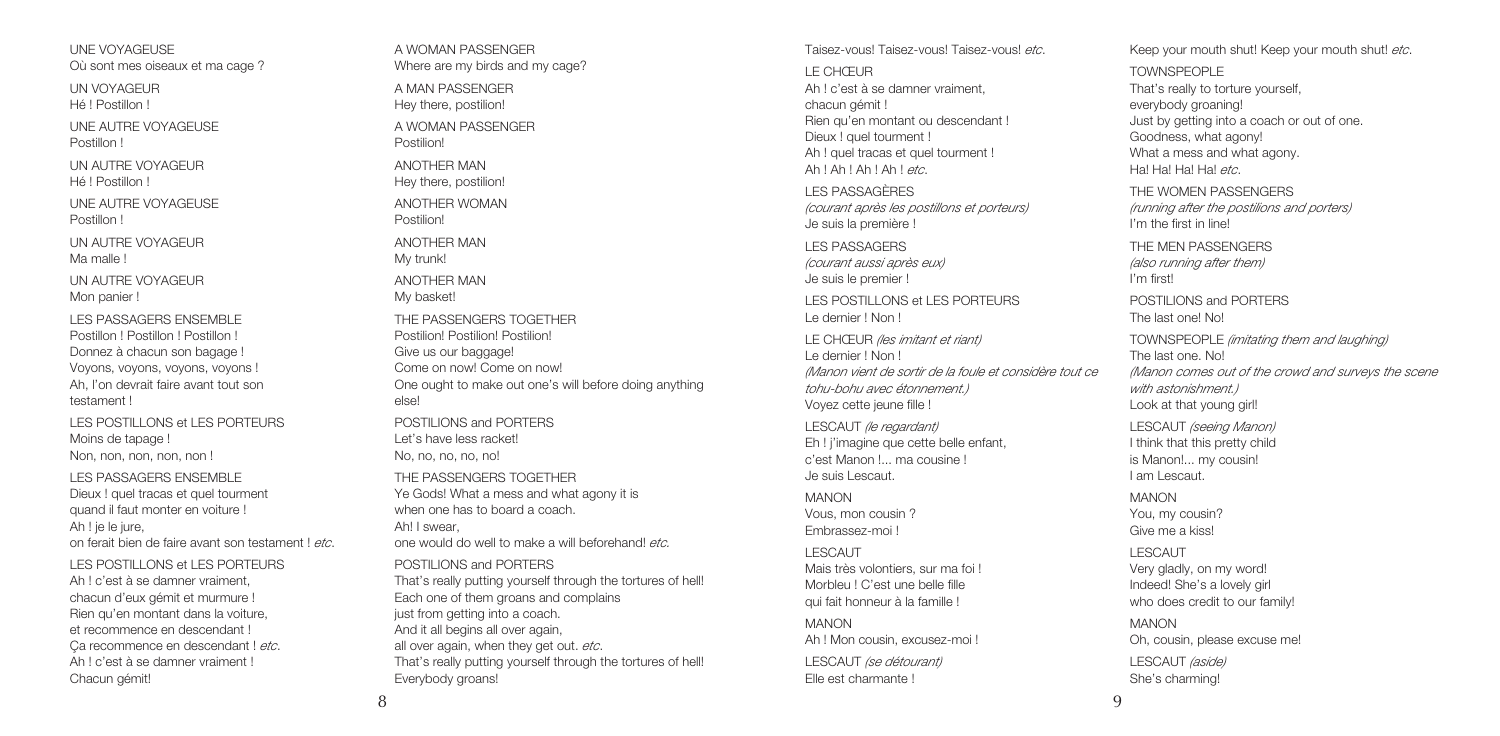### MANON

MANON MANON<br>4 Je suis encor tout étourdie, the suis encor tout étourdie, je suis encor tout engourdie ! .<br>Ah I mon cousin I Eyeusez-moi I Excusez un moment d'émoi ! Je suis encor tout étourdie ! Pardonnez à mon bavardage, j'en suis à mon premier voyage ! Le coche s'éloignait à peine, que j'admirais de tous mes yeux, les hameaux, les grands bois, la plaine, les voyageurs jeunes et vieux. Ah ! mon cousin, excusez-moi, c'est mon premier voyage ! Je regardais fuir, curieuse, les arbres frissonnant au vent ! Et j'oubliais toute joyeuse, que je partais pour le couvent ! Devant tant de choses nouvelles, ne riez pas, si je vous dis que je croyais avoir des ailes et m'envoler en paradis ! Oui, mon cousin ! Puis, j'eus un moment de tristesse, je pleurais, je ne sais pourquoi. L'instant d'après, je le confesse, je riais, ah, ah, ah, *etc*. Je riais, mais sans savoir pourquoi ! Ah, mon cousin, excusez-moi, ah, mon cousin, pardon ! Je suis encor tout étourdie, *etc*. *(Gros remue-ménage : les passagers, précédés des postillons, reviennent dans la cour de l'auberge. La cloche sonne.)* LES POSTILLONS *(aux voyageurs)*

Partez ! On sonne !

LES VOYAGEURS Comment ? Partir !

I'm still completely dizzy, I feel numb all over! Cousin, forgive me! Excuse an emotional moment! I'm still totally dizzy! Please forgive my chattering, this is the first trip I've ever taken! The coach had scarcely started to move when I opened my eyes wide watching the little villages, the forest, the plain, the passengers, both young and old. Cousin, forgive me, it's the first time I've travelled! Attentively I saw the trees rush by, trembling in the wind. And overwhelmed with delight I was forgetting that I was leaving for the convent! Faced with so many new things, don't laugh when I tell you that I thought I had wings and was flying to paradise! Yes, cousin! Then, I felt a moment of sadness I cried, I don't know what about. Then the very next minute, I confess I was laughing, ha, ha, ha, *etc*. I was laughing, but without knowing why! Cousin, excuse me, cousin, forgive me! I'm still completely dizzy, *etc*. *(With much bustle the passengers, preceded by the postilions, come back into the courtyard of the inn as the bell sounds.)* POSTILIONS *(to the passengers)* You're to leave! The bell is ringing!

PASSENGERS What? Leaving already?

#### LES POSTILLONS Allons ! Sortez ! Voici l'autre voiture !

LES VOYAGEURS Partir ? Comment ? Quelle mésaventure ! *(Bousculades et cris.)*

PLUSIEURS VOYAGEURS Mon carton ! Mes oiseaux ! Non ! Mon paquet ! Mon panier ! Non ! Mon chapeau ! *etc*.

LES POSTILLONS Partez ! Allons ! On sonne ! Partez !

LES VOYAGEURS On nous rançonne ! Voyons ! Voyons ! Voyons ! Voyons ! Dieux ! quel tracas et quel tourment, quand il faut monter en voiture ! Ah ! je le jure, on ferait bien de faire avant son testament ! Ah ! l'on devrait faire avant tout son testament ! Quel tracas ! Quel tourment ! *etc*.

#### LES POSTILLONS

Voici l'autre voiture ! On sonne ! Partez, partez, partez ! Ah ! c'est à se damner vraiment ! Chacun d'eux gémit et murmure ! Rien qu'en montant dans la voiture et recommence en descendant ! Ah I c'est à se damner vraiment l Chacun gémit ! Taisez-vous ! Quel tourment ! *etc*.

### LES BOURGEOIS

Ah ! Ah ! Ah ! *etc*. Ah ! c'est à se damner vraiment ! Chacun gémit ! Rien qu'en montant ou descendant ! Dieux ! quel tourment !

POSTILIONS Come on now! Be off! The other coach is here!

#### **PASSENGERS**

Leaving? How is that possible? What a wretched experiencel *(Much jostling and shouting.)*

VARIOUS PASSENGERS My box! My birds! No! My package! My basket! No! My hat! *etc*.

POSTILIONS Be off! Come on! The bell is ringing! Be off!

#### **PASSENGERS**

They're robbing us! Look here! Come on now! Come on now! Lord, what a mess and what agony, when one has to board a coach! Ah!, I sweer one would do well to make one's will ahead of time! Ah, one should, before anything else, make out one's will. What a mess! What agony! *etc*.

#### POSTILIONS

The other coach is here. The bell is ringing! Go on and go! That really is to force suffering on yourself! Each of them groans and mumbles! They get into a coach, and it starts all over again when they get out of it! That's really putting yourself through the tortures of hell! Each of them groans! Be quiet! What agony! *etc*. TOWNSPEOPLE Ha! ha! ha! *etc*. This is like putting yourself through hell! Everyone is groaning, just over getting into or out of a coach! Lord, what agony!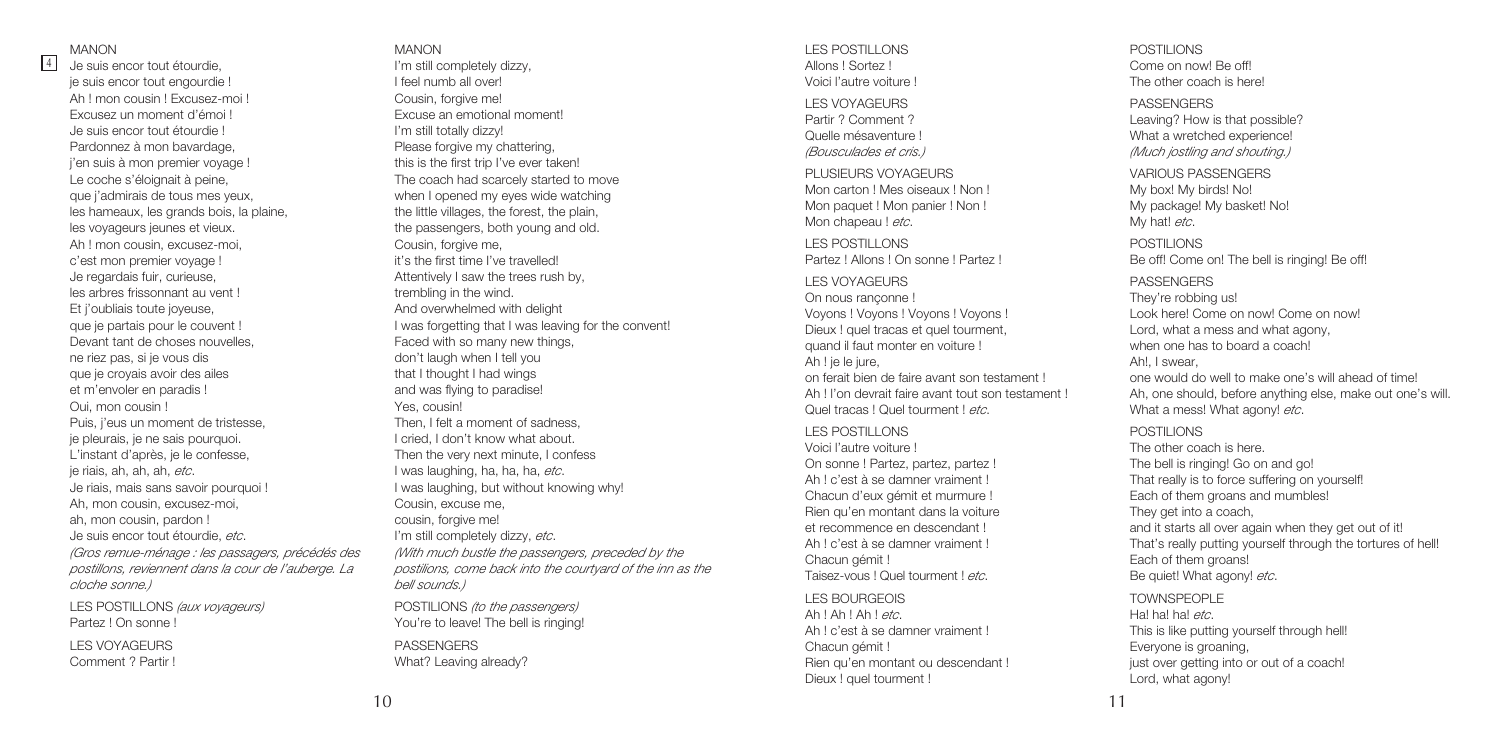Ah ! quel tracas et quel tourment ! Ah ! Ah ! Ah ! *etc*. *(La scène se vide peu à peu, la foule s'éloigne, laissant ensemble Lescaut et Manon.)*

LESCAUT *(déclare à Manon qu'il va chercher ses paquets restés à la voiture)* Attendez-moi, soyez bien sage, je vais chercher votre bagage !

#### LES BOURGEOIS

*(sortant peu à peu de la cour de l'auberge)* Il faut tout voir ! Pour nous c'est un devoir ! *(Le dernier des bourgeois disparaît. Manon est seule. Guillot apparaît sur le balcon.)*

#### GUILLOT.

Hôtelier de malheur ! Il est donc entendu que nous n'aurons jamais de vin ! *(apercevant Manon)* Ciel ! Qu'ai-je vu ? Mademoiselle ! Mademoiselle ! *(à part)* Ce qui se passe en ma cervelle est inouï !

## MANON *(à part)*

Cet homme est fort drôle, ma foi !

### GUILLOT.

Mademoiselle, écoutez-moi ! On me nomme Guillot, Guillot de Morfontaine, de louis d'or ma caisse est pleine, et j'en donnerais beaucoup pour obtenir de vous un seul mot d'amour. J'ai fini, qu'avez-vous à dire ?

### MANON

Que je me fâcherais, si je n'aimais mieux rire. *(Son rire est répété par Brétigny, Javotte, Poussette et Rosette qui viennent d'arriver sur le balcon.)*

### BRÉTIGNY

Eh bien, Guillot, que faites-vous ? Nous vous attendons.

What a mess and what agony! Ha! ha! ha! *etc*. *(The crowd goes off, leaving Lescaut and Manon together.)*

### LESCAUT

*(speaking to Manon before going off to fetch her baggage)* Wait for me, be very careful, I'm going to look for your things!

### TOWNSPEOPLE

*(gradually moving out of the inn courtyard)* We have to watch everything! It's like a duty for us! *(The last of the townspeople disappear, and Manon is alone. Guillot comes out on the balcony.)*

### GUILLOT.

Unlucky innkeeper! It's understood then that we'll never have any wine. *(catching sight of Manon)* Good Heavens! What did I see? Mademoiselle! Mademoiselle! *(aside)* What's going on in my head I've never felt before! MANON *(aside)*

This man is very funny, I must say!

### GUILLOT

Mademoiselle, listen to me! I'm called Guillot, Guillot de Morfontaine, and my cashbox is stuffed with gold louis, and I'd give away a great number of them to win just one word of love from you. I'm finished now, what do you have to say about it?

### MANON

That I'd be very much offended if I didn't prefer to laugh. *(Her laughter is repeated by Brétigny, Javotte, Poussette, and Rosette, who have just come out on the balcony.)*

### BRÉTIGNY

Well then, Guillot, what are you doing? We are waiting for you.

GUILLOT. Au diable les fous !

POUSSETTE N'avez-vous pas honte ? À votre âge !

JAVOTTE À votre âge !!

ROSETTE

À votre âge !!!

BRÉTIGNY

Cette fois ci, le drôle a par hasard découvert un trésor. Jamais plus doux regard n'illumina plus gracieux visage.

POUSSETTE, JAVOTTE et ROSETTE

Revenez, Guillot, revenez ! Dieu sait où vous mène un faux pas ! Cher ami Guillot, n'en faites pas ! Revenez ! Vous allez vous casser le nez ! Revenez donc, Guillot ! Ah ! Ah ! Ah ! *etc*.

### BRÉTIGNY

 $\sqrt{5}$ 

Allons, Guillot, laissez Mademoiselle, et revenez, l'on vous appelle.

### GUILLOT.

Oui, je reviens dans un moment ! Ma mignonne, un mot seulement !

#### BRÉTIGNY Guillot, laissez Mademoiselle !

#### GUILLOT *(bas à Manon)*

De ma part, tout à l'heure, un postillon viendra. Quand vous l'apercevrez cela signifiera qu'une voiture attend : que vous pouvez la prendre et qu'après... vous devez comprendre... *(Lescaut vient de rentrer.)*

LESCAUT Plaît-il, Monsieur ? GUILLOT To the devil with you fools! POUSSETTE

Aren't you ashamed? At your age! JAVOTTE At your age!! ROSETTE At your age!! BRÉTIGNY This time, by pure chance, that rascal has discovered a treasure. Never did a sweeter expression grace a prettier face.

POUSSETTE, JAVOTTE and ROSETTE Come back, Guillot, come back! God only knows where a misstep will lead you. Dear friend Guillot, don't do it! Come back! You'll fail miserably! So come back, Guillot! Ha, ha, ha, *etc*.

### **BRÉTIGNY**

Come on, Guillot, leave Mademoiselle alone, and come back here, they're calling you.

#### GUILLOT

Yes, I'll come back in a moment. But, my dear, one word with you!

**BRÉTIGNY** Guillot, leave the girl alone!

### GUILLOT *(in a low voice to Manon)*

In a little while a postilion will come on my behalf. When you see him, that will mean that a coach is waiting: that you can take it, and that afterwards... you should understand... *(At this moment Lescaut comes back.)*

LESCAUT I beg your pardon, Monsieur?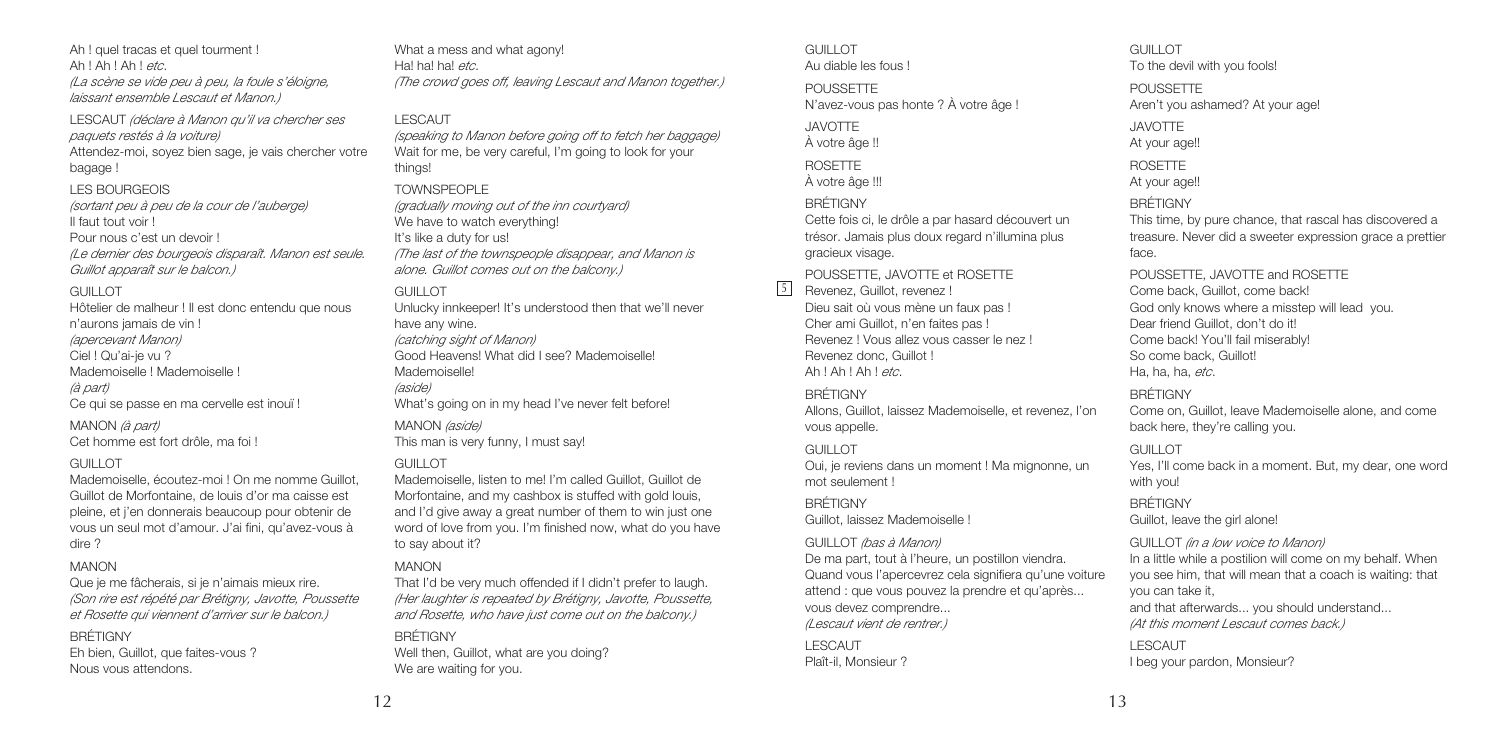#### GUILLOT Monsieur 2

LESCAUT Eh bien ! Vous disiez ?

### GUILLOT

Je ne disais rien ! *(Guillot se retire dans le pavillon.)*

POUSSETTE, JAVOTTE, ROSETTE et BRÉTIGNY Revenez, Guillot, revenez ! Dieu sait où vous mène un faux-pas ! Cher ami Guillot, n'en faites pas. Revenez ! Vous vous êtes cassé le nez!

*(Ils rentrent tous en riant dans le pavillon.)*

LESCAUT

Il vous parlait, Manon ?

MANON Ce n'était pas ma faute.

LESCAUT Certes ! Et j'ai de vous opinion trop haute pour me fâcher.

UN GARDE Eh bien, tu ne viens pas ?

UN AUTRE GARDE Les cartes et les dés nous attendent là-bas !

### LESCAUT

6

Je viens ; mais à cette jeunesse permettez d'abord que j'adresse quelques conseils tout remplis de sagesse !

DEUX GARDES Écoutons la sagesse !

LESCAUT *(à Manon)* Regardez-moi bien dans les yeux ! Je vais tout près à la caserne,

GUILLOT. Monsieur?

LESCAUT Well then! You were saying?

GUILLOT. I was not saying anything! *(Guillot goes off to the summer-house.)*

POUSSETTE, JAVOTTE, ROSETTE and BRÉTIGNY Come back, Guillot, come back! God knows where a misstep might lead you! Dear friend Guillot, don't do it. Come back! You've been a miserable failure! *(They go back inside, laughing.)* LESCAUT Was he speaking to you, Manon?

MANON

It wasn't my fault.

LESCAUT Of course! And I have too high an opinion of you to get angry.

A GUARDSMAN Well then, aren't you coming?

ANOTHER GUARDSMEN Cards and dice are waiting for us over there!

### LESCAUT

I'm coming; but allow me first to address some very wise advice to this young person!

TWO GUARDSMEN Let's listen to his wisdom!

LESCAUT *(to Manon)* look me straight in the eyes! I am going to the barracks close by.

discuter avec ces messieurs, de certain point qui les concerne. Attendez-moi donc... un instant... un seul moment... Ne bronchez pas, soyez gentille, et n'oubliez pas, mon cher cœur, que je suis gardien de l'honneur de la famille, de la famille ! Si par hasard, quelque imprudent vous tenait un propos frivole, dans la crainte de l'accident, ne dites pas une parole. Priez-le d'attendre un instant, un seul moment !... Ne bronchez pas, soyez gentille, *etc*. *(aux gardes)* Et maintenant, voyons à qui de nous la déesse du jeu va faire les yeux doux ! *(à Manon)* Ne bronchez pas, soyez gentille ! *(Lescaut sort, laissant Manon seule.)*

### MANON

Restons ici, puisqu'il le faut ! Attendons... sans penser ! Évitons ces folies. Ces projets qui mettaient ma raison en défaut ! Ne rêvons plus !

*(Long silence, pendant lequel Manon semble plongée dans ses réflexions. On sent à l'expression de son visage, qu'une sorte de combat se livre en elle. Elle devient rêveuse et machinalement porte les yeux sur le pavillon dans lequel sont enfermées Poussette, Javotte, Rosette.)* Combien ces femmes sont jolies ! La plus jeune portait un collier de grains d'or ! Ah ! comme ces riches toilettes, et ces parures si coquettes

les rendaient plus belles encor !

Voyons, Manon, plus de chimères !

to argue with these gentlemen. about a certain point that concerns them. Wait for me then... a very short time... a single moment... Don't' budge, be nice. and don't forget, dear heart, that I am the guardian of the family honour, the family honour! If by any chance, some rash person should make a frivolous proposal to you, for fear of a mishap, don't utter a word. Ask that person to wait a moment, a very brief moment!... Don't budge, be nice, *etc*. *(to the guardsmen)* And now, let us see which one of us the goddess of gambling will chose to flirt with! *(to Manon)* Don't budge, be nice! *(Lescaut goes off, leaving Manon alone.)*

### MANON

I'll stay right here, since I must! Let me wait... without a thought! I must avoid these distractions. Those schemes which so upset my thinking. I'll daydream no more! *(Long silence during which Manon seems lost in reflection. From the look on her face, it is obvious that some inner conflict is taking place. Suddenly, in a simple manner, she turns her eyes towards the summer-house, where Poussette, Javotte and Rosette are still eating.)* How very pretty those ladies are! The youngest one was wearing a necklace of gold Beads! Ah! how those elegant dresses and those enticing jewels made them even prettier yet! Come now, Manon, do not indulge your mind!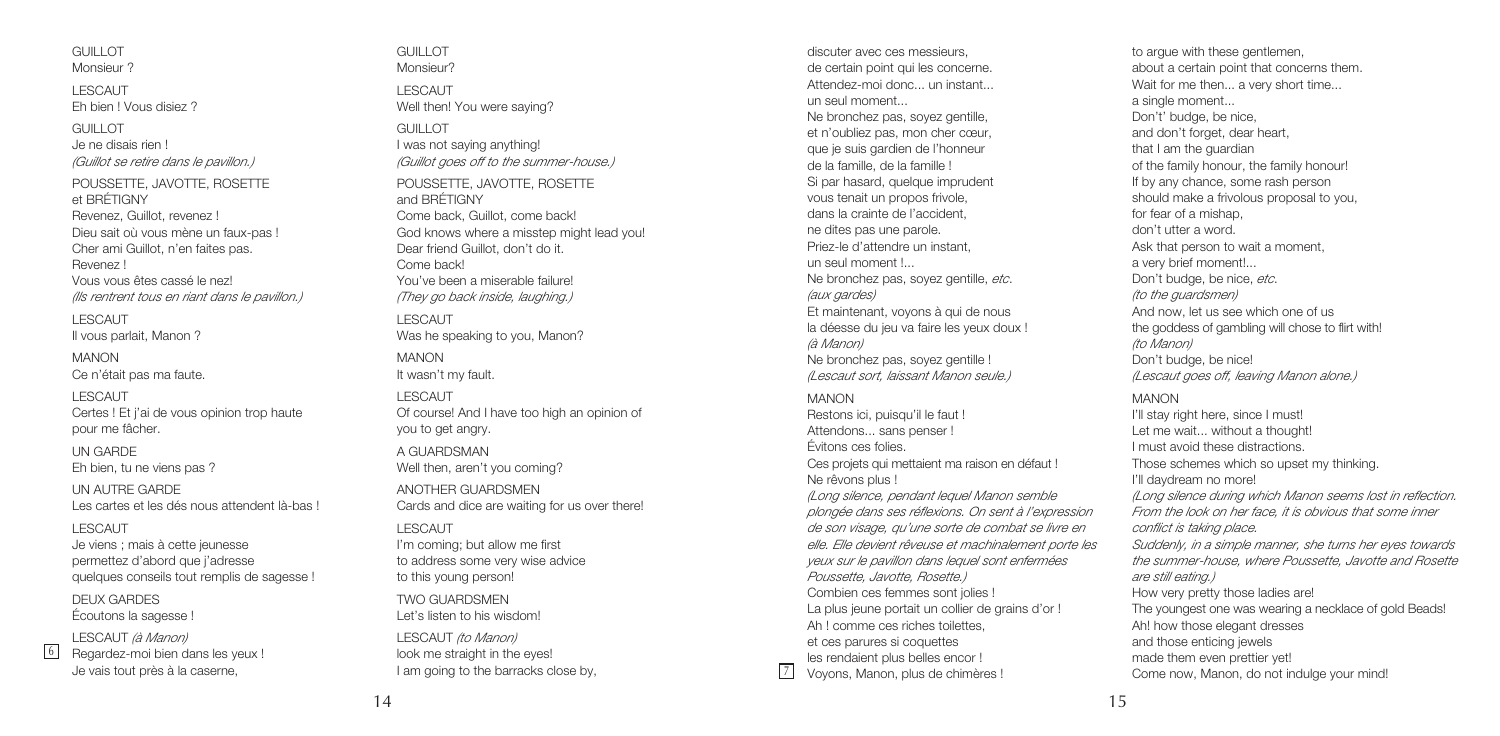Où va ton esprit en rêvant... Laisse ces désirs éphémères à la porte de ton couvent ! Voyons, Manon ! Voyons, Manon, plus de désirs, plus de chimères ! Et cependant !... Pour mon âme ravie en elles tout est séduisant ! Ah ! Combien ce doit être amusant de s'amuser toute une vie ! Ah ! Voyons, Manon, plus de chimères, *etc*. *(apercevant Des Grieux)* Quelqu'un ! Vite, à mon banc de pierre ! *(Elle s'assied vivement et reprend la position que lui avait indiquée Lescaut.)* DES GRIEUX *(sans la voir)* J'ai marqué l'heure du départ, j'hésitais... chose singulière ! Enfin, demain soir au plus tard j'embrasserai mon père ! Mon père ! Oui, je le vois sourire, et mon cœur ne me trompe pas ! Je le vois, il m'appelle et je lui tends les bras ! *(involontairement Des Grieux s'est tourné vers Manon, il la regarde d'abord avec étonnement, puis avec extase et comme si une vision lui apparaissait)* Ô ciel ! Est-ce un rêve ? Est-ce la folie ? D'où vient ce que j'éprouve ? On dirait que ma vie va finir... ou commence ! Il semble qu'une main de fer me mène en un autre chemin et malgré moi m'entraîne devant elle ! *(Peu à peu et involontairement il s'est rapproché de Manon.)* Mademoiselle ! MANON

Eh, quoi ?

When I let myself be carried away with feelings of delight. everything in those ladies seems attractive! Ah! How very marvellous it must be to enjoy oneself for a whole lifetime! Come now, Manon,no more wild fancies, *etc*. *(She sees Des Grieux.)* Someone's here! Quick, back to my stone bench! *(She goes back to the spot where Lescaut had left her.)*

DES GRIEUX *(without seeing Manon)* I noted the time of departure, I was hesitating... what a strange thing! After all, tomorrow evening at the latest I'll embrace my father! My father! Yes, I see him smiling, and my heart is not playing me false!

I see him, he calls to me and I hold out my arms to him! *(Unknowingly, Des Grieux has turned towards Manon. He stares at her astonished and, then, as though seeing a vision, in ecstacy.)* Good Heavens! Is this a dream?

Is this madness? Where does this feeling come from? One might say that my life is ending... or just beginning! It seems as if an iron hand were leading me onto anther path, and it spite of myself it draws me straight to her! *(Involuntarily, Des Grieux has approached Manon, step by step.)* Mademoiselle!

MANON Yes, what?

### DES GRIEUX

Pardonnez-moi ! Je ne sais, j'obéis, je ne suis plus mon maître, je vous vois, j'en suis sûr, pour la première fois, et mon cœur cependant vient de vous reconnaître !

Et je sais votre nom...  $\sqrt{8}$ 

> MANON On m'appelle Manon.

DES GRIEUX Manon !

MANON *(à part)* Que son regard est tendre ! Et que j'ai de plaisir à l'entendre !

DES GRIEUX Ces paroles d'un fou, veuillez les pardonner !

MANON

Comment les condamner ? Elles charment le cœur en charmant les oreilles ! J'en voudrais savoir de pareilles pour vous les répéter !

DES GRIEUX Enchanteresse ! Au charme vainqueur ! Manon I Vous êtes la maîtresse de mon cœur !

MANON Mots charmants !

DES GRIEUX Ô Manon !

MANON

Enivrantes fièvres, enivrantes fièvres du bonheur !

DES GRIEUX Vous êtes maîtresse, vous êtes maîtresse de mon cœur !

### DES GRIEUX

Forgive me! I do not know... I am obeying, I'm no longer my own master. I am seeing you, surely, for the very first time, yet my heart feels as if you were a long-lost acquaintance!

And I know your name...

MANON My name is Manon.

DES GRIEUX Manon!

MANON *(aside)* How gentle his expression is! And what a delight it is to listen to him!

DES GRIEUX These words of a madman, please excuse them!

MANON

Why condemn them? They enchant my heart and delight my ears! I should like to know similar words so as to repeat them to you!

DES GRIEUX Enchantress! With an overpowering spell! Manon! You are the mistress of my heart!

MANON Charming words!

DES GRIEUX Oh Manon!

MANON The intoxicating fever, the intoxicating fever of happiness!

DES GRIEUX You are mistress, you are mistress of my heart!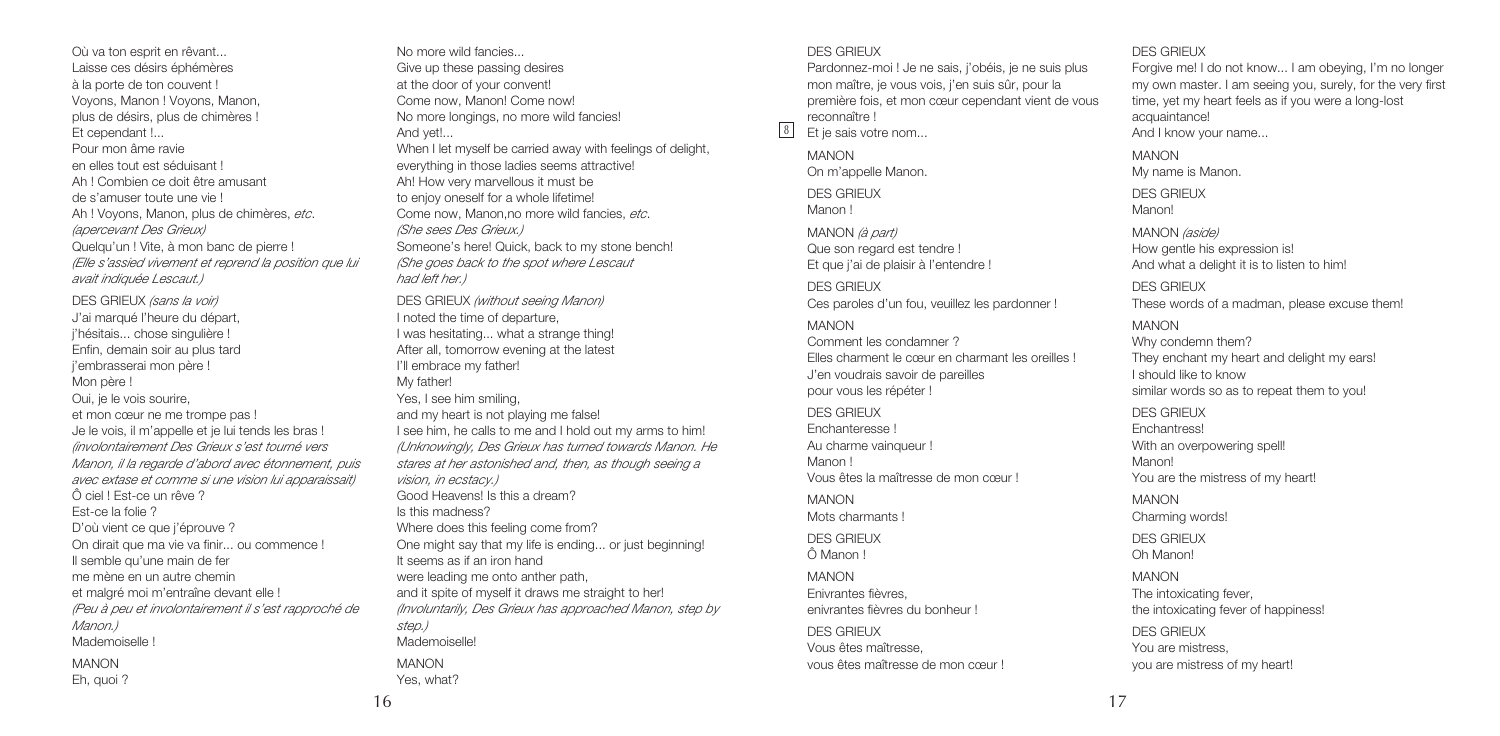DES GRIEUX *(après un long silence)* Ah ! Parlez-moi !

### MANON

Je ne suis qu'une pauvre fille. Je ne suis pas mauvaise, mais souvent on m'accuse dans ma famille d'aimer trop le plaisir. On me met au couvent tout à l'heure. Et c'est là l'histoire de Manon Lescaut !

DES GRIEUX

Non ! Je ne veux pas croire à cette cruauté ! Que tant de charmes et de beauté soient voués à jamais à la tombe vivante.

#### MANON

Mais c'est, hélas ! La volonté du ciel dont je suis la servante ! Puisqu'un malheur si grand ne peut être évité.

DES GRIEUX Non ! Non ! Votre liberté ne sera pas ravie !

MANON Comment ?

DES GRIEUX Au Chevalier Des Grieux vous pouvez vous fier !

#### MANON

Ah ! Je vous devrai plus que la vie !

#### DES GRIEUX

Ah ! Manon ! Vous ne partirez pas, dussé-je aller chercher au bout du monde une retraite inconnue et profonde et vous y porter dans mes bras !

### MANON

À vous ma vie et mon âme ! À vous toute ma vie à jamais ! DES GRIEUX *(after a long silence)* Ah, speak to me!

### MANON

I am only a poor girl. I am not bad, but often my family accuses me of liking pleasure too much. Now I'm being put into a convent. And there you have the story of Manon Lescaut!

#### DES GRIEUX

No, I will not believe in this cruelty! That so many ravishing charms should be vowed forever to a living tomb.

### MANON

But that, alas, is the will of heaven, and I am its servant! For so great an unhappiness cannot be avoided.

#### DES GRIEUX No! No!

Your freedom shall not be taken from you!

MANON But how?

#### DES GRIEUX You can put your trust in the Chevalier Des Grieux!

MANON I will owe you more than life itself!

#### DES GRIEUX

Ah, Manon, you shall not leave, even should I have to go to the ends of the earth seeking an unknown, dark sanctuary, to which I would carry you in my arms.

### MANON

My life and soul belong to you! To you, my life is yours forever!

#### DES GRIEUX Enchanteresse !

Manon ! Vous êtes la maîtresse de mon cœur ! *(À ce moment, le postillon à qui Guillot a dit précédemment de se tenir aux ordres de Manon paraît dans le fond. Manon le regarde, réfléchit et sourit.)*

# MANON

Par aventure, peut-être avons-nous mieux : une voiture, la chaise d'un seigneur... Il faisait les doux yeux à Manon... Vengez-vous !

DES GRIEUX Mais comment ?

MANON Tous les deux, prenons-la ! DES GRIEUX *(au postillon, qui se retire)*

Soit, partons !

MANON *(troublée)* Et quoi, partir ensemble ?

### DES GRIEUX Oui, Manon ! Le ciel nous rassemble ! Nous vivrons à Paris tous les deux ! Et nos cœurs amoureux... l'un à l'autre enchaînés ! Pour jamais réunis, n'y vivront que des jours bénis !

#### MANON Tous les deux ! À Paris ! À Paris ! Nous n'aurons que des jours bénis !

MANON, DES GRIEUX À Paris ! À Paris, tous les deux ! Nous vivrons à Paris ! Tous les deux ! DES GRIEUX Enchantress! Manon! You are the mistress of my heart! *(At this moment the postilion, told earlier by Guillot to await Manon's orders, appears in the*

#### MANON

*background.)*

Just by chance, perhaps we have a better way: a coach, a nobleman's post-chaise... He was flirting with Manon... Take revenge! DES GRIEUX But how? MANON The two of us, let's take it! DES GRIEUX *(to the postilion, who goes off)* Fine, let's be off! MANON *(troubled)* You mean, leave together? DES GRIEUX Yes, Manon! Heaven is joining us together! We shall live together in Paris! And our loving hearts, chained to each other, joined forever, will live only blessed days! MANON

Both of us! In Paris! In Paris. We'll have only blessed days.

MANON, DES GRIEUX In Paris! In Paris, both of us! We'll live in Paris! Together!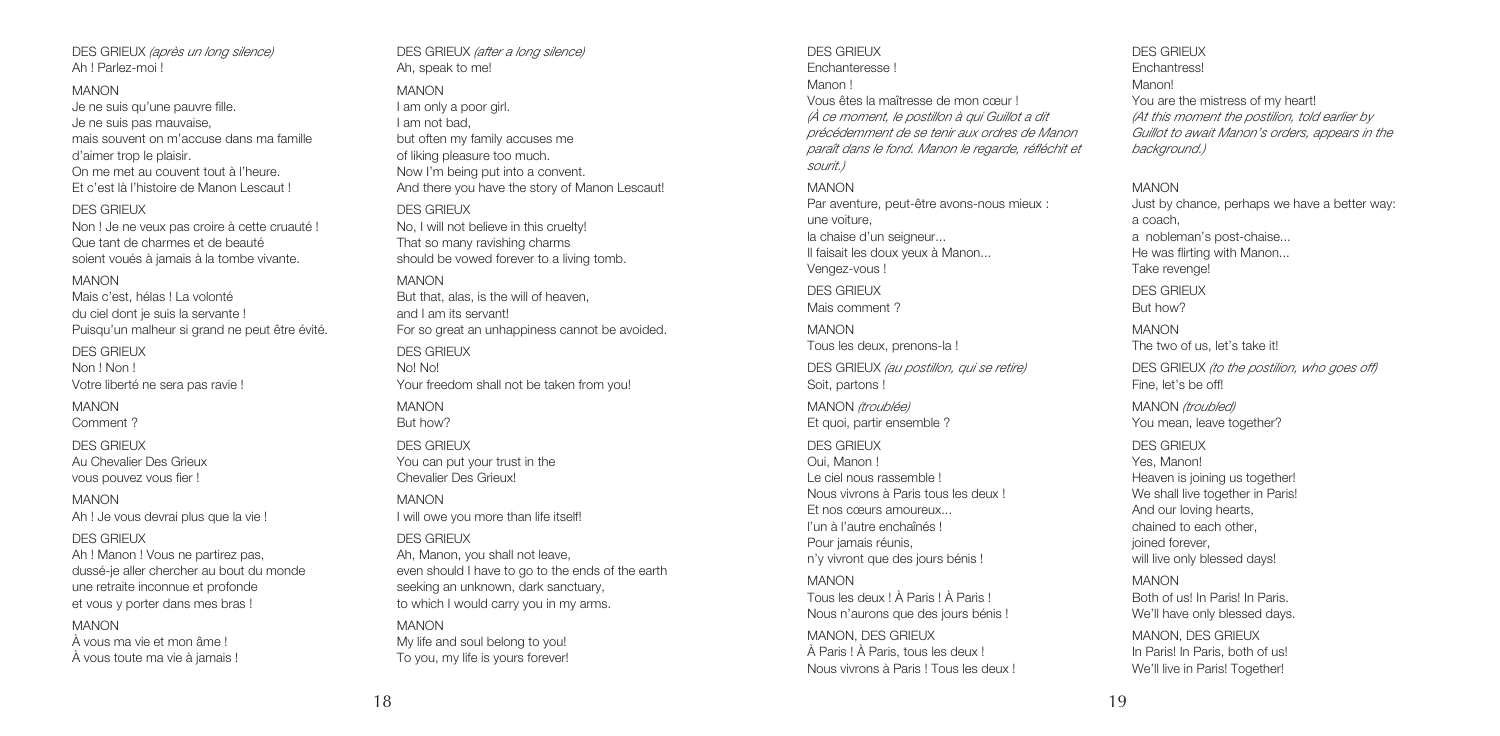DES GRIEUX Et mon nom deviendra le vôtre ! Ah ! pardon !

MANON Dans mes yeux... vous devez bien voir que je ne puis vous en vouloir, et cependant, c'est mal !

DES GRIEUX Viens ! Nous vivrons à Paris !

MANON

Tous les deux !

DES GRIEUX Tous les deux !

Et nos cœurs amoureux...

MANON À Paris !

DES GRIEUX ... l'un à l'autre enchaînés !

MANON À Paris !

DES GRIEUX Pour jamais réunis !

MANON, DES GRIEUX Nous n'aurons que des jours bénis ! À Paris ! À Paris, tous les deux ! Nous vivrons à Paris ! Tous les deux ! *(éclats de rire venant du pavillon)*

MANON *(déclamant)* Ce sont elles.

POUSSETTE, JAVOTTE, ROSETTE Revenez, Guillot, revenez !

DES GRIEUX

Qu'avez-vous ?

POUSSETTE, JAVOTTE et ROSETTE Vous allez vous casser le nez !

DES GRIEUX And my name will become yours! Ah, forgive me! MANON In my eyes... you should see very well that I am not angry with you. But yet, it's wrong! DES GRIEUX

Come! We shall live in Paris!

MANON The two of us together!

DES GRIEUX Both of us, together! And our loving hearts...

MANON In Paris!

DES GRIEUX ... chained to each other!

MANON In Paris! DES GRIEUX Joined forever!

MANON, DES GRIEUX We'll have only blessed days! In Paris! In Paris, both of us! We shall live in Paris! Together! *(They hear laughter coming from the summer-house.)*

MANON *(speaking)* It's the ladies.

POUSSETTE, JAVOTTE, ROSETTE Come back, Guillot, come back! DES GRIEUX What's wrong? POUSSETTE, JAVOTTE and ROSETTE You're going to fail miserably!

Revenez donc, Guillot, ah ! ah ! *etc*. MANON *(rêveuse)* Rien ! Ces femmes si belles ! LESCAUT *(au dehors, aviné)* Ce soir, vous rendrez tout au cabaret voisin ! DES GRIEUX Là ! MANON C'est la voix de mon cousin l DES GRIEUX Viens ! Partons ! POUSSETTE, JAVOTTE et ROSETTE *(du pavillon)* Revenez, Guillot, revenez ! Revenez ! MANON *(à part)* Ah ! combien ce doit être amusant de s'amuser toute une vie ! MANON Ah ! Partons ! DES GRIEUX Viens ! Partons !

### **DEUXIÈME ACTE**

*(Ils partent.)*

**L'appartement de la rue Vivienne** L'appartement de Des Grieux et de Manon, rue

Vivienne, à Paris. *(Des Grieux est assis devant le bureau. Manon*

*s'avance doucement derrière lui et cherche à lire ce qu'il écrit.)*

#### **Prélude** 9

DES GRIEUX Manon ! MANON Avez-vous peur que mon visage frôle votre visage ?

Come back then, Guillot, ha! ha! *etc*. MANON *(dreaming)* Nothing! Such beautiful ladies! LESCAUT *(offstage, drunk)* Tonight, you'll give me back everything at the tavern! DES GRIEUX What's that? MANON It's my cousin's voice! DES GRIEUX Come! Let's leave! POUSSETTE, JAVOTTE and ROSETTE *(from the summer-house)* Come back, Guillot. Come back! Come back! MANON *(aside)* How delightful it must be to enjoy oneself forever! MANON Ah! Let us go! DES GRIEUX Come now! Let us go! *(They go off hurriedly.)* **ACT TWO The apartment in the Rue Vivienne** The apartment of Des Grieux and Manon on the rue

Vivienne in Paris *(Des Grieux is seated at a writing table. Manon comes up*

*quietly from behind and tries to read what he is writing.)*

### **Prelude**

DES GRIEUX Manon! MANON Are you afraid that my face might touch yours?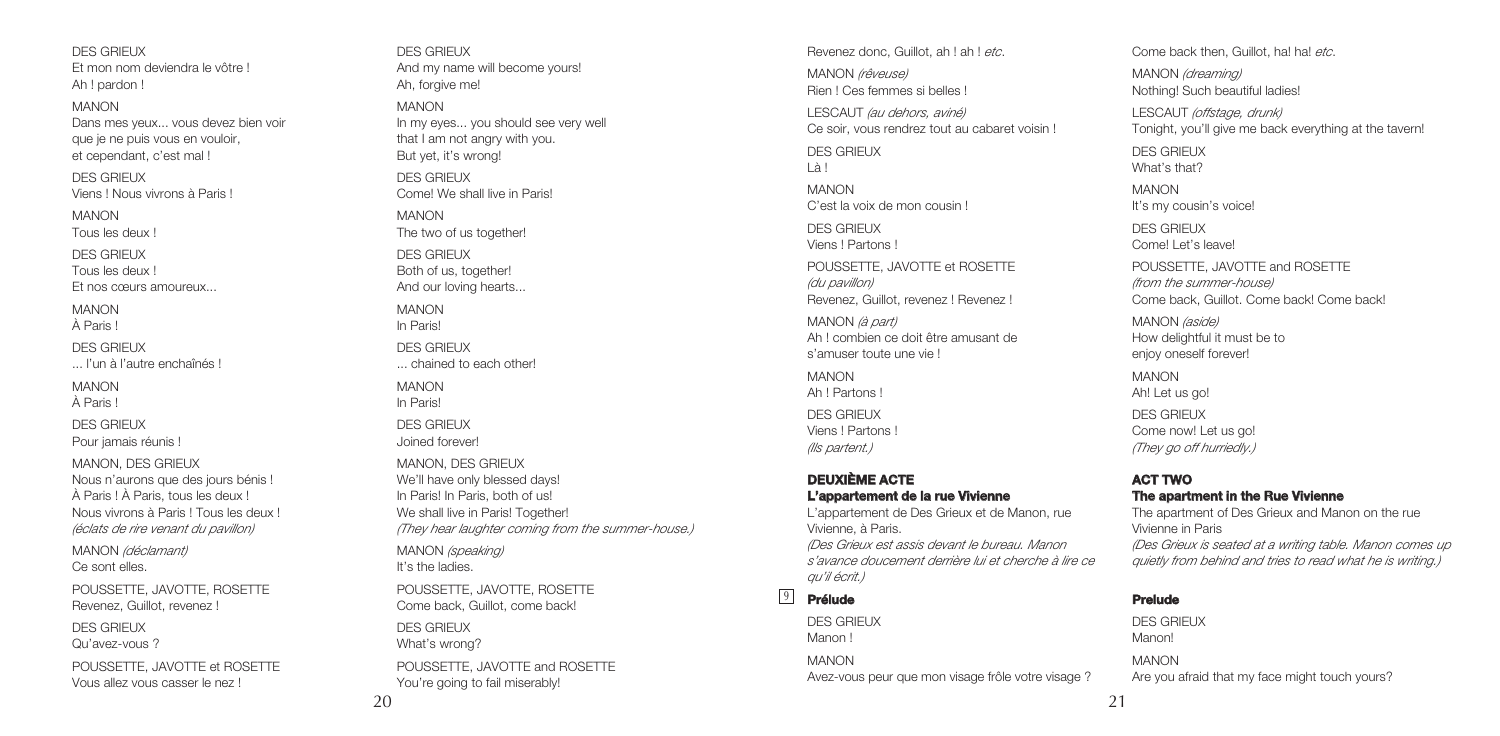DES GRIEUX Indiscrète Manon !

MANON Oui, je lisais sur votre épaule, et j'ai souri, voyant passer mon nom !

#### DES GRIEUX

J'écris à mon père ; et je tremble que cette lettre où j'ai mis tout mon cœur ne l'irrite.

MANON

Avez-vous peur ?

DES GRIEUX Oui, Manon, j'ai très peur !

MANON Eh bien ! Il faut relire ensemble...

DES GRIEUX Oui, c'est cela, ensemble, relisons !

### MANON *(lisant la lettre)*

On l'appelle Manon, elle eut hier seize ans ; en elle tout séduit, la beauté, la jeunesse, la grâce ; nulle voix n'a plus de doux accents, nul regard plus de charme avec plus de tendresse !

DES GRIEUX

Nul regard plus de charme avec plus de tendresse !

#### MANON

10

Est-ce vrai ? Moi, je n'en sais rien... Mais je sais que vous m'aimez bien !

DES GRIEUX Vous aimer ?... Vous aimer ?... Manon | ... Je t'adore !

MANON Allons, Monsieur I Lisons encore !

#### DES GRIEUX Comme l'oiseau qui suit en tous lieux le printemps,

DES GRIEUX Inquisitive Manon!

### MANON

Yes, I was reading over your shoulder, and I smiled, seeing my name!

#### DES GRIEUX

I am writing to my father; and I shudder at the thought that this letter, into which I have put all my heart may make him angry.

MANON

You are afraid?

DES GRIEUX Yes, Manon, very afraid!

MANON Well then! We must re-read it together...

## DES GRIEUX

Yes, let's do that, together!

### MANON *(reading the letter)*

Her name is Manon, she was just sixteen years old yesterday; everything about her seduces one, her beauty, her youth, her grace; no voice has a sweeter sound. no glance has more charm with more tenderness!

DES GRIEUX

No glance has more charm with more tenderness.

### MANON

Is it really true? I don't know a thing about it... but I do know that you do love me very much!

### DES GRIEUX

Love you very much?... Love you very much?... Manon!... I adore you!

#### MANON Come, Monsieur! Let's read some more!

DES GRIEUX Like the bird that follows the springtime everywhere sa jeune âme a la vie, sa jeune âme est ouverte sans cesse ; sa lèvre en fleur sourit et parle au zéphyr parfumé qui passe et la caresse !

## MANON

Au zéphyr qui passe et la caresse ! DES GRIEUX

Au zéphyr parfumé qui passe et la caresse !

MANON Il ne te suffit pas alors de nous aimer ?

DES GRIEUX *(avec enthousiasme)* Non, je veux que tu sois ma femme !

MANON Tu le veux ?

DES GRIEUX Je le veux, et de toute mon âme !

#### MANON

Embrasse-moi donc, Chevalier !... Et va porter ta lettre !

### DES GRIEUX

Oui, je vais la porter ! *(Il s'arrête et regarde un bouquet qui est placé sur la*

*cheminée.)* Voilà des fleurs qui sont fort belles ; d'où te vient ce

bouquet, Manon ?

### MANON

Je ne sais pas...

DES GRIEUX Comment tu ne sais pas ?

#### MANON

Beau motif de querelles ! Par la fenêtre, on l'a lancé d'en bas... Comme il était joli, je l'ai gardé... Je pense que tu n'es pas jaloux ?

### DES GRIEUX

Non, je puis te jurer que je n'ai de ton cœur aucune défiance...

all of her young spirit is constantly responsive to life; her blossoming lips smile and speak to the sweet-scented wind that caresses her as it passes!

#### MANON To the sweet-scented wind that caresses her as it passes!

DES GRIEUX To the wind that caresses her as it passes.

MANON Isn't it enough for you that we love one another?

DES GRIEUX *(enthusiastically)* No, I want you to be my wife!

MANON You want that?

DES GRIEUX I want it, and with all my soul!

MANON

Kiss me then, Chevalier!... And go and deliver your letter!

### DES GRIEUX

Yes, I'll go to deliver it!

*(As he goes towards the door, he stops suddenly to consider some flowers on the chimney-piece.)* Those flowers I see are quite pretty; where did you get this bouquet, Manon?

MANON

I don't know...

DES GRIEUX Why don't you know?

### MANON

This is a fine thing to quarrel about! Someone threw it up from the street, through the window... Because it was pretty, I kept it... You're not jealous, are you?

### DES GRIEUX

No, I can swear that I'm not at all suspicious about your heart...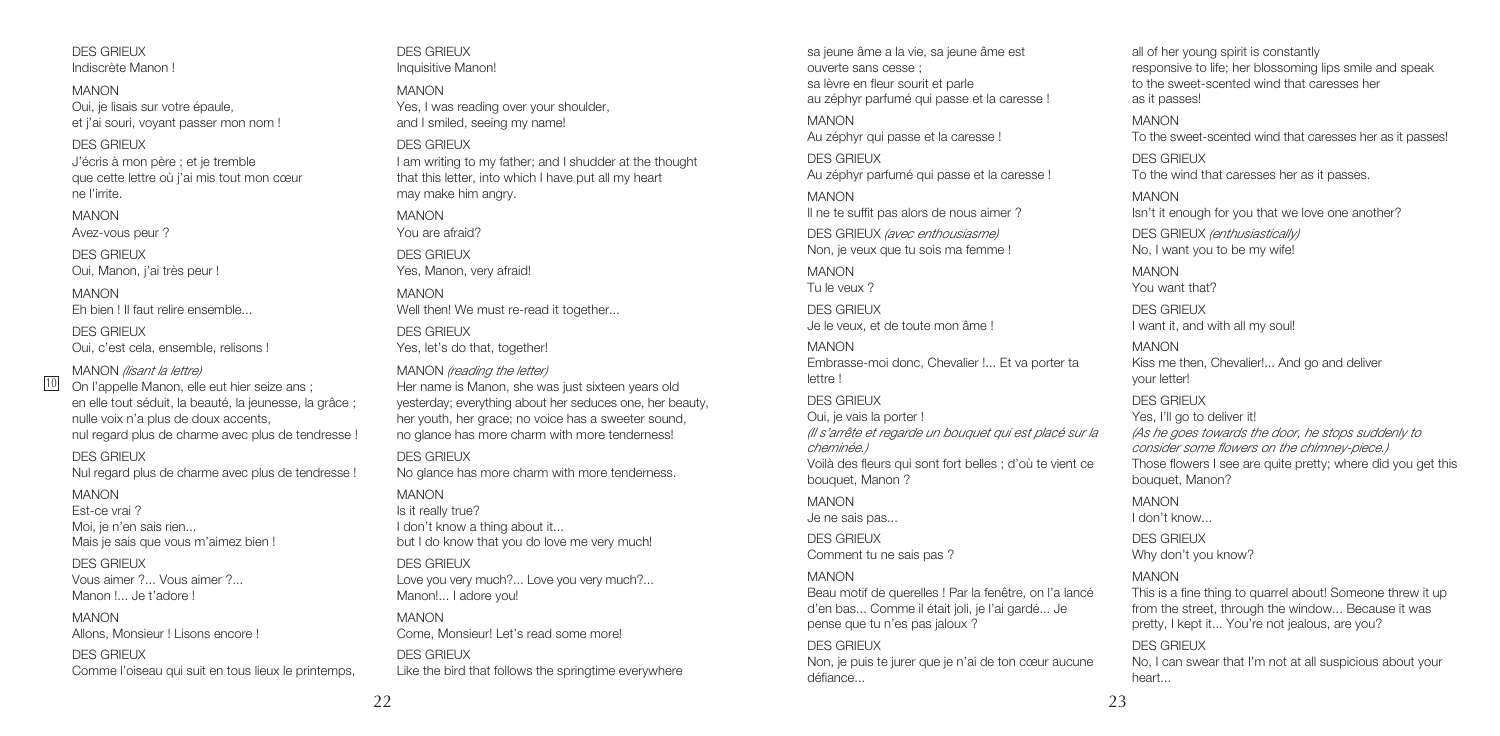#### MANON

Et tu fais bien ! Ce cœur est à toi tout entier ! *(On entend un bruit de voix dehors.)*

#### DES GRIEUX

Qui donc se permet un pareil tapage ?

LA SERVANTE *(entre, effarée)* Deux gardes du corps sont là qui font rage. l'un se dit le parent de Madame !

### MANON

Lescaut !... C'est Lescaut !...

LA SERVANTE *(bas à Manon et vite)* L'autre, c'est... ne parlons pas trop haut... L'autre, c'est quelqu'un qui vous aime... Ce fermier général qui loge près d'ici.

MANON *(bas)*

Monsieur de Brétigny ?

LA SERVANTE *(bas)* Monsieur de Brétigny.

### DES GRIEUX

Cela devient trop fort et je vais voir moi-même... *(Au moment où il va s'élancer, la porte s'ouvre. Entrent Brétigny, costumé en garde, et Lescaut.)*

### LESCAUT

11

Enfin, les amoureux, je vous tiens tous les deux !

#### BRÉTIGNY

Soyez clément, Lescaut, songez à leur jeunesse !

#### LESCAUT

Vous m'avez, l'autre jour, brûlé la politesse, Monsieur le drôle !

DES GRIEUX

Hé là !... Parlez plus doucement !

LESCAUT

Plus doucement !

### MANON

And you are right! My heart belongs entirely to you! *(From outside they hear the sound of loud voices.)*

### DES GRIEUX

Who on earth could be making such a racket?

THE SERVANT *(who enters, frightened)* Two guardsmen are there, storming up and down, one of them says he's one of Madame's relatives!

MANON Lescaut!... It's Lescaut!...

THE SERVANT *(in a low voice to Manon)* The other one, it's... let's not talk too loudly... The other one is someone who loves you... That rich tax collector who lives near here.

MANON *(softly)* Monsieur de Brétigny?

THE SERVANT *(softly)* Yes, Monsieur de Brétigny.

#### DES GRIEUX

This is too much, and I'm going to see for myself... *(As he rushes forward, the door opens, and Brétigny, dressed as a guardsmen, and Lescaut enter.)*

### LESCAUT

At long last, the lovers. I've got you in my clutches, both of you!

BRÉTIGNY Be lenient with them Lescaut, remember how young they are!

#### LESCAUT You went off very impolitely the other day, you scoundrel!

DES GRIEUX Come now, speak more politely! LESCAUT More politely!

#### DES GRIEUX Plus doucement !

#### LESCAUT

C'est à tomber foudroyé sur la place ! J'arrive pour venger l'honneur de notre race, je suis le redresseur, je suis le châtiment ! Et c'est à moi qu'on dit de parler doucement ! De parler doucement !

BRÉTIGNY Contiens-toi !

LESCAUT Coquin !

BRÉTIGNY

Retiens-toi !

DES GRIEUX C'est bien ! Je vais vous couper les oreilles !

LESCAUT *(à Brétigny)* Hein ?... Qu'est-ce qu'il dit ?...

BRÉTIGNY Qu'il va vous couper les oreilles !

LESCAUT Vit-on jamais insolences pareilles ! Il menace ?

BRÉTIGNY

Ça m'en a l'air...

LESCAUT

Par la mort !

BRÉTIGNY *(le retenant)* Lescaut !...

LESCAUT Par l'enfer !

### MANON

Ah ! Chevalier, je meurs d'effroi ! Je le sais bien, je suis coupable ! Veillez sur moi ! Ah ! Chevalier !

DES GRIEUX Yes, more politely!

#### LESCAUT

Now that's a surprise for you! I come to get revenge for the ruined reputation of our family, to right wrongs. to punish, and someone says to me that I should speak politely!

BRÉTIGNY Control yourself!

LESCAUT You scoundrel!

BRÉTIGNY

Restrain yourself!

DES GRIEUX All right, I'm going to give you a good thrashing!

LESCAUT *(to Brétigny)* Huh?... What's he saying?...

BRÉTIGNY That he's going to give you a good thrashing.

LESCAUT Has anyone ever seen such insolence? Is he threatening me?

BRÉTIGNY It looks as though he is...

LESCAUT Good Heavens!

BRÉTIGNY *(holding him back)* Lescaut!...

LESCAUT Holy hell!

MANON Ah, Chevalier, I'm frightened to death! I know very well I'm quilty! Protect me, Chevalier!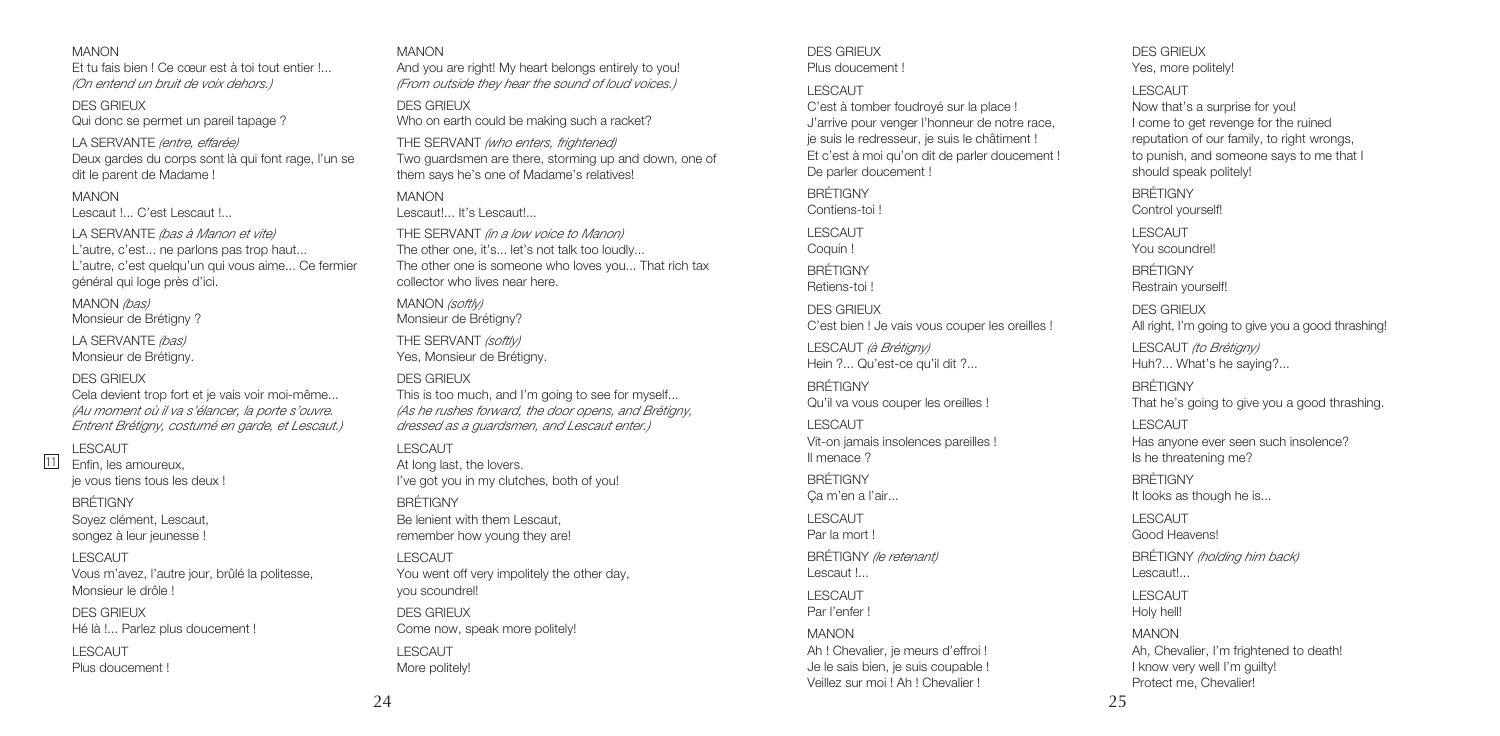Je meurs d'effroi ! Veillez sur moi ! Ah ! c'en est fait ! Son regard courroucé m'accable ! Je meurs d'effroi ! Je meurs d'effroi !

#### DES GRIEUX

Ô Manon, soyez sans effroi ! Comptez sur moi ! Seul de nous deux, je suis coupable ! Comptez sur moi ! Ô cher amour ! Ne tremblez pas ! Comptez sur moi ! Il sera bientôt plus traitable ! Manon ! Comptez sur moi ! Comptez sur moi ! LESCAUT *(à Des Grieux)*

Coquin! *(à Brétigny)* Retenez-moi ! Retenez-moi ! Retenez-moi ! Drôle ! Retenez-moi ! Je sais de quoi je suis capable ! Quand il faut punir un coupable ! Retenez-moi ! Retenez-moi ! Drôle ! Coquin ! Drôle ! Retenez-moi ! Retenez-moi ! Coquin ! Je veux punir ! Retenez-moi ! Retenez-moi ! Retenez-moi !

#### BRÉTIGNY

Contiens-toi, Lescaut ! Allons ! contiens-toi, Lescaut ! Le remords les accable ! Vois ! Chacun d'eux est coupable ! Le remords les accable ! Allons ! De l'indulgence ! Contiens-toi, Lescaut ! Ah ! Lescaut, contiens-toi ! Retiens-toi ! Lescaut ! Vous montrez trop de zèle ! Expliquez-vous plus posément !

LESCAUT Soit ! J'y consens. *(à Des Grieux)*

I'm frightened to death. Protect me! Ah, it's all done now! His angry expression overwhelms me! I'm frightened to death!

DES GRIEUX

Manon, don't be afraid! Count on me! Of the two of us I alone am guilty! Count on me! Dearly beloved! Do not tremble. Count on me! He'll soon be more manageable! Manon, count on me! Count on me! LESCAUT *(to Des Grieux)* You rascal! *(to Brétigny)* Hold me back! Hold me back! Scoundrel. Hold me back, I know what I'm capable of doing! When a quilty person must be punished. Hold me back! Hold me back! Scoundrel! Rascal! Hold me back! Hold me back! Rascal! I want to punish! Hold me back! Hold me back!

#### **BRÉTIGNY**

Control yourself, Lescaut! Come on now, control yourself, Lescaut! Remorse overwhelms them! Look! Both of them are guilty. Remorse overwhelms them. Come now! Be indulgent! Control yourself, Lescaut! Lescaut, control, restrain yourself! Lescaut! You're much too over-zealous! Explain yourself more calmly!

LESCAUT All right, I shall. *(to Des Grieux)* Mademoiselle est ma cousine et je venais très poliment...

DES GRIEUX Très poliment ?

#### LESCAUT

Très poliment ; oui, je venais très poliment dire : « Monsieur, sans vous chercher querelle, répondez : oui, répondez : non, voulez-vous épouser Manon ? »

LESCAUT, BRÉTIGNY La chose est claire, entre lurons. LESCAUT Et bons garçons. BRÉTIGNY C'est ainsi qu'on traite une affaire !

LESCAUT C'est ainsi qu'on traite une affaire !

BRÉTIGNY Entre lurons et bons garçons ! LESCAUT, BRÉTIGNY La chose est claire, entre lurons.

LESCAUT Et bons garçons.

BRÉTIGNY Oui, c'est ainsi !

LESCAUT, BRÉTIGNY Voilà l'affaire !

BRÉTIGNY *(à Des Grieux)* Eh bien, êtes-vous satisfait ?

DES GRIEUX *(en riant)* Ma foi, je n'ai plus de colère, et votre franchise me plaît.

Mademoiselle is my cousin and I came very politely...

DES GRIEUX Very politely?

LESCAUT Very politely; yes, I came very politely to say: "Monsieur, without trying to pick a quarrel with you. Answer: yes, answer: no, do you want to marry Manon?" LESCAUT, BRÉTIGNY It's very clear, among gay dogs. LESCAUT And good fellows. BRÉTIGNY This is the way we handle an affair! LESCAUT This is the way we handle an affair! BRÉTIGNY Among gay dogs and good fellows! LESCAUT, BRÉTIGNY It's very clear, among gay dogs. LESCAUT And good fellows. BRÉTIGNY Yes, it's like this! LESCAUT, BRÉTIGNY That's how it is! BRÉTIGNY *(to Des Grieux)* All right, are you satisfied? DES GRIEUX *(laughing)* On my word, I'm no longer angry, and I like your frankness.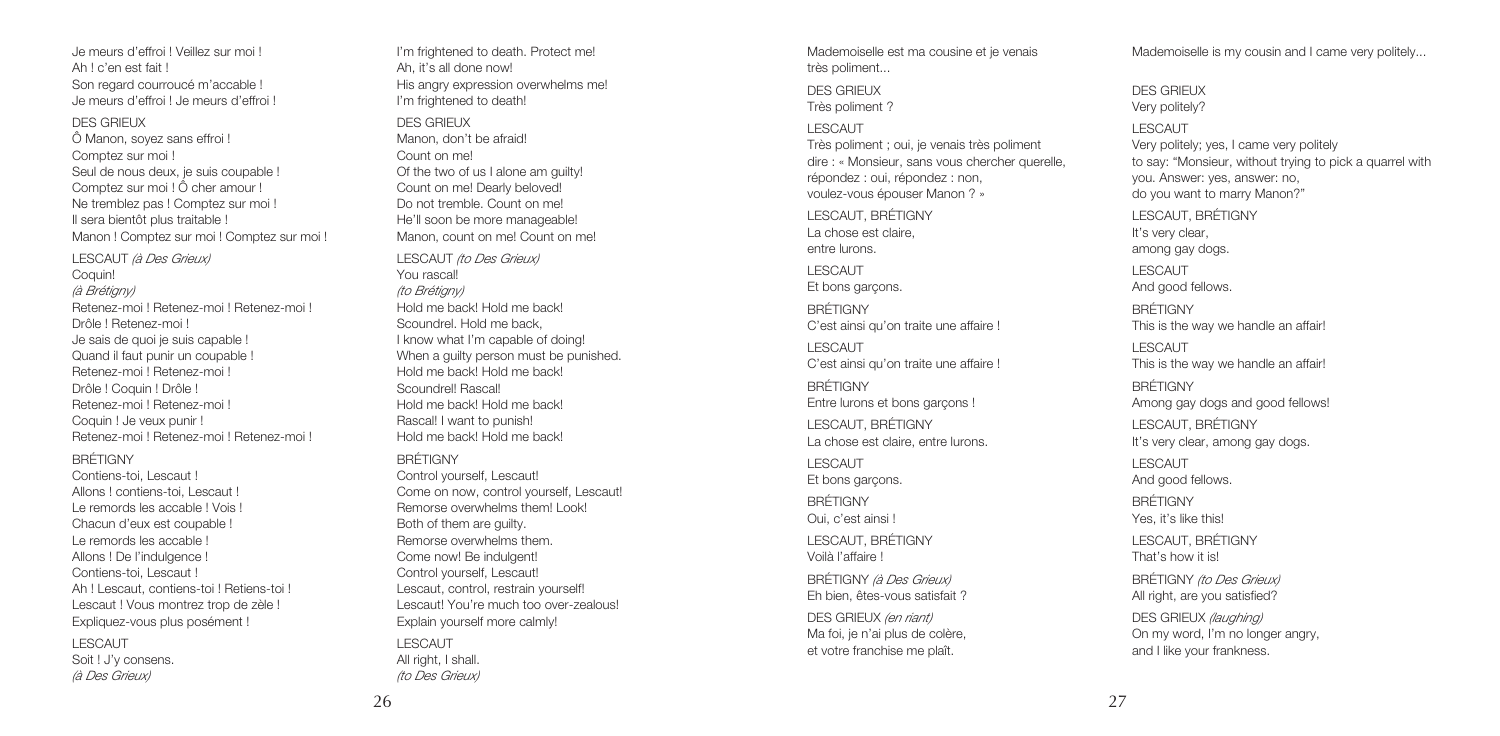BRÉTIGNY, LESCAUT *(en riant)* C'est ainsi qu'on traite une affaire ! Entre lurons et bons garçons ! Ma foi, je n'ai plus de colère. Je venais d'écrire à mon père... Avant qu'on y mette un cachet, vous lirez bien ceci, j'espère. LESCAUT *(prenant la lettre) (Lescaut suit Manon et Brétigny et éloigne volontairement Des Grieux.)* nous placer près de la fenêtre, et là nous lirons votre lettre. *(Brétigny reste près de Manon.)* Venir ici sous un déguisement ? Vous savez que c'est lui que j'aime ! J'ai voulu vous avertir moi-même, que ce soir de chez vous, on compte l'enlever. DES GRIEUX LESCAUT DES GRIEUX Very willingly! MANON BRÉTIGNY MANON BRÉTIGNY MANON Tonight? **BRÉTIGNY** 

La chose est claire, *etc*. DES GRIEUX

LESCAUT Voilà l'affaire ! DES GRIEUX

Volontiers ! Mais voici le soir !

MANON

BRÉTIGNY Vous m'en voulez ? MANON Certainement !

BRÉTIGNY

MANON Ce soir ? **BRÉTIGNY** Par ordre de son père.

Allons tous deux, pour y mieux voir,

BRÉTIGNY, LESCAUT *(laughing)* This is the way we handle an affair! Among gay dogs and good fellows! The things is clear, *etc*. On my word, I'm no longer angry. That's the whole affair! I had just been writing to my father... Before the letter is sealed, I hope you'll read this. LESCAUT *(taking the letter)* But it's getting dark! *(Lescaut watches Manon and Brétigny and intentionally guides Des Grieux away from them.)* Let's both of us, in order to see it better, go over near the window, and read your letter there. *(Brétigny remains near Manon.)* You come here in disguise? Are you angry with me? I most certainly am! You know that he's the one I love! I wanted to warn you myself that tonight, from your own house, they are planning to abduct him. On orders from his father.

MANON Par ordre de son père ? BRÉTIGNY Oui, ce soir, ici même, on viendra l'arracher. MANON *(faisant un pas)* Ah ! je saurai bien l'empêcher ! BRÉTIGNY Prévenez-le, c'est la misère pour lui, pour vous... Ne le prévenez pas... Et c'est la fortune, au contraire, qui vous attend. MANON Parlez plus bas ! LESCAUT *(lisant la lettre)* « On l'appelle Manon... BRÉTIGNY Ne le prévenez pas ! LESCAUT ... elle eut hier seize ans... MANON *(à Brétigny)* Jamais !

BRÉTIGNY Cédez ! LESCAUT

MANON Parlez plus bas ! LESCAUT

BRÉTIGNY C'est la fortune ! MANON Jamais !

...en elle tout séduit... » Que ces mots sont touchants ! MANON On orders from his father?

BRÉTIGNY Yes, tonight, right here, they're coming to take him away.

MANON *(taking a step)* But I'll be able to prevent it!

BRÉTIGNY

If you warn him, it's misery for him, for you... If you don't warn him... And great wealth, instead, awaits you. MANON Speak more softly! LESCAUT *(reading the letter)* "Her name is Manon... BRÉTIGNY Don't warn him! LESCAUT ... she was sixteen yesterday... MANON *(to Brétigny)* Never! BRÉTIGNY Change your mind! LESCAUT ... everything about her seduces..." MANON Speak more softly! LESCAUT How touching these words are! BRÉTIGNY It's great wealth for you! MANON Never!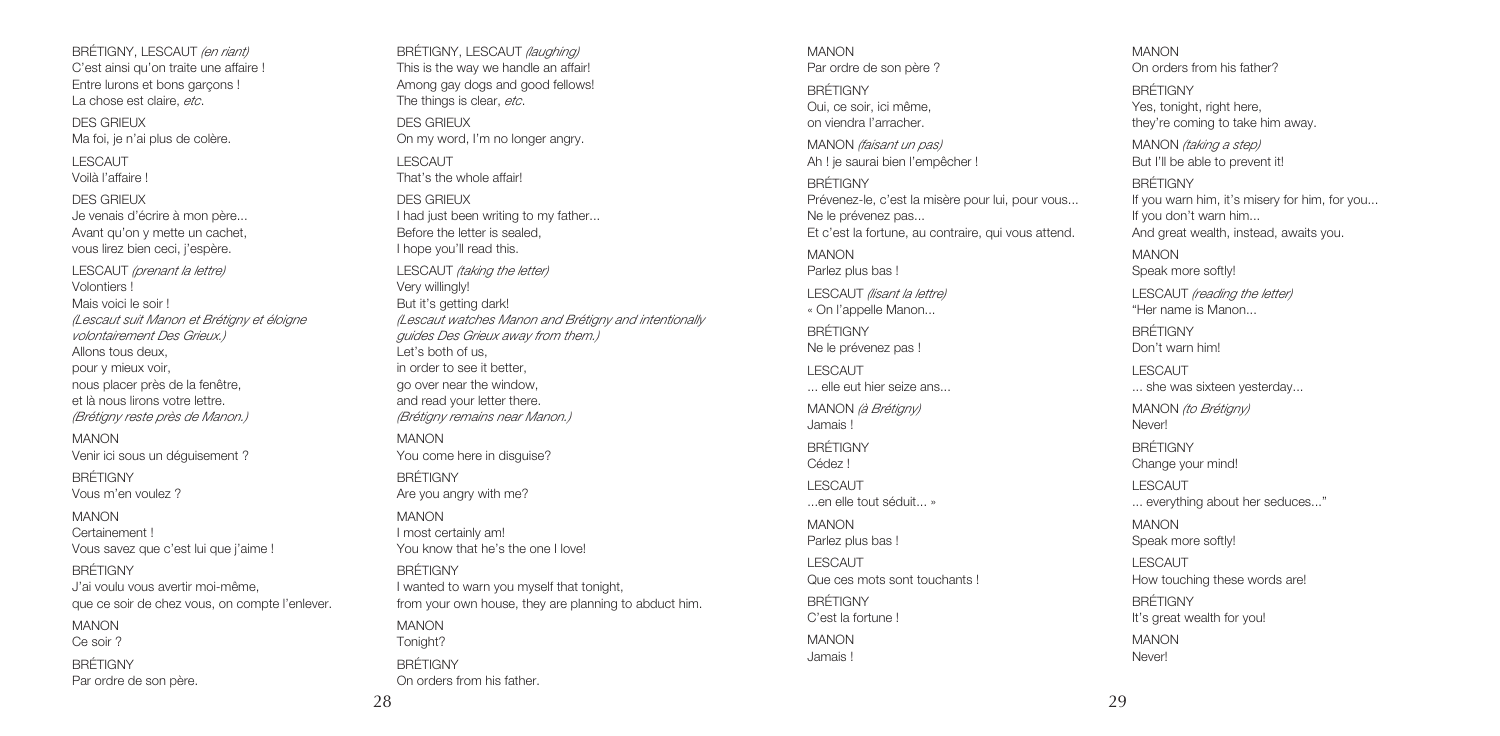DES GRIEUX Ah ! Lescaut, c'est que je l'adore ! Laissez-moi vous le dire encore !

LESCAUT Que ces mots sont touchants !

BRÉTIGNY Manon ! Manon !

MANON Parlez plus bas !

BRÉTIGNY Voici l'heure prochaine

de votre liberté !

DES GRIEUX

C'est que je l'adore !

MANON Quel doute étrange et quel tourment !

LESCAUT Vous l'épousez ?

**BRÉTIGNY** Manon ! Manon !

LESCAUT « Comme l'oiseau qui suit le printemps... BRÉTIGNY

Bientôt vous serez reine...

MANON Dans mon cœur quel délire !

LESCAUT *(corrigeant lui-même)* ... en tous lieux le printemps... »

DES GRIEUX C'est que je l'adore !

BRÉTIGNY

... reine par la beauté !

MANON Quel doute étrange et quel tourment !

DES GRIEUX Ah! Lescaut, how I adore her! Let me tell you so again! LESCAUT How touching these words are! BRÉTIGNY Manon, Manon! MANON Speak more softly! BRÉTIGNY The time is near for you to be free! DES GRIEUX How I adore her! MANON What strange doubt and torment! LESCAUT You are going to marry her? **BRÉTIGNY** Manon! Manon! LESCAUT "Like the bird that follows the springtime... BRÉTIGNY Soon you will be a queen. MANON What delirium in my heart! LESCAUT *(correcting himself)* ... everywhere the springtime..." DES GRIEUX How I adore her! BRÉTIGNY ... queen by your beauty! MANON What strange doubt and torment!

BRÉTIGNY Manon, vous serez reine par la beauté ! DES GRIEUX Lescaut, laissez-moi-vous le dire encor ! LESCAUT Poésie ! Amour ! MANON Ah ! quel tourment, pour mon cœur troublé, quel tourment ! LESCAUT « ...sa jeune âme à la vie... » MANON Ah ! quel tourment, pour mon cœur ! BRÉTIGNY Vous serez reine ! DES GRIEUX C'est que je l'adore ! LESCAUT Poésie ! « ... est ouverte sans cesse... » MANON Partez ! BRÉTIGNY Écoutez-moi ! MANON Ah ! quel tourment, pour mon cœur troublé ! DES GRIEUX C'est que je l'adore ! BRÉTIGNY Vous serez reine par la beauté ! Écoutez-moi ! MANON Ah ! partez ! ah ! partez !

BRÉTIGNY Manon, you will be a queen by your beauty! DES GRIEUX Lescaut, let me tell you about it again! LESCAUT Poetry! Love! MANON What torture for my troubled heart, what torture! LESCAUT "... all of her spirit of life..." MANON What torture for my heart! BRÉTIGNY You will be queen! DES GRIEUX How I adore her! LESCAUT Poetry! "... is constantly open..." MANON Leave now! BRÉTIGNY Listen to me! MANON What torture for my troubled heart! DES GRIEUX How! I adore her! BRÉTIGNY You will be queen by your beauty! Listen to me! MANON Leave, oh leave!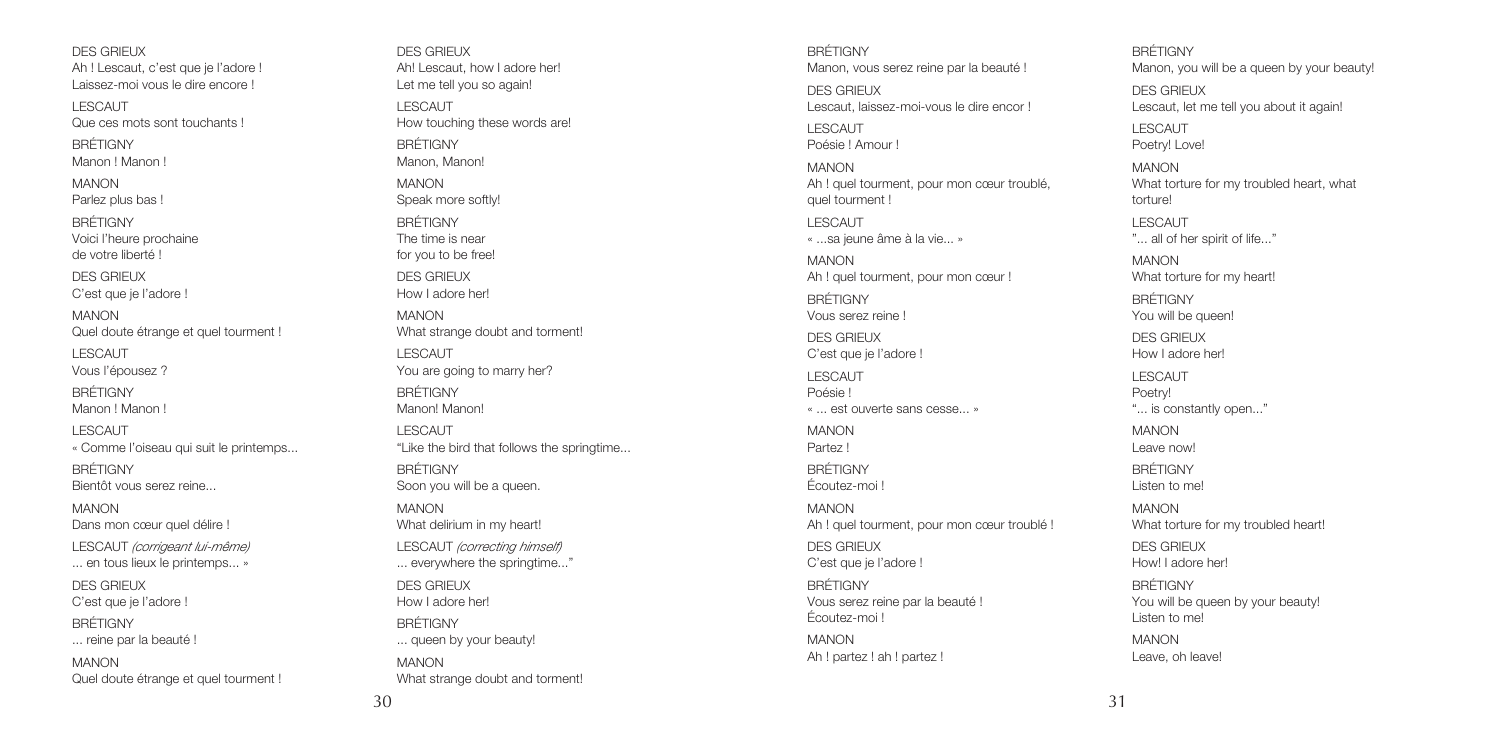LESCAUT C'est parfait ! On ne peut mieux dire et je vous fais mon compliment ! *(à Manon)* Cousine, *(à Des Grieux)* et vous cousin, je vous rends mon estime ! Prenez ma main, car ce serait un crime, de vous tenir rigueur ; enfants, je vous bénis. Les larmes... le bonheur ! *(à Brétigny)* Partons-nous ! **BRÉTIGNY** Je vous suis ! LESCAUT, BRÉTIGNY La chose est claire, entre lurons... LESCAUT ... et bons garçons... BRÉTIGNY ... c'est ainsi qu'on traite une affaire ! LESCAUT, BRÉTIGNY C'est ainsi qu'on traite une affaire ! *(Ils sortent, les répliques suivantes sont entendues au loin.)* Entre lurons et bons garçons... Voilà l'affaire ! MANON *(à elle-même, pensive)* Dans mon cœur... quel tourment ! DES GRIEUX *(à lui-même, joyeusement)* Puisse du bonheur où j'aspire,

le jour se lever souriant ! *(Entre la servante.)* Que nous veut-on ?

LESCAUT Perfect! One can say it no better, and I compliment you for it! *(to Manon)* Cousin, *(to Des Grieux)* and you cousin, I esteem you both! Take my hand, for it would be a crime, not to relent with you; children, I bless you both. Tears... bliss! *(to Brétigny)* Shall we leave? **BRÉTIGNY** After you! LESCAUT, BRÉTIGNY It's very clear, among gay dogs... LESCAUT ... and good fellows... BRÉTIGNY ... that this is the way we handle an affair! LESCAUT, BRÉTIGNY It's this way that we handle an affair! *(They go off; their last lines are heard from offstage.)* Among gay dogs... That's how it is! MANON *(to herself, pensively)* In my heart... what torture! DES GRIEUX *(to himself, happily)* May tomorrow look favourably upon the happiness I long for! *(The servant enters.)* What does someone want now?

LA SERVANTE C'est l'heure du souper, Monsieur. DES GRIEUX C'est vrai pourtant. Et je n'ai pas encor porté ma lettre. MANON Eh bien, va la porter. DES GRIEUX Manon... MANON Après ? DES GRIEUX Je t'aime ! je t'adore ! Et toi, dis, m'aimes-tu ? MANON Oui, mon cher Chevalier, je t'aime ! DES GRIEUX Tu devrais, en ce cas, me promettre... MANON Quoi ? DES GRIEUX Rien du tout, je vais porter ma lettre. *(Il sort, laissant Manon seule.)* MANON Allons ! Il le faut pour lui-même... Mon pauvre chevalier ! Oui, c'est lui que j'aime ! Et pourtant, j'hésite aujourd'hui. Non, non !... Je ne suis plus digne de lui ! J'entends cette voix qui m'entraîne contre ma volonté : Manon, Manon, tu seras reine... Reine... par la beauté ! Je ne suis que faiblesse et que fragilité... Ah ! malgré moi je sens couler mes larmes...

Devant ces rêves effacés

13

 $\sqrt{12}$ 

SERVANT It's time for supper, Monsieur. DES GRIEUX That's right, isn't it. And I still haven't delivered my letter. MANON Well then, go take it. DES GRIEUX Manon... MANON What now? DES GRIEUX I love you! I adore you! And you, tell me, do you love me? MANON Yes, my dear Chevalier, I love you! DES GRIEUX Because of that you should promise me... MANON What? DES GRIEUX Nothing at all, I'll deliver my letter. *(He goes out, leaving Manon alone.)* MANON Come now, I must do it, for his sake... My poor Chevalier! Yes, he's the one I love! And yet today I'm still hesitating. No, no!... I'm no longer worthy of him!

33

I keep hearing this voice that attracts me against my will: Manon, Manon, you will be queen... A queen... by your beauty! I am nothing but weakness and frailty... Ah! in spite of myself I feel my tears flowing. After these dreams have been erased,

32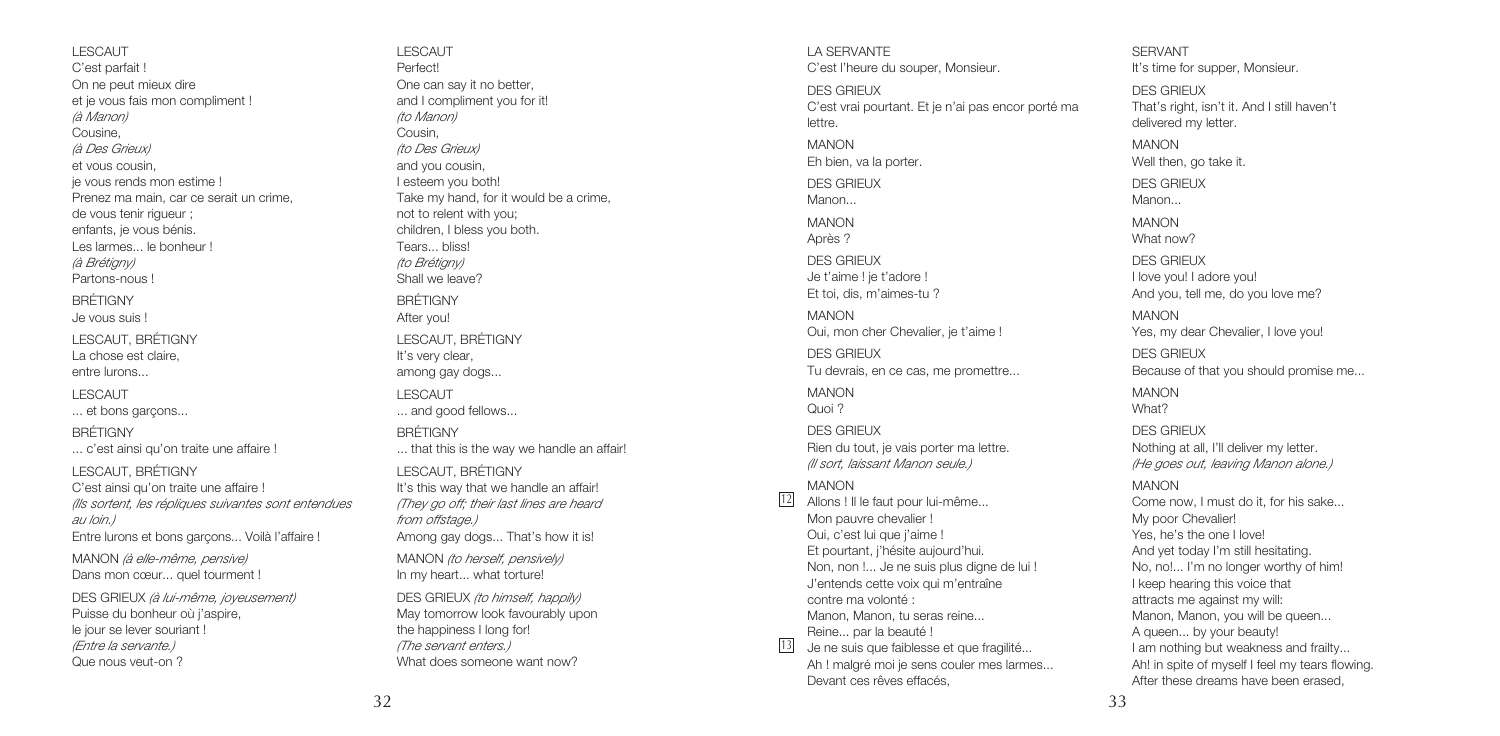l'avenir aura-t-il les charmes de ces beaux jours déjà passés ? *(Peu à peu elle s'est approchée de la table toute* Adieu, notre petite table, qui nous réunit si souvent ! Adieu, adieu, notre petite table, si grande pour nous cependant ! On tient, c'est inimaginable... Si peu de place... en se serrant... Adieu, notre petite table ! Un même verre était le nôtre, chacun de nous, quand il buvait y cherchait les lèvres de l'autre... Ah ! pauvre ami, comme il m'aimait ! Adieu, notre petite table, adieu ! *(entendant Des Grieux)* Que ma pâleur ne me trahisse pas ! Enfin, Manon, nous voilà seuls ensemble ! Eh quoi ? Des larmes ?... Si fait, ta main tremble... C'est vrai... ma tête est folle... Mais le bonheur est passager, et le ciel l'a fait si léger. qu'on a toujours peur qu'il s'envole ! No!

À table ! MANON

*servie.)*

14

C'est lui !

MANON Non ! DES GRIEUX

MANON Voici notre repas. DES GRIEUX

DES GRIEUX

À table !

will the future have the charms of these beautiful days that have already passed? *(Manon approaches the table, laid for supper.)* Farewell, our little table, which brought us together so often! Farewell, farewell, our little table, which for just us two seemed so large! It's unbelievable, but we take up so little space... especially when we're embracing. Farewell, our little table! We used the same glass the two of us, and when each of us drank, we tried to find the other's lips. My poor friend, how he loved me! Farewell, our little table, farewell! *(She hears Des Grieux returning.)* It's he! My paleness mustn't betray me! DES GRIEUX Finally Manon, we're alone together! What is wrong? Tears?... MANON DES GRIEUX Oh yes, your hand is trembling... MANON Our supper is waiting. DES GRIEUX That's right... I don't have full control of myself... But happiness is a fleeting thing, and heaven has made it so delicate that one fears it is likely to fly away! Let's sit down! MANON Yes, let's sit down!

#### DES GRIEUX

Instant charmant, où la crainte fait trêve, où nous sommes deux seulement ! Tiens, Manon, en marchant, je viens de faire un rêve.

MANON *(avec amertume, à part)* Hélas ! qui ne fait pas de rêve ?

#### DES GRIEUX 15

En fermant les yeux, je vois là-bas une humble retraite, une maisonnette toute blanche au fond des bois ! Sous ses tranquilles ombrages, les clairs et joyeux ruisseaux, où se mirent les feuillages, chantent avec les oiseaux ! C'est le Paradis ! Oh ! non ! Tout est là triste et morose, car il y manque une chose : il y faut encor Manon ! MANON

C'est un rêve, une folie !

DES GRIEUX Non ! là sera notre vie, si tu le veux, ô Manon ! *(On entend frapper doucement à la porte.)*

MANON *(à part)* Oh ! Ciel ! Déjà !

DES GRIEUX Quelqu'un ? Il ne faut pas de trouble-fête... *(se levant)* Je vais renvoyer l'importun... Et je reviens... MANON Adieu ! DES GRIEUX Comment ?

DES GRIEUX

This enchanting moment, when fear is dispelled, and we two are alone together! Listen, Manon, while I was walking I was day-dreaming.

MANON *(aside)* Alas, who doesn't day-dream?

DES GRIEUX

When I close my eyes I see far away a modest retreat, a little cottage lost in the middle of the woods! Under the quiet shade, the clear and joyous streams, in which the leaves are reflected, sing with the birds! It's Paradise! Oh no, everything there is sad and melancholy, because one thing is missing: Manon ought to be present! MANON That's only a dream, a folly! DES GRIEUX No, our life will be there, if you want it, oh Manon! *(A gentle knocking is heard at the door.)* MANON *(aside)* Oh heavens! Already! DES GRIEUX Is someone there? We can do without company to interrupt us... *(He rises.)* I'll send the intruder away... and come right back... MANON Farewell! DES GRIEUX What did you say?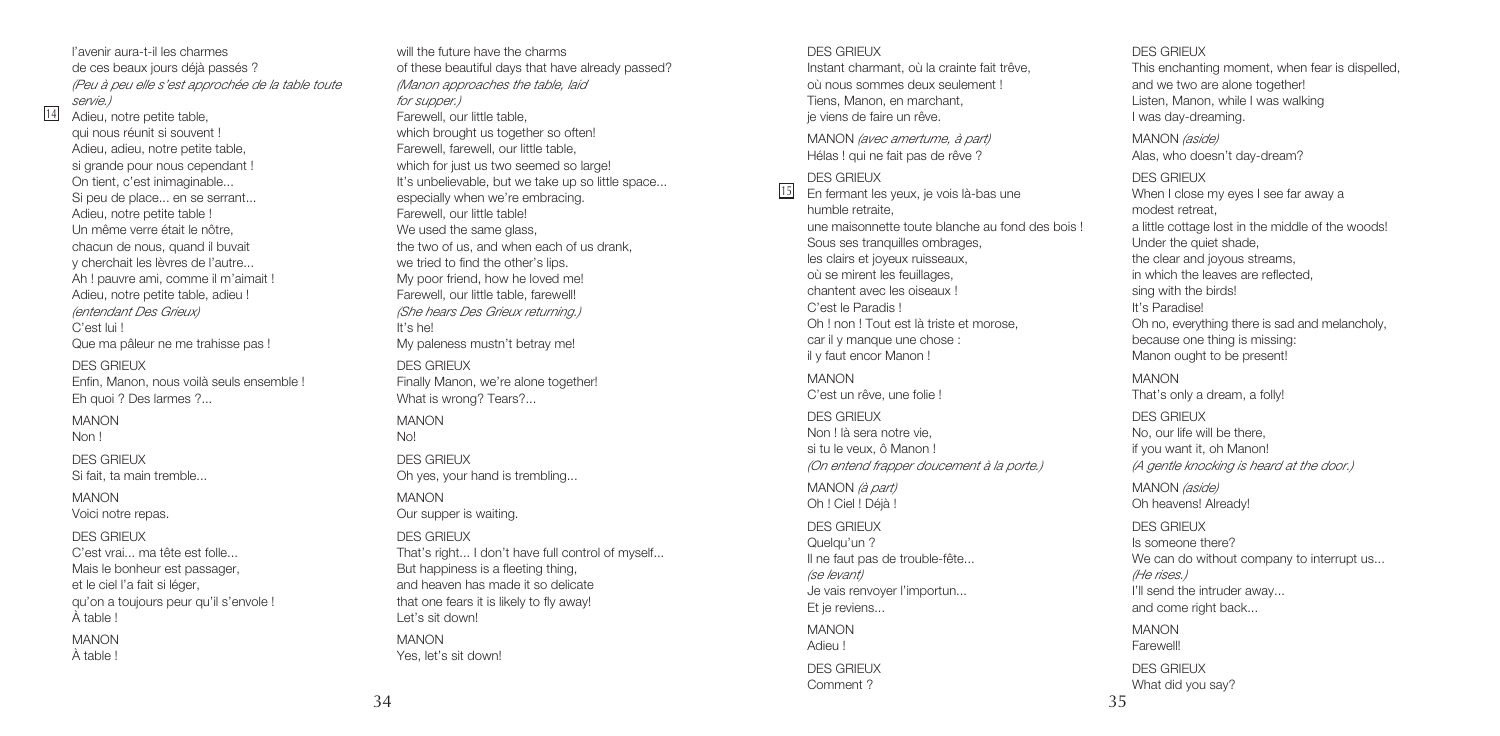MANON Non !... Je ne veux pas.

DES GRIEUX Pourquoi ?

### MANON

Non ! Tu n'ouvriras pas cette porte... Je veux rester dans tes bras !

DES GRIEUX

Enfant... laisse-moi !...

MANON

Non !

DES GRIEUX

Que t'importe !...

MANON Non **I** 

DES GRIEUX Allons !...

MANON

Je ne veux pas !

DES GRIEUX

Quelque inconnu...

C'est singulier...

Je le congédierai d'une façon polie ; je reviens...

Nous rirons tous deux de ta folie ! *(Il l'embrasse et sort. On entend un bruit de lutte. Manon se lève et se précipite à la fenêtre. Elle entend une voiture qui s'éloigne.)*

MANON Mon pauvre chevalier !

MANON No!... I don't want it to happen...

DES GRIEUX What and why?

MANON No! Do not open that door... I want to stay in your arms!

DES GRIEUX Child... Let me go!...

MANON No!

DES GRIEUX What difference does it make to you?

MANON No!...

DES GRIEUX Come now!...

MANON I don't want to! DES GRIEUX Some stranger... This is very odd... I'll send him off politely; and come right back... We'll both laugh at your foolishness! *(The sounds of a struggle are heard. Manon gets up and rushes to the window. She hears a carriage going off.)* MANON

My poor Chevalier!

### **Compact disc 2**

#### **Entracte** 1 **Entr'acte**

### **TROISIÈME ACTE Premier Tableau Le Cours-la-Reine**

*La promenade du Cours-la-Reine un jour de fête populaire. À droite, l'enseigne d'un bal. Entre les grandes arbres, des boutiques de marchands de toutes sortes : modistes, marchands de jouets, saltimbanques, marchands de chansons, etc. Grand mouvement au lever du rideau : des marchands et des marchandes poursuivent des passants, seigneurs, bourgeois et bourgeoises, en leur offrant divers objets. Au fond on aperçoit les rives de la Seine et la coupole des Invalides.*

### LES VENDEURS

 $\sqrt{2}$ 

Voyez mules à fleurettes ! Rouge, mouches et manchettes ! Fichus et coqueluchons ! Achetez-moi mes chansons ! Billets pour la loterie ! Poudre, râpes à tabac ! Rubans, cannes et chapeaux ! Élixir pour l'estomac ! Il est temps qu'on se régale ! Bonnets, paniers, collerettes ! Plumes et fines aigrettes ! Gaze, linons et manchons ! Bonbons et pâtisserie ! Jouets, balles et sabots ! Ma cuisine est sans égale, *etc*.

### LES VENDEURS, BOURGEOIS et BOURGEOISES

C'est fête au Cours-la-Reine ! On y rit, on y boit à la santé du Roi ! On y rit, on y boit, pendant une semaine ! On y rit, on y boit à la santé du Roi !

## **ACT THREE Scene One The Cours-la-Reine**

*The promenade of the Cours-la-Reine in Paris, the day of a fête. Between tall trees the stalls of vendors of all kinds: milliners, toy-sellers, open-air kitchens, mountebanks, ballad-mongers, etc. General movement as the vendors approach the passers-by (noblemen and townspeople), offering them various objects. At the back of the stage a public dance hall sign. In the background, the banks of the Seine and the dome of Les Invalides can be seen.*

### VENDORS

See my slippers with flowerlets! Rouge, beauty spots, and ruffles! Kerchiefs and hoods! Buy my songs! Tickets for the lottery! Powder, tobacco graters! Ribbons, canes, and hats! An elixir for the stomach! It's time to give yourself a treat! Caps, hoop petticoats, collars! Plumes and slender egrets! Gauze, lawn cloth, and muffs! Candy and pastries! Toys, balls, and whipping tops! my cooking is unsurpassed! *etc*. VENDORS and TOWNSPEOPLE It's a holiday at the Cours-la-Reine! We laugh, we drink to the health of the King! We laugh, we drink. for a whole week. We laugh, we drink to the health of the King!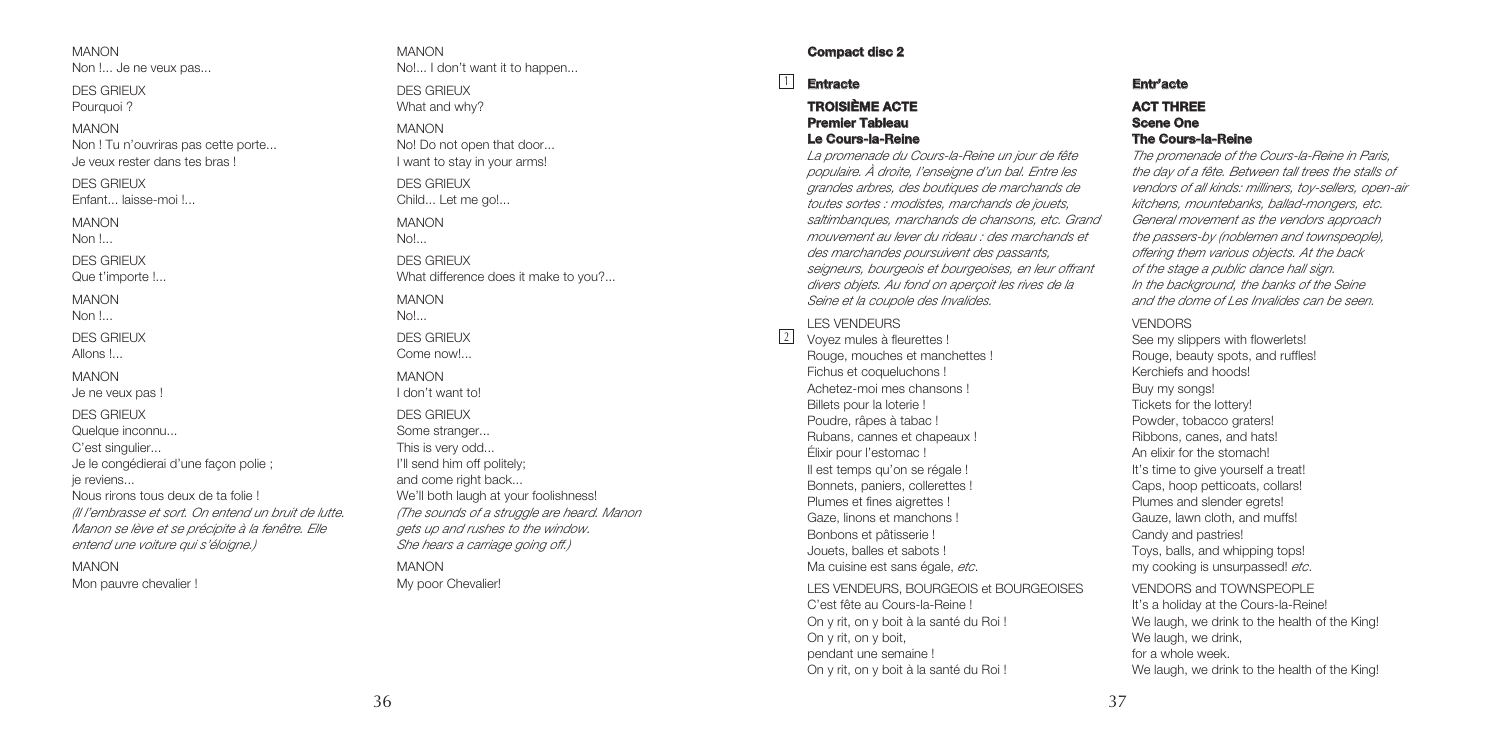C'est fête au Cours-la-Reine ! On y boit à la santé du Roi.

*(Au loin, musique de bal. Poussette et Javotte, puis Rosette paraissent dans la foule ; trois petits clercs les aperçoivent et, sur un signe d'elles, courent à leur rencontre.)*

POUSSETTE, JAVOTTE La charmante promenade ! Ah, que ce séjour est doux ! que c'est bon ! Que c'est bon une escapade, loin des regards d'un jaloux.

POUSSETTE C'est entendu !

3

JAVOTTE Tenez-vous bien !

ROSETTE Un mot pourrait nous compormettre !

POUSSETTE C'est entendu !

JAVOTTE Mon cœur veut bien tout vous promettre !

POUSSETTE Tout !

ROSETTE

Mais que Guillot n'en sache rien !

POUSSETTE, JAVOTTE Mais que Guillot n'en sache rien !

POUSSETTE, JAVOTTE and ROSETTE Rien !

POUSSETTE, JAVOTTE La charmante promenade ! Ah ! que ce séjour est doux ! Que c'est bon ! Que c'est bon une escapade, loin des regards d'un jaloux !

It's a holiday at the Cours-la-Reine! We drink to the health of the King. *(Dance music is heard in the distance. Poussette and Javotte come out of the dance hall. Two young clerks, who seem to be looking for someone in the crowd, see the girls, and on a sign from them, run to meet them.)* POUSSETTE, JAVOTTE What a charming promenade! How pleasant this place is! How good it is! How good to have an escapade, far from the eyes of a jealous suitor. POUSSETTE I agree! JAVOTTE Behave yourself! ROSETTE One word could compromise us! POUSSETTE Of course! JAVOTTE My heart wants very much to promise you everything! POUSSETTE Everything! ROSETTE But Guillot must know nothing about it. POUSSETTE, JAVOTTE But Guillot must know nothing about it. POUSSETTE, JAVOTTE and ROSETTE Nothing. POUSSETTE, JAVOTTE What a charming promenade! How pleasant this place is! How good it is!

#### POUSSETTE Que c'est bon !

JAVOTTE La charmante promenade ! Que c'est bon !

POUSSETTE La charmante promenade !

POUSSETTE, JAVOTTE Loin des regards d'un jaloux ! Que c'est bon ! *(Elles sortent.)*

LES VENDEURS Voyez mules à fleurettes ! *etc*.

LES VENDEURS, BOURGEOIS et BOURGEOISES C'est fête au Cours-la-Reine ! On y rit, on y boit à la santé du Roi.

LES VENDEURS Tenez, Monsieur ! Prenez, Monsieur ! Choisissez ! prenez ! choisissez !

LESCAUT

Choisir ! Et pourquoi ? Donnez, donnez, donnez ! donnez encor ! Ce soir j'achète tout ! C'est pour la beauté que j'adore, je m'en rapporte à votre goût !

LES VENDEURS Tenez, Monsieur ! tenez ! prenez !

LESCAUT <sup>4</sup>

À quoi bon l'économie quand on a trois dés en main, et que l'on sait le chemin de l'hôtel de Transylvanie ! À quoi bon ! à quoi bon l'économie !

LES VENDEURS Tenez ! Monsieur ! tenez ! prenez ! tenez !

#### POUSSETTE How good it is!

JAVOTTE What a charming promenadel How good it is!

POUSSETTE What a charming promenadel

POUSSETTE, JAVOTTE Far from the eyes of a jealous suitor. How good it is! *(They go off.)* VENDORS See my slippers with flowerlets! *etc*.

VENDORS and TOWNSPEOPLE It's a holiday at the Cours-la-Reine. We laugh, we drink to the health of the King.

**VENDORS** Here's something for you, Monsieur! Take this, Monsieur! Choose! Take! Choose!

LESCAUT Choose! And why? Give me this, and that and still more! Tonight I'll buy you out! For the beauty I adore, I'll depend on your taste! VENDORS Here's something for you, Monsieur! Here, take it! LESCAUT What good is it being economical

when you have three dice in your hand. and you know the path to the hotel Transylvania! What good is it being economical!

**VENDORS** Here's something for you, Monsieur! Here,

How good to have an escapade, far from the eyes of a jealous suitor!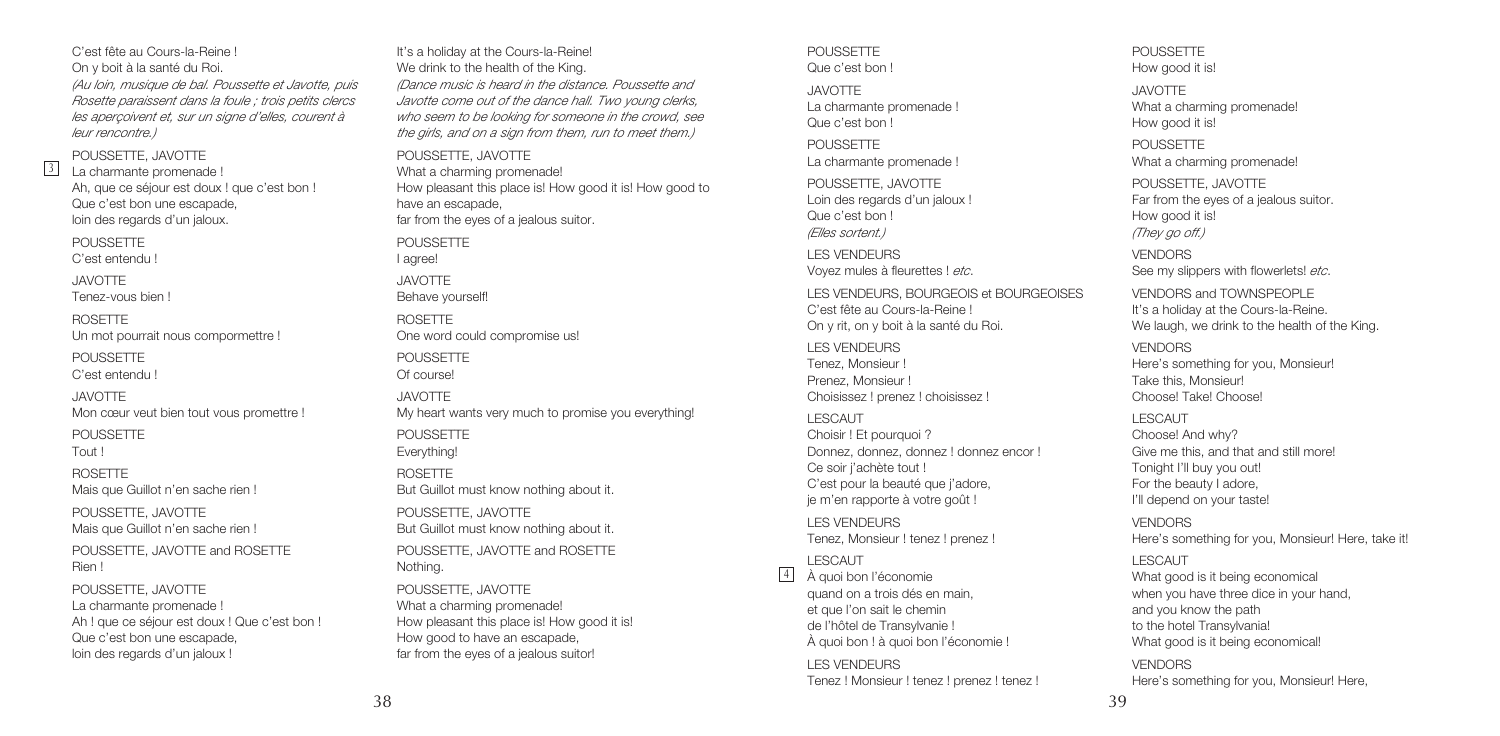À quoi bon l'économie, *etc*. Approchez ! Ô belles ! approchez ! J'offre un bijou pour deux baisers ! *(Lescaut sort, poursuivi par les marchands. Poussette, Javotte et Rosette sortent de la salle de danse avec trois jeunes gens.)* GUILLOT *(les apercevant)* Bonjour, Poussette ! POUSSETTE Ah ! Ciel ! GUILLOT Bonjour, Javotte ! JAVOTTE Ah ! Dieu ! *(Poussette et Javotte se sauvent.)* GUILLOT Bonjour, Rosette ! ROSETTE *(se sauvant)* Ah ! GUILLOT Par la morbleu ! Elles me plantent là ! Coquine ! Péronnelle ! Et j'en avais pris trois... Pourtant il me

prenez ! LESCAUT Assez ! assez ! Ô Rosalinde, il me faudrait gravir le Pinde, pour te chanter comme il convient ! Que sont les sultanes de l'Inde, et les Armide et les Clorinde, près de toi, que sont-elles ? Rien, rien du tout, rien du tout ! Ô ma Rosalinde, *etc*. Choisir I choisir I non, ma foi I

semblait pouvoir compter, si l'une me trompait, qu'une autre au moins serait fidèle ! La femme est, je l'avoue, un méchant animal !

Ah!

*(Lescaut goes off while the crowd mills about. Poussette, Javotte and Rosette come out of the dance hall with three young men. Dance music is heard in the distance.)* GUILLOT *(seeing them)* Good day, Poussette! POUSSETTE Oh! Heavens! GUILLOT. JAVOTTE Oh my God! GUILLOT

take it! Take it! LESCAUT That's enough, enough! Oh Rosalinde,

I would have to scale the Pindus mountains, to be able to sing to you as you deserve. What are the sultanas of India, and the Armidas and Clorindas, compared with you, what are they? Nothing, nothing at all, nothing at all. Oh my Rosalinde, *etc*. Choose something! No, on my word. What good is it being economical, *etc*. Come closer, lovely ladies, come closer! I offer a jewel for two kisses.

Good day, Javotte! *(Poussette and Javotte run off.)* Good day, Rosette! ROSETTE *(as she runs away)*

### GUILLOT

Upon my soul, they just dump me right there! Hussy! Silly wench! And I had taken three of them... Yet it seemed to me I could count on at least another one who'd be faithful if one of them deceived me! Woman is, I admit, a wicked creature.

#### BRÉTIGNY *(entrant)*

Pas mal, Guillot, ce mot-là n'est pas mal. Mais il n'est pas de vous ! Dieu, quel sombre visage ! Dame Javotte, je le gage, vous aura fait des traits !

GUILLOT Javotte, c'est fini ! BRÉTIGNY Et Poussette ? GUILLOT.

Poussette aussi !

### BRÉTIGNY

Vous voilà libre alors ? Guillot, je vous en prie. N'allez pas m'enlever Manon !

GUILLOT. Vous enlever ?

BRÉTIGNY Non, jurez-moi que non !

### GUILLOT.

Laissons cette plaisanterie ! Mais dites-moi, mon cher, on m'a conté, à propos de Manon, que vous ayant prié de faire venir l'Opéra chez elle, vous avez, en dépit des larmes de la belle, répondu : non.

BRÉTIGNY

C'est très vrai ; la nouvelle est exacte.

### GUILLOT

Il suffit ; souffrez que je vous quitte, pour un instant... mais je reviendrai vite.

### GUILLOT.

*(sort en se frottant les mains et en fredonnant)* Dig et dig et don ! On te la prendra ta Manon ! *etc*. *(Rentrée des promeneurs et des marchands. Parmi eux, des élégantes et leurs escortes.)*

LES PROMENEURS et LES MARCHANDS 5 Voici les élégantes !

### BRÉTIGNY *(entering)*

Not bad, Guillot, that observation isn't bad at all. But it's not original with you! My goodness, what a gloomy face! Dame Javotte, I bet, must have been unfaithful to you!.

GUILLOT

It's all over with Javotte.

BRÉTIGNY

And Poussette?

GUILLOT. With Poussette too!

BRÉTIGNY

Then you're free again? Guillot, I beg you. Don't go and take Manon away from me!

GUILLOT Take her away from you?

BRÉTIGNY Swear to me that you won't!

#### GUILLOT.

Let's stop this joking. But tell me, my dear friend, people have told me, with respect to Manon, that she wanted you to have the Opera come to perform at her house but in spite of that lovely girl's tears, you have said: "No".

BRÉTIGNY

That's very true; the story is correct.

### GUILLOT

That's enough for now; let me leave you for a brief moment... but I'll be back soon.

GUILLOT

*(rubbing his hands together as he leaves)* Dig a dig a dong! Someone will take your Manon away from you! *etc*. *(The strollers and vendors return. In their midst are several fashionable ladies with their escorts.)*

STROLLERS and VENDORS Here come the fashionable ladies!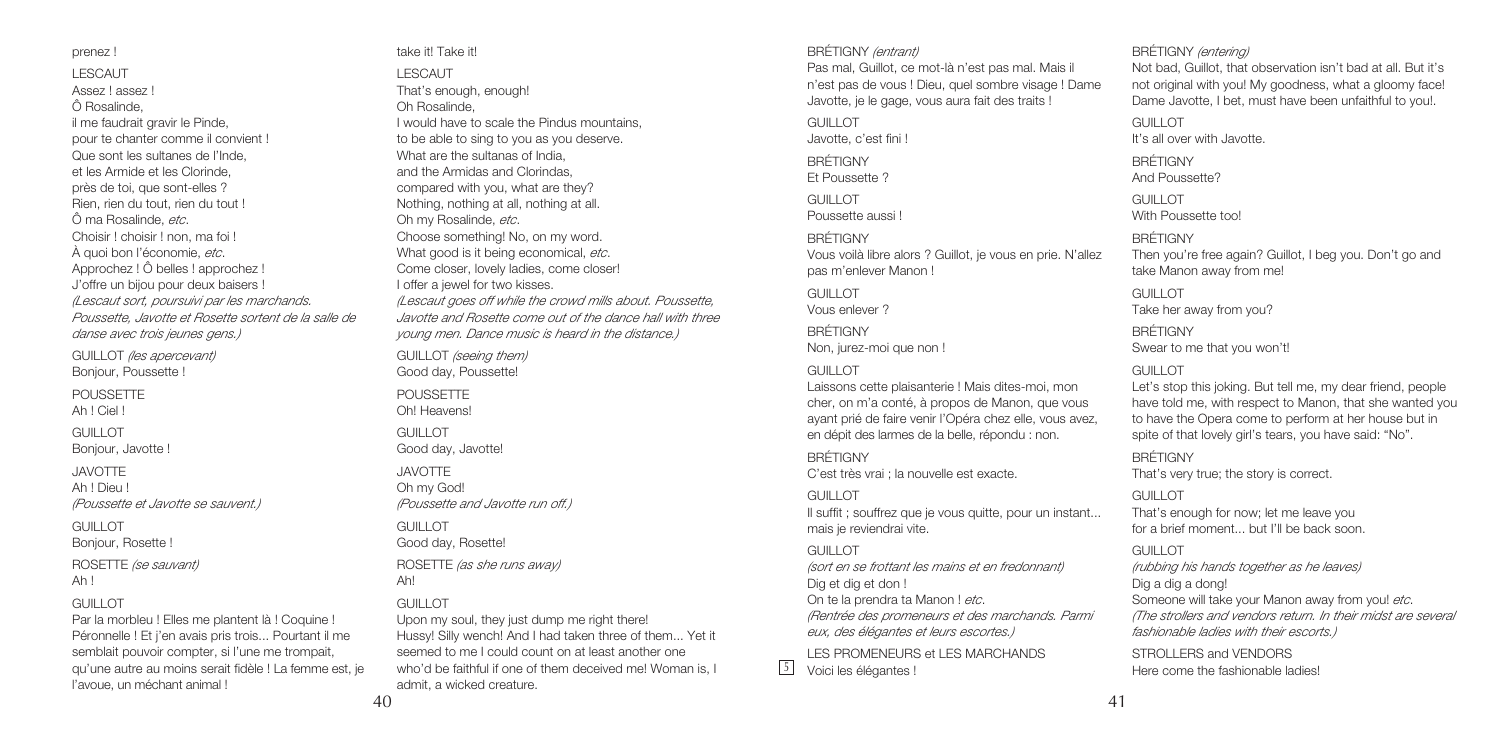Les belles indolentes ! Maîtresses des cœurs

aux regards vainqueurs ! *etc*. *(Pendant ce temps, Brétigny s'est avancé avec quelques seigneurs de ses amis et a aidé Manon à descendre de sa chaise.)*

LES PROMENEURS Quelle est cette princesse ?

#### LES MARCHANDS

C'est au moins une duchesse ! *(aux promeneurs)* Eh ? Ne savez-vous pas son nom ? C'est Manon I C'est la belle Manon !

LES PROMENEURS et LES MARCHANDS Voici les élégantes ! Les belles indolentes ! Maîtresses des cœurs aux regards vainqueurs ! *etc*.

**BRÉTIGNY** 

Ravissante Manon !

LES SEIGNEURS

Ravissante Manon !

MANON Suis-je gentille ainsi ?

BRÉTIGNY et LES SEIGNEURS Adorable ! Divine ! Divine !

#### MANON

6

Est-ce vrai ? Grand merci ! Je consens vu que je suis bonne, à laisser admirer ma charmante personne ! Je marche sur tous les chemins, aussi bien qu'une souveraine ; on s'incline, on baise ma main, car par la beauté je suis reine ! Je suis reine ! Mes chevaux courent à grands pas ;

The beautiful, idle ladies! Mistresses of so many hearts with their conquering glances! *etc*. *(Manon appears, accompanied by Brétigny and several young noblemen. He helps Manon down from her carriage.)* STROLLERS

Who is that princess?

#### **VENDORS**

She's at least a duchess! *(to the strollers)* What? Don't you know her name? That is Manon! This is the beautiful Manon!

STROLLERS and VENDORS Here come the fashionable ladies! The beautiful, idle ladies! Mistress of so many hearts, with their conquering glances! *etc.* 

**BRÉTIGNY** The ravishing Manon! YOUNG NOBLEMEN.

The ravishing Manon! MANON

Am I pretty like this?

BRÉTIGNY and YOUNG NOBLEMEN Adorable! You're heavenly!

### MANON

Is that true? Thank you very much! I'll consent, seeing that I'm so good, to let you gaze upon my charming person! I go everywhere, the equal of any sovereign; people bow, they kiss my hand, because I am a queen by my lovely looks! I am queen! My horses race me about;

devant ma vie aventureuse, les grands s'avancent chapeau bas ; je suis belle, je suis heureuse ! Autour de moi tout doit fleurir ! Je vais à tout ce qui m'attire ! Et si Manon devait jamais mourir, ce serait, mes amis, dans un éclat de rire ! Ah ! ah ! ah ! ah !

BRÉTIGNY et LES SEIGNEURS Bravo ! Bravo ! Manon ! Bravo !

### MANON

/

Obéissons quand leur voix appelle, aux tendres amours, toujours, toujours, toujours, tant que vous êtes belle, usez sans les compter vos jours, tous vos jours ! Profitons bien de la jeunesse, des jours qu'amène le printemps ; aimons, rions, chantons sans cesse, nous n'avons encor que vingt ans !

BRÉTIGNY et JEUNES GENS Profitons bien de la jeunesse !

### MANON

Profitons bien de la jeunesse, aimons, rions, chantons sans cesse, nous n'avons encor que vingt ans ! Ah ! Ah !

JEUNES GENS Profitons bien de la jeunesse ! Rions ! Ah ! Ah !

### MANON

Le cœur, hélas ! le plus fidèle, oublie en un jour l'amour, l'amour, et la jeunesse ouvrant son aile a disparu sans retour, sans retour. Profitons bien de la jeunesse,

bien courte, helas ! est le printemps ! Aimons, chantons, rions sans cesse,

seeing the boldness of my life. highly placed people come forward with their hats off: I am beautiful, I am happy! All around me everything should flower! I go to everything that attracts me! And if ever Manon should die, she would die my friends, in a burst of laughter. Ha! Ha! Ha! Ha!

BRÉTIGNY, YOUNG NOBLEMEN Bravo! Bravo! Manon! Bravo!

### MANON

Obey when their voices are calling, beckoning us to tender loves, always, always, always; as long as you are beautiful, use up your days without counting them, all of your days! Let's take advantage of youth, days that spring provides: let's love, laugh, and sing without stopping, while we're still only twenty!

BRÉTIGNY and YOUNG NOBLEMEN Let's take full advantage of our youth!

### MANON

Let's take full advantage of our youth, let's love, laugh, and sing without stopping while we're still only twenty! Ha! Ha!

YOUNG MEN

Let's take full advantage of our youth! Let's laugh! Ha! Ha!

### MANON

Even the most faithful heart, alas, forgets love in a day, love, and youth, spreading its wings to fly away, disappears, never to return, never to return. Let's take full advantage of our youth, the springtime season, alas, is very short!

Let's love, sing, and laugh without stopping,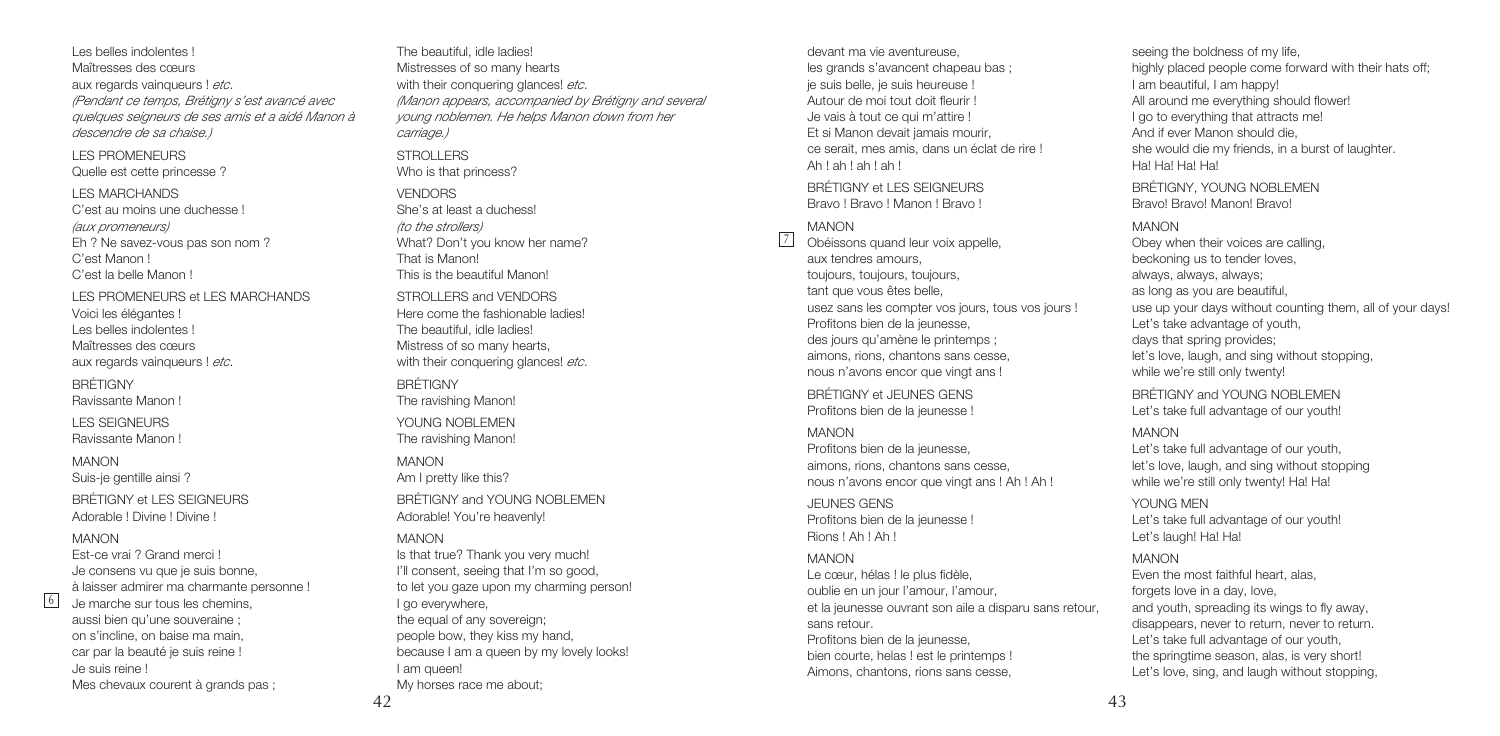nous n'aurons pas toujours vingt ans !

JEUNES GENS

Profitons bien de la jeunesse !

### MANON

Profitons bien de la jeunesse ! Aimons, chantons, rions sans cesse, profitons bien de nos vingt ans ! Ah ! Ah !

#### JEUNES GENS

Profitons bien de la jeunesse ! Rions ! Ah ! Ah !

MANON *(à Brétigny)* Et maintenant restez seul un instant ; je veux faire ici quelqu'emplette.

#### **BRÉTIGNY**

Avec vous disparaît tout l'éclat de la fête ! Ravissante Manon ! Avec vous disparaît tout l'éclat de la fête !

#### MANON

Une fadeur !

C'est du dernier galant ! On n'est pas grand seigneur sans être un peu poète !

*(Manon s'éloigne et se dirige vers les petites boutiques du fond du théâtre, escortée des curieux qui sortent peu à peu.)*

LES PROMENEURS et LES MARCHANDS Voici les élégantes ! *etc*. Les belles indolentes ! *etc*. Maîtresses des cœurs ! Aux regards vainqueurs ! *etc*. Les élégantes ! *etc*.

UN MARCHAND *(au fond)* Poudre, râpes à tabac ! *(Les promeneurs et les marchands s'en vont peu à peu.)*

we won't be twenty forever!

YOUNG MEN Let's take full advantage of our youth!

### MANON

Let's take full advantage of our youth! Let's love, sing, and laugh without stopping. Let's take advantage of being twenty! Ha! Ha!

YOUNG MEN Let's take full advantage of our youth! Let's laugh! Ha! Ha!

MANON *(to Brétigny)* And now, stay here by yourself for a moment; I want to make a purchase.

**BRÉTIGNY** When you go away all the brilliance of the fête vanishes! Ravishing Manon! When you go away all the brilliance of the fête vanishes!

### MANON

A platitude! The very last word in courtly speech! No great lord is without a bit of poet in him! *(Manon goes off towards some of the vendors' stalls, accompanied by onlookers, who then gradually move offstage.)*

STROLLERS and VENDORS Here come the fashionable ladies! *etc*. The beautiful, idle ladies! *etc*. Mistresses of so many hearts!, with their conquering glances! *etc*. The fashionable ladies! *etc*.

VENDOR *(in the distance)* Powder, tobacco graters! *(Gradually the strollers and vendors go off.)*  BRÉTIGNY Je ne me trompe pas, le Comte Des Grieux.

LE COMTE Monsieur de Brétigny ?

#### BRÉTIGNY

Moi-même, c'est à peine si je puis en croire mes yeux ! Vous à Paris ?

LE COMTE C'est mon fils qui m'amène.

BRÉTIGNY

Le Chevalier ?

### LE COMTE

Il n'est plus Chevalier, c'est l'Abbé Des Grieux qu'à présent il faut dire !...

MANON *(qui s'est retournée tout en feignant de parler à un marchand)* Des Grieux !

BRÉTIGNY

Abbé ! lui ! Comment ?

### LE COMTE

Le ciel l'attire ! Dans les ordres, il veut entrer. Il est à St-Sulpice, et ce soir en Sorbonne, il prononce un discours...

*(Manon s'éloigne après avoir entendu ces derniers mots.)*

BRÉTIGNY *(souriant)* Abbé ! Cela m'étonne, un pareil changement...

#### LE COMTE *(souriant aussi)*

C'est vous qui l'avez fait, en vous chargeant de briser net l'amour qui l'attachait à certaine personne. BRÉTIGNY *(montrant Manon qui est au fond)*

Plus bas ! LE COMTE

C'est elle ?

BRÉTIGNY If I'm not mistaken, you're the Count Des Grieux. COUNT Monsieur de Brétigny? BRÉTIGNY I am I can hardly believe my eyes! You in Paris? THE COUNT It's my son who brings me here. BRÉTIGNY The Chevalier? THE COUNT He's no longer the "Chevalier", now one must call him the "Abbé". MANON *(who has come closer, pretending to talk to a vendor)* Des Grieux! BRÉTIGNY An abbé? How did that happen? COUNT. He feels a holy calling! He wants to enter a monastery. He is now at St Sulpice and tonight he is to speak at the Sorbonne... *(Manon moves away after hearing these last words.)* BRÉTIGNY *(smiling)* An abbé? That surprises me, such a change... COUNT *(also smiling)* You're the one responsible for it, when you took it upon yourself to cut the love that attached him to a certain person. BRÉTIGNY *(pointing to Manon in the distance)* Speak more softly! COUNT Is that she?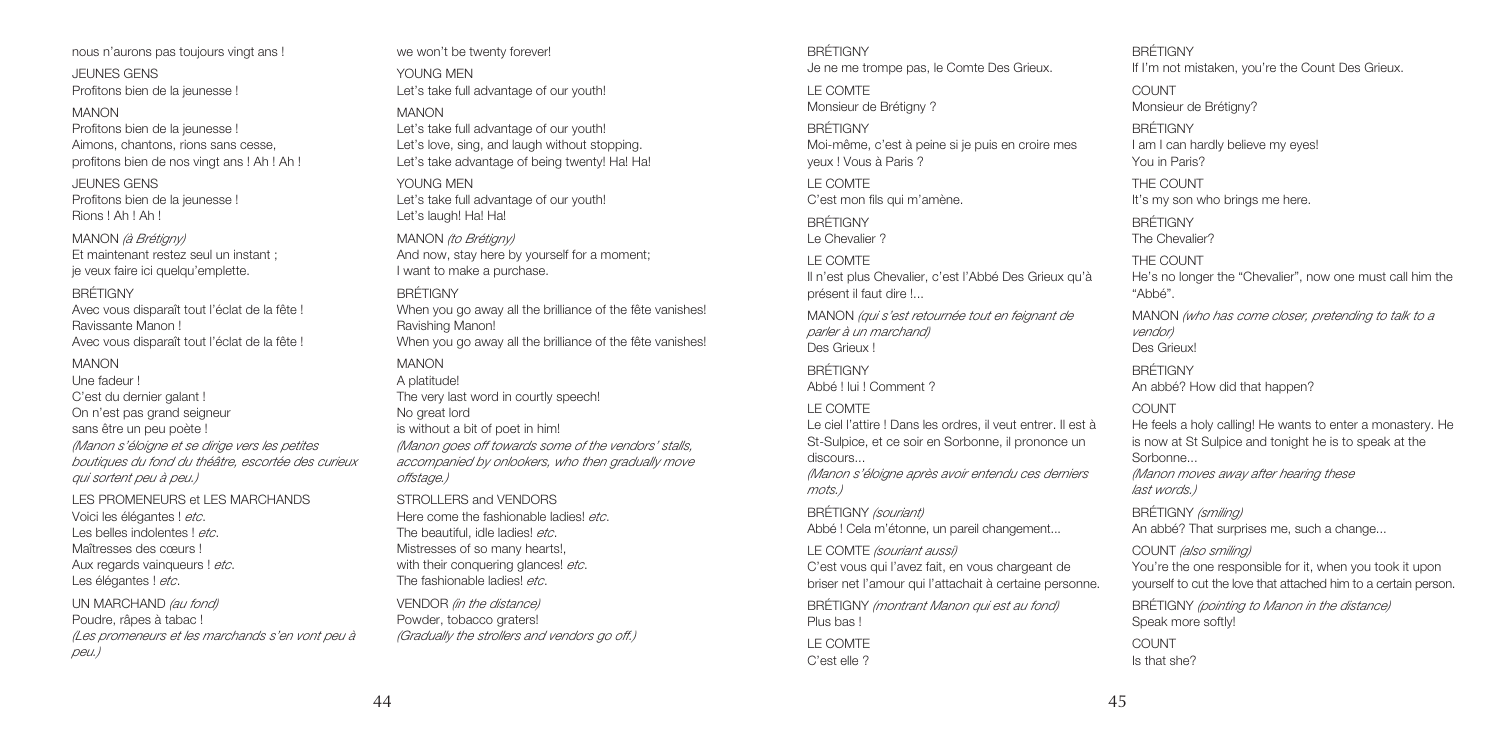#### BRÉTIGNY Oui, c'est Manon !

#### LE COMTE

Je devine alors la raison qui vous fit, avec tant de zèle, prendre les intérêts de mon fils... Mais, pardon ! Elle veut vous parler. Elle est vraiment fort belle !

### MANON

*(à Brétigny, le comte se tient à part à quelque distance)* Je voudrais, mon ami, avoir un bracelet pareil à celui-ci... Je ne puis le trouver.

#### **BRÉTIGNY**

C'est bien, je vais moi-même. *(Il salue le comte et sort.)*

LE COMTE *(à part)* Elle est charmante et je comprends qu'on l'aime !

MANON *(au Comte)* Pardon ! Mais j'étais là près de vous, à deux pas...

J'entendais malgré moi... je suis très curieuse...

#### LE COMTE

C'est un petit défaut, très petit, ici-bas ! *(saluant)* Madame !

MANON *(se rapprochant)* Il s'agissait d'une histoire amoureuse !

LE COMTE Mais oui !

#### MANON

C'est que je crois... Pardonnez-moi, je vous en prie, je crois... que cet Abbé Des Grieux autrefois... aimait...

LE COMTE Qui donc ? BRÉTIGNY Yes, that's Manon!

### COUNT

I can easily guess then why you supported so wholeheartedly the best interests of my son... But excuse me, she wants to speak with you. She's really beautiful.

### MANON

*(to Brétigny; the Count now is standing aside at some distance)* My friend, I should like to have a bracelet similar to this one... I cannot find it.

#### **BRÉTIGNY**

Fine, I myself, will go to look. *(He bows to the Count and goes off.)*

COUNT *(aside)* She's charming, and I understand now why she is loved.

MANON *(to the Count)* Forgive me, but I was standing here just two steps from you... In spite of myself I could hear... I'm very inquisitive...

#### COUNT

That's a very minor fault in this world! *(wishing to withdraw)* Madame!

MANON *(coming closer)* Were you talking about someone who'd been in love?

**COUNT** Yes, we were!

MANON I think... I beg you to forgive me, but I think that this Abbé Des Grieux long ago... was in love with...

COUNT In love with whom?

#### MANON Elle était mon amie...

LE COMTE Ah ! Très bien !

#### MANON

Il l'aimait... Et je voudrais savoir si sa raison sortit victorieuse, et si, de l'oublieuse, il a pu parvenir à chasser de son cœur le cruel souvenir ?

### LE COMTE

Faut-il donc savoir tant de choses ? Que deviennent les plus beaux jours ? Où vont les premières amours ? Où vole le parfum des roses ?

MANON *(à part)* Mon Dieu ! Donnez-moi le courage de tout oser lui demander ! *etc*.

LE COMTE Ignorer n'est-il plus sage, au passé pourquoi s'attarder ?

#### MANON Un mot encore !... A-t-il souffert de son absence ? Vous a-t-il dit parfois son nom ?

LE COMTE Ses larmes coulaient en silence.

MANON L'a-t-il maudite, en pleurant ?

LE COMTE Non !

MANON Vous a-t-il dit que la parjure l'avait aimé ?

MANON She was a friend of mine...

COUNT Ah! Very good!

MANON

He loved her... And would like to know if his reason triumphed over his feelings, and if he was able to expel from his heart the bitter memory of the forgetful girl?

#### COUNT

Must you know so many things? Such as what becomes of our fairest days, where our first loves go? Where the perfume of roses escapes to?

MANON *(aside)* My God! Give me the courage to dare ask him everything! *etc*.

COUNT Is it not wiser not to know, why linger over the past?

MANON One more word!... Has he suffered because of her absence? Does he sometimes mention her name?

COUNT. He shed his tears in silence.

MANON When he wept, did he curse her? COUNT No! MANON Does he tell you that the girl who betrayed him had loved him?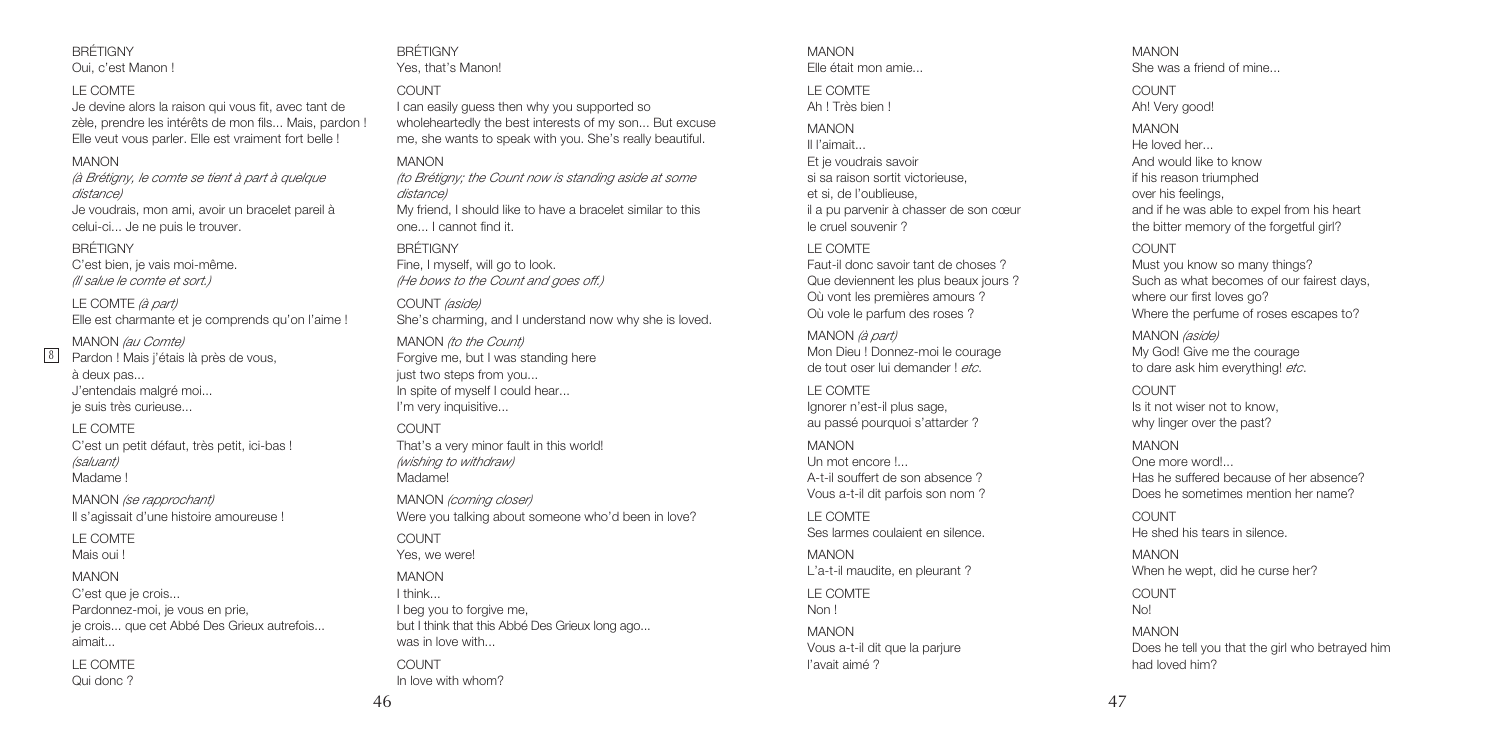LE COMTE

Son cœur guéri de sa blessure, s'est refermé !

MANON

Mais depuis ?

### LE COMTE

Il a fait ainsi que votre amie, ce que l'on doit faire ici-bas, quand on est sage, n'est-ce pas ? On oublie !

#### MANON

On oublie ! *(Le comte salue respectueusement et se retire.)* On oublie ! *(La foule des seigneurs, dames élégantes, promeneurs et marchands revient. Entrent Brétigny, Guillot puis Lescaut, accompagnés de plusieurs amis.)*

BRÉTIGNY Répondez-moi, Guillot !

GUILLOT Jamais ! Mais rira bien qui rira le dernier !

BRÉTIGNY Monsieur de Morfontaine, vous allez tout me dire !

#### GUILLOT

À vous, mon ami, rien ! *(se tournant vers Manon)* Mais à vous, ô ma Reine !

BRÉTIGNY Plaît-il ?

#### GUILLOT

Eh bien ! oui... L'Opéra que vous lui refusiez... Il sera dans un instant... ici.

#### BRÉTIGNY

Je dois rendre les armes ! *(à Manon)* Vous êtes triste !

COUNT Once his heart had recovered from its wounds, it sealed itself up! MANON

But then?

COUNT He behaved as your friend, and as all here on earth should behave if one is wise, isn't it true? He forgot!

### MANON

He forgot! *(The Count bows respectfully and goes off. To herself)* He forgot! *(The crowd of noblemen, fashionable ladies, strollers, and vendors returns. Brétigny, Guillot, and then Lescaut enter, accompanied by several friends.)*

**BRÉTIGNY** Answer me, Guillot!

GUILLOT. Never! He laughs best who laughs last! BRÉTIGNY Monsieur de Morfontaine, you must tell me everything! GUILLOT To you, my friend, nothing at all! *(turning to Manon)* But to you, my Queen, everything! BRÉTIGNY I beg your pardon? GUILLOT. All right then, yes. The Opéra performance that you refused her... they'll be here very shortly.

BRÉTIGNY I'm forced to admit defeat! *(to Manon)* You're sad!

MANON Oh ! non ! BRÉTIGNY On dirait que des larmes... MANON Folie ! GUILLOT Allons, Manon, approchez, s'il vous plaît, on va danser pour vous notre nouveau ballet ! *(à Lescaut)* Lescaut, venez ! LESCAUT Je suis là pour vous plaire. GUILLOT. Veillez... le tout est à mes frais, à ce qu'on donne à boire au populaire! Combien ?

LESCAUT Nous compterons après ! *(Il prend la bourse et sort.)*

SEIGNEURS, PROMENEURS, MARCHANDS et BRÉTIGNY Voici l'Opéra ! Voici l'Opéra ! L'Opéra !

### **Préambule : La Présentation**

BRÉTIGNY, SEIGNEURS et BOURGEOIS L'Opéra ! Voici l'Opéra ! *etc*. Tout Paris... tout Paris... *etc*. en parlera ! en parlera ! *etc*. C'est le ballet de l'Opéra ! C'est un plaisir... c'est un plaisir... *etc*. de souveraine ! de souveraine ! *etc*. Et son rival... enragera ! *etc*. L'ami Guillot... se ruinera ! *etc*. 9

Oh! no! BRÉTIGNY One might even say that tears... MANON Absurd! GUILLOT. Come now, Manon, come closer, if you please, we're going to dance our latest ballet. *(to Lescaut)* Lescaut, come here! LESCAUT I'm here to do anything to please you. GUILLOT

MANON

All of this is at my own expense. You be in charge of the drinks I'm offering to all of these people! How much will you want to take?

#### LESCAUT We'll settle accounts afterwards! *(He takes the purse and goes off.)*

NOBLEMEN, STROLLERS, VENDORS and BRÉTIGNY The Opéra is here! The Opéra is here! The Opéra!

### **Prologue: The Presentation**

BRÉTIGNY, NOBLEMEN and THE CROWD The Opéra is here! The Opéra is here! *etc*. Everyone in Paris... everyone in Paris... *etc*. will be talking about it, talking about it! *etc*. It's the Opéra ballet! This is pleasure... this is pleasure... *etc*. worthy of a sovereign! *etc*. And his rival will be furious! *etc*. Friend Guillot will go bankrupt! *etc*.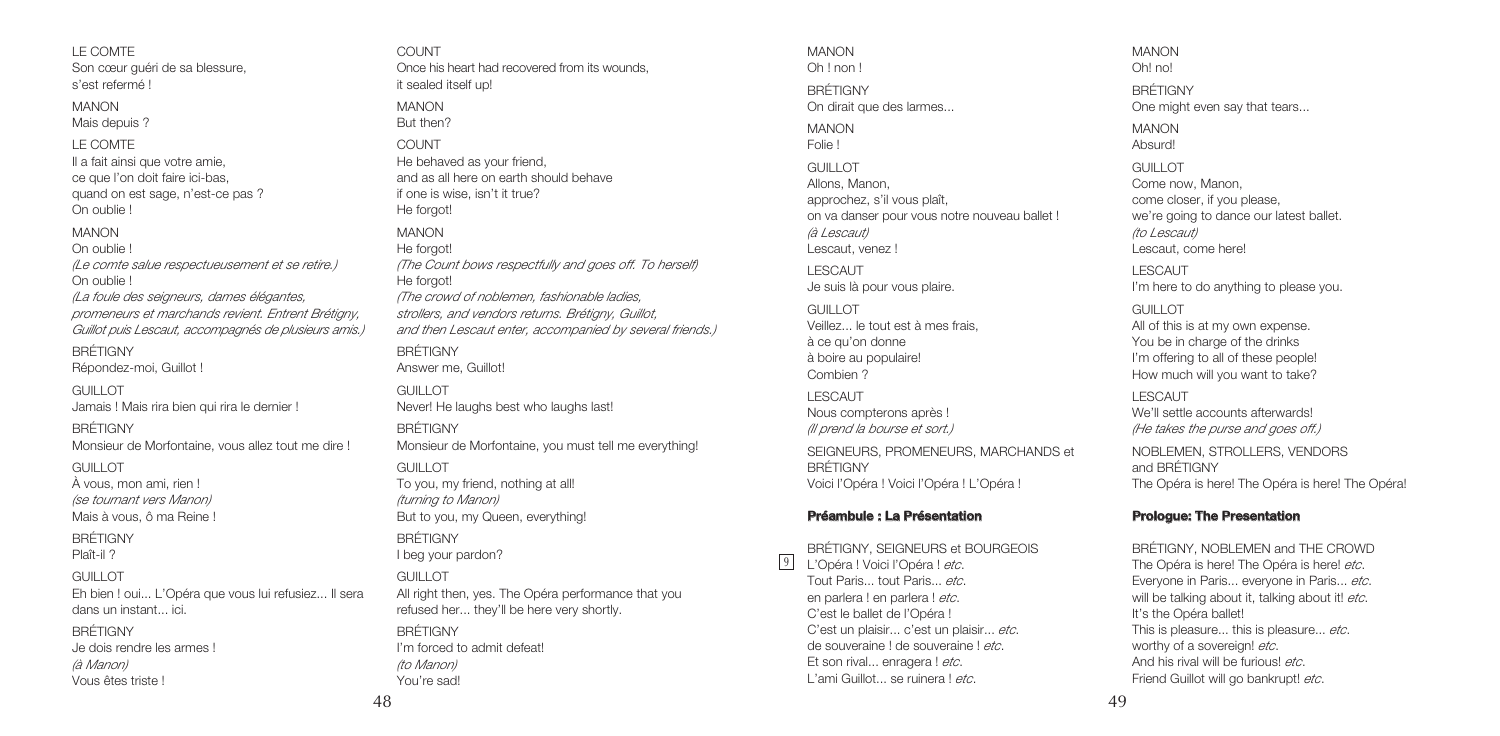50

Avoir fait venir l'Opéra !

GUILLOT *(à part)* C'est un plaisir de souveraine, avoir fait venir l'Opéra ! et son ballet au Cours-la-Reine ! Mon rival enragera !... *(Il limite les danseurs)*

BRÉTIGNY, SEIGNEURS et BOURGEOIS Avoir fait venir l'Opéra ! Tour Paris en parlera ! C'est le ballet de l'Opéra !

### **Ballet** 11 10

MANON *(à part)* Non, sa vie à la mienne est pour jamais liée ! Il ne peut m'avoir oubliée... *(voyant Lescaut près d'elle)* Ma chaise, mon cousin...

LESCAUT Où faut-il vous porter, cousine ?

MANON À Saint-Sulpice !...

LESCAUT Quel est ce bizarre caprice ? Pardonnez-moi de faire répéter... À Saint-Sulpice ?

MANON À Saint-Sulpice !

GUILLOT Eh bien, maîtresse de ma vie, qu'en dites-vous ?

MANON

Je n'ai rien vu !

### GUILLOT Rien vu ! Voilà le prix de ma galanterie ! Est-ce là ce qui m'était dû ?

LA FOULE C'est fête au Cours-la-Reine ! for having brought the Opéra here!

GUILLOT *(aside)* This is a pleasure worthy of a sovereign, to have brought the Opéra and its ballet to the Cours-la-Reine! My rival will be furious! *(He imitates the dancers.)*

BRÉTIGNY, NOBLEMEN and THE CROWD To have brought the Opéra here. Everyone in Paris will be talking about it! The Opéra ballet is here!

### **Ballet**

MANON *(to herself)* No, his life is linked to mine forever. He can't have forgotten me... *(She sees Lescaut nearby.)* My sedan chair, cousin...

LESCAUT Where do you wish to be carried, cousin?

MANON To St Sulpice!...

LESCAUT What is this odd caprice? Excuse me if I repeat: to St Sulpice? MANON

To St Sulpice.

GUILLOT Well then, mistress of my life, what do you say of the ballet?

MANON

I didn't see a thing!

GUILLOT. Nothing? So that's the reward for my gallant gesture! Is that what I rightly deserved? **CROWD** It's a holiday at the Cours-la-Reine!

On y danse, on y boit, à la santé du Roi ! *etc*.

**Deuxième Tableau La parloir du séminaire de Saint-Sulpice**

12

*(Des grandes dames, bourgeoises et dévotes sortent de la chapelle.)*

CHŒUR DES DAMES *(louant Des Grieux)* Quelle éloquence ! L'admirable orateur ! *etc*. Quelle abondance ! *etc*. Le grand prédicateur ! *etc*. Quelle éloquence ! Et dans sa voix quelle douceur ! Quelle douceur et quelle flamme ! Comme en l'écoutant... en l'écoutant... la ferveur pénètre doucement jusqu'au fond de nos âmes... Ah ! Ah ! Quel orateur ! L'admirable orateur ! Le grand prédicateur ! De quel art divin, *etc*. Il a dans sa thèse, *etc*. Peint Saint-Augustin, *etc*. Et Sainte-Thérèse, *etc*. Lui-même est un saint, *etc*. C'est un fait certain ! un saint ! N'est-ce pas, ma chère ? C'est un saint, *etc*. C'est certain, *etc*. C'est un saint ! un saint ! *(Des Grieux apparaît.)* C'est lui ! c'est l'Abbé Des Grieux ! Voyez comme il baisse les yeux ! *(Les dames sortent peu à peu et saluent Des Grieux avec de profondes révérences.)* LE COMTE

Bravo, mon cher, succès complet ! Notre maison doit être fière d'avoir parmi les siens un nouveau Bossuet !

We dance, we drink to the health of the King. *etc*.

**Scene Two The reception room of the seminary of St Sulpice** *(Pious ladies of rank and townswomen are coming out of the seminary chapel.)*

CHORUS OF WOMEN *(praising Des Grieux)* What eloquence! What a marvellous orator! *etc*. What great fluency! *etc*. What a great preacher, *etc.* What eloguence! And in his voice what sweetness! What sweetness and what fire! When we listen to him fervour gently penetrates to the depths of our souls. Ah! What an orator, what an admirable orator! What a great preacher! With what divine art, *etc.* Did he paint in his thesis, *etc*. Saint Augustine, *etc*. and Saint Theresa, *etc*. He himself is a saint, *etc*. That's a certain fact, a saint! Don't you think so, my dear? He is a saint, *etc*. That is certain, *etc*. He is a saint, a saint. *(Des Grieux appears.)* There he is. It's the Abbé Des Grieux! Look at the way he lowers his eyes! *(The women go out one by one after curtseying reverently to Des Grieux.)*

COUNT

Bravo, my boy, a complete success! Our family should be proud to have in its midst a new Bossuet!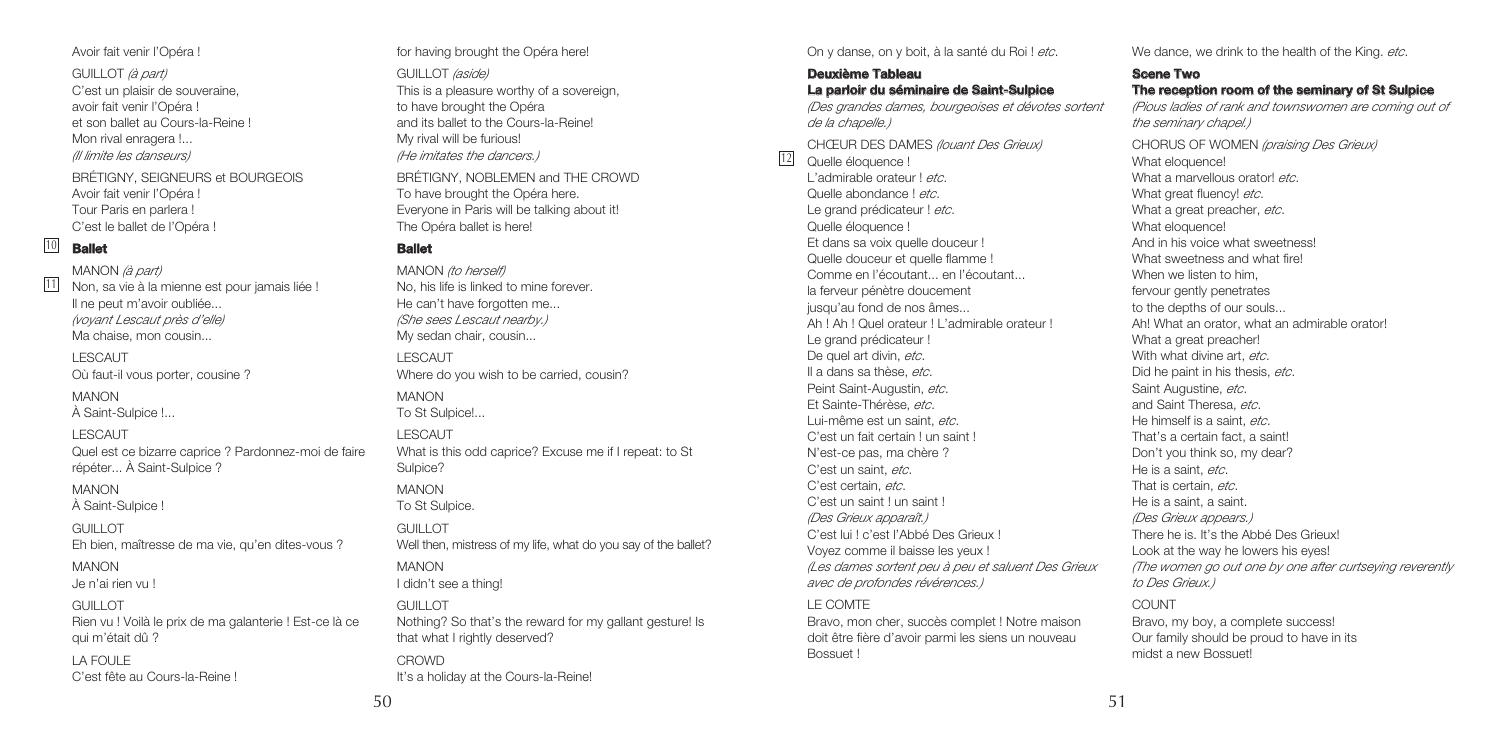Oui ! Je n'ai trouvé dans la vie qu'amertume et

Et, c'est pour de bon, Chevalier, que tu prétends au

Les grands mots que voilà ! Quelle route as-tu donc suivie, et que sais-tu de cette vie pour penser qu'elle finit là ? Épouse quelque brave fille, digne de nous, digne de toi, deviens un père de famille ni pire, ni meilleur que moi. Le ciel n'en veut pas davantage, c'est là le devoir, entends-tu ? C'est là le devoir ! La vertu qui fait du tapage n'est déjà plus de la vertu ! Épouse quelque brave fille, *etc*

De grâce, mon père, épargnez-moi !

DES GRIEUX Rien ne peut m'empêcher de prononcer mes vœux !

LE COMTE

DES GRIEUX

LE COMTE

dégoût. LE COMTE

13

ciel pour jamais te lier ? DES GRIEUX

C'est dit, alors ?

DES GRIEUX

Je le veux !

### LE COMTE

Soit ! Je franchirai donc seul cette grille, et vais leur annoncer là-bas qu'ils ont un saint dans la famille. J'en sais beaucoup qui ne me croiront pas !

#### DES GRIEUX

Ne raillez pas, Monsieur, je vous en prie !

DES GRIEUX Please, father, spare me your praises!

And you're really serious, Chevalier, about your intention of binding yourself to heaven forever?

DES GRIEUX Yes! In life I have found only bitterness and disgust.

#### COUNT

COUNT

Those are big words you're using! What path have you followed, and what do you know about this life, to think that it stops there? Marry some fine girl, worthy of us and of you, and become the father of family, neither worse nor better than I have been. Heaven wants no more of you, that's one's duty, do you understand? That's one's duty! Virtue that makes a lot of nose is no longer virtue! Marry some fine girl, *etc*.

DES GRIEUX Nothing can keep me from taking my vows!

**COUNT** You have had your say, then? DES GRIEUX

I wish it this way!

### COUNT

Let it be! I'll then go out this grilled door by myself and announce to them on the outside that they have a saint in the family. I know a lot of people who won't believe me! DES GRIEUX Don't make fun of me, Monsieur, please!

### LE COMTE

Un mot encore ! Comme il n'est pas certain que l'on te donne ici, du jour au lendemain, un bénéfice, une abbaye, je vais dès ce soir t'envoyer trente mille livres...

### DES GRIEUX

Mon père...

### LE COMTE

C'est à toi, c'est ta part sur le bien de ta mère. Et maintenant... adieu, mon fils.

DES GRIEUX

Adieu, mon père !

LE COMTE

Adieu... reste à prier ! *(Il sort.)*

DES GRIEUX *(seul)* Je suis seul ! Seul enfin ! 14

C'est le moment suprême ! Il n'est plus rien que j'aime que le repos sacré que m'apporte la foi ! Oui, j'ai voulu mettre Dieu même entre le monde et moi ! Ah ! fuyez, douce image, à mon âme trop chère ; respectez un repos cruellement gagné, et songez si j'ai bu dans une coupe amère, que mon cœur l'emplirait de ce qu'il a saigné ! Ah ! fuyez ! fuyez ! loin de moi ! Que m'importe la vie et ce semblant de gloire ? Je ne veux que chasser du fond de ma mémoire... Un nom maudit !... ce nom... qui m'obsède, et pourquoi ? LE PORTIER DU SÉMINAIRE C'est l'office.

DES GRIEUX J'y vais !... Mon Dieu ! De votre flamme purifiez mon âme... Et dissipez à sa lueur

One word more! As it isn't sure that you will be given anytime soon a benefice or an abbey, tonight I'll send you thirty thousand livres... DES GRIEUX Father... COUNT. It belongs to you, it's your share of what you inherit from your mother. And now... farewell, my son. DES GRIEUX Farewell, my father! COUNT. Farewell... stay here and pray! *(He goes out.)* DES GRIEUX *(alone)* I am alone! At last alone! It is the supreme moment! There is nothing more that I want except the sacred calm that my faith brings me. Yes, I have sought to place God himself between the world and me. Ah! Vanish sweet memory too dear to my heart; respect a calm won through much suffering, and remember that if I have tasted of a bitter cup, my heart could fill it full with the blood it has shed! Ah! Vanish, vanish, go far from me! Life itself and sham glory mean nothing to me. I want only to expel from the depths of my memory... A cursed name!... this name... which obsesses me, and why? PORTER OF THE SEMINARY The service is beginning.

DES GRIEUX I'm on my way... Heavenly Father! With Your fire purify my soul! and by its light dispel

COUNT.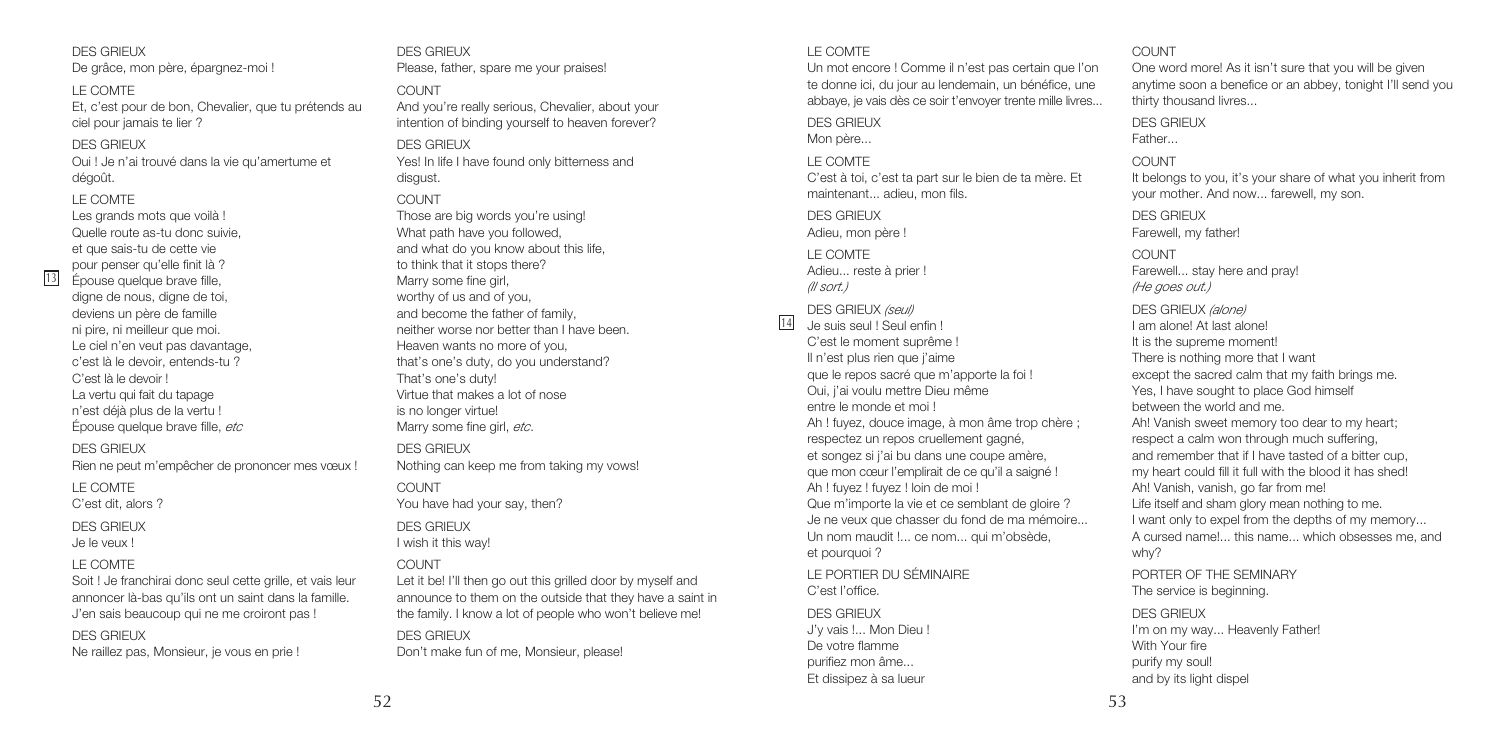l'ombre qui passe encor dans le fond de mon cœur ! Ah ! fuyez, douce image, à mon âme trop chère ! Ah fuyez ! fuyez ! loin de moi ! *etc*. *(Il sort.)*

#### LE PORTIER DU SÉMINAIRE

Il est jeune... et sa foi semble sincère... il a fait grand émoi parmi les plus belles de nos fidèles !

*(Manon entre.)*

MANON Monsieur... je veux parler... à... l'Abbé... Des Grieux !..

#### LE PORTIER Fort bien !

MANON *(lui donnant de l'argent)* Tenez !

*(Le portier sort.)*

## Ces murs silencieux... Cet air froid qu'on respire...

Pourvu que tout cela n'ait pas changé son cœur !... Devenu sans pitié pour une folle erreur, pourvu qu'il n'ait pas appris à maudire !...

VOIX DANS LA CHAPELLE *(au fond)* Magnificat anima mea Dominum, *etc*. Et exsultavit spiritus meus, *etc*.

#### MANON

15

Là-bas on prie... Ah ! je voudrais prier ! Pardonnez-moi, Dieu de toute puissance ! Car si j'ose vous supplier, en implorant votre clémence, si ma voix de si bas peut monter jusqu'aux cieux, ah ! C'est pour vous demander le cœur de Des Grieux ! Pardonnez-moi, mon Dieu ! VOIX DANS LA CHAPELLE

In Deo salutari meo, salutari meo, *etc*. *(Des Grieux entre.)*

MANON

C'est lui !

the shadow that still lurks in the depths of my heart! Ah! Vanish, sweet memory, too dear to my heart. Vanish, vanish, go far away from me! *etc*. *(exit)*

### PORTER OF THE SEMINARY

He is young... and his faith appears sincere... He created a great stir among the most beautiful ladies among our faithfull

*(Manon enters.)*

#### MANON

Monsieur... I want to speak... to the Abbé... Des Grieux.

PORTER Very well!

MANON *(giving him money)* Here you are! *(The porter bows and goes out.)*

These silent walls... this cold air that I breathe... I hope only that all of this has not modified his feelings... and left

him without pity for a foolish mistake, I hope that this heart has not learned to curse me!

VOICES IN THE CHAPEL *(in the distance)* My soul doth magnify the Lord, *etc*. and my sprit hath rejoiced, *etc*.

### MANON

They are praying there... Ah! I should like to pray! Forgive me, all-powerful Father! For I dare beg you, imploring your mercy, and if my voice from so far below can rise up to Heaven, ah! It's to ask you for Des Grieux's heart! Forgive me, My Lord! VOICES IN THE CHAPEL In God my Saviour, *etc*. *(Des Grieux enters.)* MANON

*(Manon se retourne tandis que Des Grieux s'avance vers elle.)*

#### DES GRIEUX Toi ! Vous !

MANON Oui, c'est moi, moi !

DES GRIEUX Que viens-tu faire ici ? Va-t-en ! Va-t-en ! Éloigne-toi !

### MANON

Oui ! Je fus cruelle et coupable ! Mais rappelez-vous tant d'amour ! Ah ! dans ce regard qui m'accable. lirai-je mon pardon, un jour ? 16

> DES GRIEUX Éloigne-toi !

### MANON

Oui ! Je fus cruelle et coupable ! Ah ! Rappelez-vous tant d'amour ! Rappelez-vous tant d'amour !

### DES GRIEUX

Non ! j'avais écrit sur le sable ce rêve insensé d'un amour que le ciel n'avait fait durable que pour un instant, pour un jour !

MANON Oui ! je fus coupable !

DES GRIEUX J'avais écrit sur le sable...

### MANON Oui ! je fus cruelle !

DES GRIEUX C'était un rêve que le ciel n'avait fait durable que pour un instant, pour un jour !

*(Manon turns away as Des Grieux comes forward.)*

### DES GRIEUX You here! You!

MANON Yes, it is I!

DES GRIEUX

What are you doing here? Go away! Go away! Go away!

### MANON

Yes, I was cruel and to blame! But remember the intensity of our love! In this glance that shatters me now, will I see some day that I am forgiven? DES GRIEUX

Go away!

MANON

Yes, I was cruel and to blame! Ah! Remember the intensity of our love! Remember the intensity of our love!

#### DES GRIEUX

No! I wrote on sand this wild dream of love that Heaven sustained for only an instant, for a day! MANON Yes, I was cruel! DES GRIEUX I wrote on sand... MANON Yes! I was cruel!

DES GRIEUX It was a dream that Heaven sustained for only an instant, for a day!

There he is!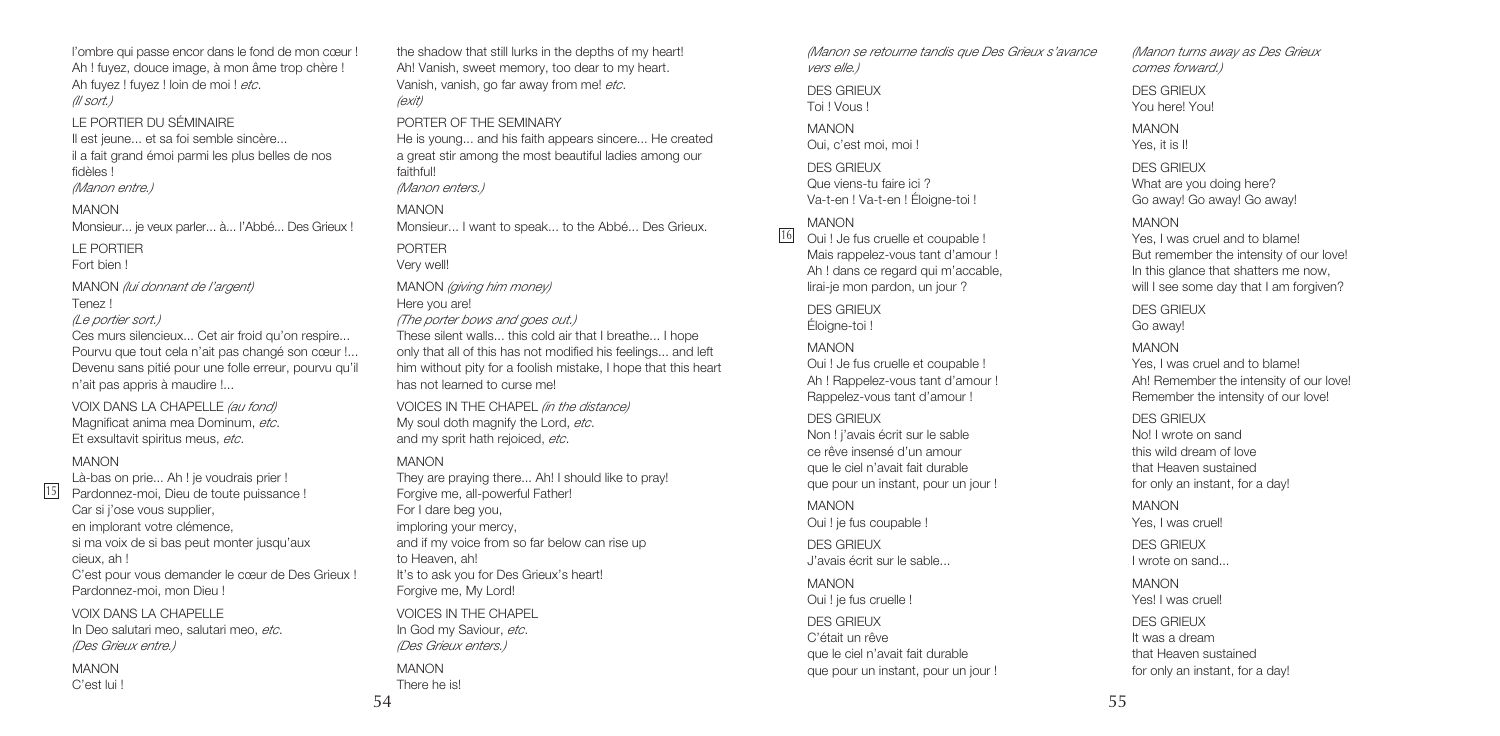Ah ! perfide Manon !

MANON

Si je me repentais...

DES GRIEUX

Ah ! perfide ! perfide !

MANON

... est-ce que tu n'aurais pas de pitié ?

#### DES GRIEUX

Je ne veux pas vous croire. Non ! vous êtes sortie enfin de ma mémoire ainsi que de mon cœur !

#### MANON

Hélas ! Hélas ! L'oiseau qui fuit ce qu'il croit l'esclavage, le plus souvent la nuit d'un vol désespéré revient battre au vitrage ! Pardonnez-moi !

DES GRIEUX

Non !

### MANON

Je meurs à tes genoux. Ah ! rends-moi ton amour si tu veux que je vive !

DES GRIEUX Non ! il est mort pour vous !

#### MANON

 $\frac{1}{2}$ 

L'est-il donc à ce point que rien ne le ravive ! Écoute-moi ! Rappelle-toi ! N'est-ce plus ma main que cette main presse ? N'est-ce plus ma voix ? N'est-elle pour toi plus une caresse, tout comme autrefois ? Et ces yeux, jadis pour toi pleins de charmes, ne brillent-ils plus à travers mes larmes ? Ne suis-je plus moi ? N'ai-je plus mon nom ? Ah ! regarde-moi ! Regarde-moi !

Ah! Faithless Manon!

MANON If I repented... DES GRIEUX

Ah! Faithless! Faithless!

MANON ... would you not feel some pity?

DES GRIEUX I do not want to trust you. No, you've finally been expelled from my memory as well as from my heart!

MANON Alas! Alas! The bird that escapes what it thinks is servitude, very often comes back in the night in a desperate flight, to beat against the glass! Forgive me!

DES GRIEUX No!

MANON I am dying at your feet. Give me back your love if you want me to live!

DES GRIEUX No, my love for you is dead!

#### MANON

Is it so dead that nothing can bring it back to life? Listen to me! Remember! Is this no longer my hand pressing yours? Is this no longer my voice? Is it no more for you like a caress, just as it used to be? And my eyes, at one time full of charm for you, are they no longer sparkling through my tears? Am I no longer myself? Have I no longer my name? Ah! Look at me, look at me!

N'est-ce plus ma main que cette main presse, tout comme autrefois ? *etc*.

DES GRIEUX Ô Dieu ! Soutenez-moi dans cet instant suprême !

MANON Je t'aime ! DES GRIEUX Ah ! Tais-toi ! Ne parle pas d'amour ici, c'est un blasphème !

MANON

Je t'aime ! DES GRIEUX Ah ! Tais-toi ! Ne parle pas d'amour !

MANON Je t'aime ! DES GRIEUX C'est l'heure de prier...

MANON Non ! Je ne te quitte pas !

DES GRIEUX On m'appelle là-bas...

MANON Non ! Je ne te quitte pas ! Viens ! N'est-ce plus ma main que cette main presse, tout comme autrefois ?

DES GRIEUX Tout comme autrefois !

MANON Et ces yeux, jadis pour toi pleins de charmes, n'est-ce plus Manon ? DES GRIEUX Tout comme autrefois !

just as it used to do? *etc*. DES GRIEUX Oh Lord! Protect me in this supreme moment! MANON I love you! DES GRIEUX Ah, don't speak! Don't' talk about love in this place, it's blasphemy! MANON I love you! DES GRIEUX Ah! Don't speak! Don't talk about love! MANON I love you! DES GRIEUX it is the hour of prayer... MANON No! I will not leave you! DES GRIEUX They're calling me down there... MANON No! I will not leave you! Come! Is this no longer my hand pressing yours, just as it used to do? DES GRIEUX Just as it used to do!

Is this no longer my hand pressing yours,

MANON And my eyes, at one time so full of charm for you, is this no longer Manon? DES GRIEUX Just as it used to be!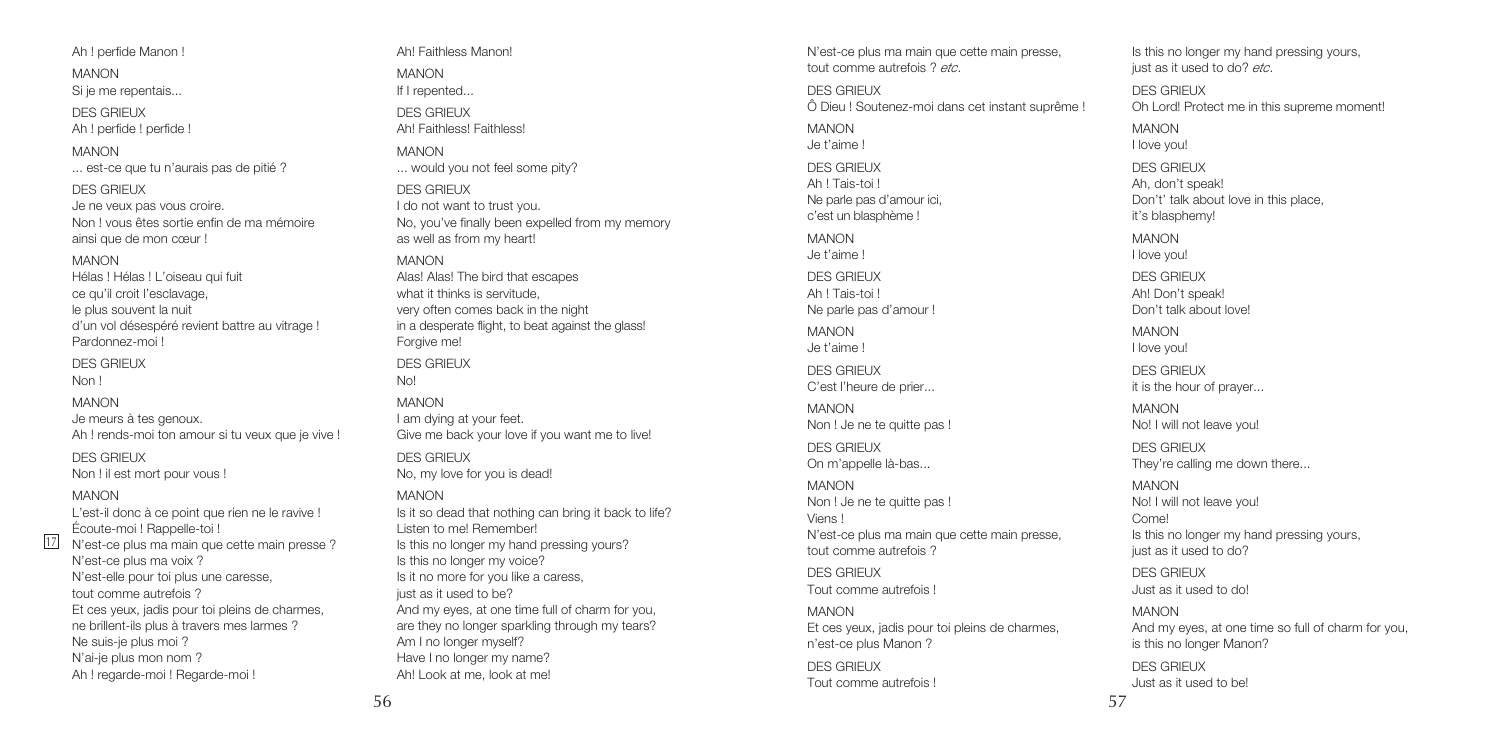Regarde-moi ! Ne suis-je plus moi ? N'est-ce plus Manon ? DES GRIEUX Ah ! Manon ! Je ne veux plus lutter contre DES GRIEUX Et dussé-je sur moi faire crouler les cieux, ma vie est dans ton cœur, ma vie est dans Ah ! Viens ! Manon ! Je t'aime !

tes yeux ! MANON Je t'aime !

MANON

moi-même ! MANON Enfin !

DES GRIEUX Je t'aime !

### **COMPACT DISC 3**

### **QUATRIÈME ACTE L'Hôtel de Transylvanie**

*Une grande et luxueuse salle de l'Hôtel de Transylvanie, séparée par de large baies des autres salons. Des tables de jeu sont installées dans cette salle et dans les autres salons. Au lever du rideau, une foule de joueurs entourent les tables.*

### CROUPIERS

18

Faites vos jeux, Messieurs !

PREMIER JOUEUR Mille pistoles ! DEUXIÈME JOUEUR

C'est tenu !

PREMIER JOUEUR Je double !

MANON Look at me! Am I any different? Is this no longer Manon? DES GRIEUX Ah! Manon! I cannot struggle against myself any longer. MANON At last!

DES GRIEUX And even should I cause the Heaven to come crashing down on my head, my life is in your heart, my life is in your eyes. Ah! Come Manon! I love you! MANON

I love you!

DES GRIEUX I love you!

### **ACT FOUR The Hotel Transylvania**

*A grand and luxurious room in the Hotel Transylvania, separated from other rooms. Gaming tables are everywhere. At the rise of the curtain, crowds of gamblers can be seen around the tables.* CROUPIERS Place your bets, Messieurs! FIRST GAMBLER A thousand pistoles! SECOND GAMBLER I'll take that! **FIRST GAMBLER** I double!

DEUXIÈME JOUEUR Brelan ! PREMIER JOUEUR C'est perdu ! PREMIER JOUEUR *(à la table de dés)* Deux ! DEUXIÈME JOUEUR Cinq ! PREMIER JOUEUR Sont ! DEUXIÈME JOUEUR Dix ! UNE VOIX *(au fond)* Cent louis ! LESCAUT Quatre cents louis ! Vivat ! J'ai gagné ! UN JOUEUR Je vous jure que l'argent m'appartient ! LESCAUT Du moment qu'on l'assure avec autant d'aplomb... UN JOUEUR J'avais l'as et le Roi ! LESCAUT Recommençons alors, ça m'est égal à moi ! LES AIGREFINS *(s'avançant prudemment)* Le joueur sans prudence livre tout au hasard, mais le vrai sage pense que jouer est un art ! Pour la rendre opportune nous savons sans danger, nous savons sans danger,

nous savons quand il faut corriger

SECOND GAMBLER Three acos<sup>1</sup> FIRST GAMBLER I've lost! FIRST GAMBLER *(at the dicing table)* Two! SECOND GAMBLER Five! FIRST GAMBLER Sevent SECOND GAMBLER Ten! A VOICE *(in the background)* A hundred louis! LESCAUT Four hundred louis! Hooray! I've won! A GAMBLER I say to you this money is mine! LESCAUT When anyone says so with such self-assurance... A GAMBLER I had the ace and the King! LESCAUT Let's begin again then, it's all the same to me! SHARPERS *(coming cautiously forward)* The gambler without prudence leaves everything to chance, but the really wise one knows that gambling is an art. To make good fortune come more frequently, we know how, without any risk, we know how, without any risk, and we know when it is necessary to correct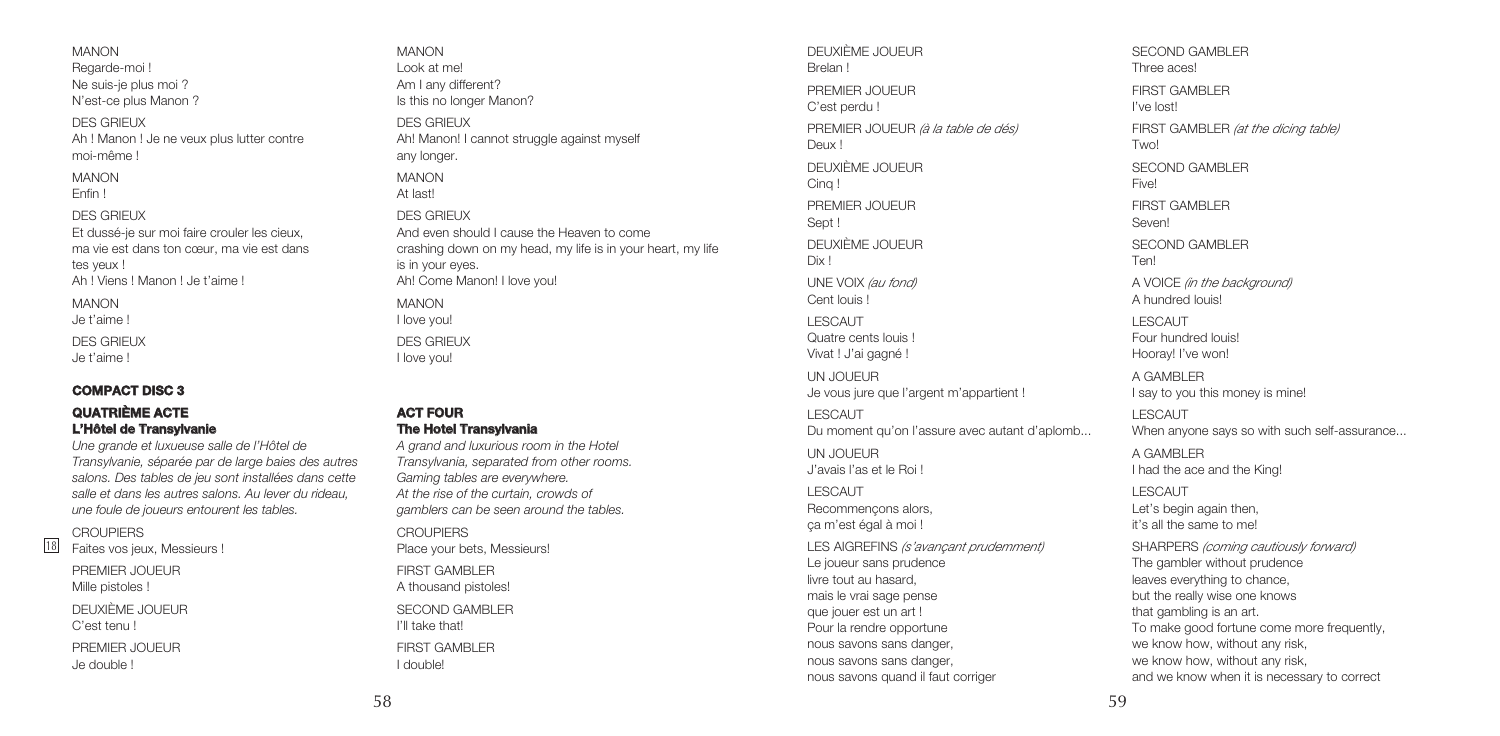#### l'erreur de la fortune !

#### LESCAUT

Tout en jouant honnêtement, je n'ai jamais fait autrement ! *etc*.

POUSSETTE, JAVOTTE et ROSETTE *(allant et venant dans la salle en suivant les joueurs et les aigrefins)*

À l'Hôtel de Transylvanie, 19 accourez tous, on vous en prie ; à l'Hôtel de Transylvanie, passez vos jours, passez vos nuits!

#### POUSSETTE

L'or vient tout seul aux plus belles !

POUSSETTE, JAVOTTE et ROSETTE Et c'est nous qui gagnons toujours !

#### LES AIGREFINS

Le joueur sans prudence livre tout au hasard, *etc*. *(Lescaut revient triomphant. Il est entouré des aigrefins, de Poussette, Javotte et Rosette.)* LESCAUT

## 20

C'est ici que celle que j'aime a daigné fixer son séjour, et je vous dirai quelque jour certains couplets que j'ai, moi-même, faits en l'honneur de notre amour ! *(bruit de monnaie venant de derrière)* Et c'est ce bruit, ce bruit charmant qui lui sert d'accompagnement ! C'est ce bruit, ce bruit charmant, ce bruit charmant qui lui sert d'accompagnement ! Celle que j'aime... Je me pique d'être plein de discrétion... Pourtant... Je vous dirai son nom... son nom...

POUSSETTE, JAVOTTE et ROSETTE Oui, son nom !...

#### fortune's mistakes!

LESCAUT I have always gambled honestly and never done otherwise. *etc*.

POUSSETTE, JAVOTTE and ROSETTE *(walking about the room watching the gamblers and sharpers)*

To the Hotel Transylvania, hurry, everyone, we implore you; to the Hotel Transylvania, spend your days and nights here!

POUSSETTE Gold comes by itself to the fairest!

POUSSETTE, JAVOTTE and ROSETTE And we win always! always!

### SHARPERS

The gambler with no prudence leaves everything to chance, *etc*. *(Lescaut comes back in triumph. He is surrounded by the sharpers and by Poussette, Javotte, and Rosette.)*

### LESCAUT

This is the place where the one I love has deigned to make her abode, and I'll recite to you some day some verses that I myself composed in honour of our love! *(the sound of money, from the back)* This is the sound, this delightful sound which serves as an accompaniment to them! This is the sound, this delightful sound, this delightful sound which serves as an accompaniment to them! The one I love... I pride myself on being very discreet... However, I'll tell you her name, her name...

POUSSETTE, JAVOTTE and ROSETTE Yes, her name!...

LESCAUT C'est Pallas, la Dame de pique ! Et là s'arrête ma chanson !

POUSSETTE, JAVOTTE, ROSETTE, LESCAUT et LES AIGREEINIS Et c'est ce bruit, ce bruit charmant

qui lui sert d'accompagnement !... *etc*.

GUILLOT *(qui vient d'entrer)* Bravo, mon cher !

LESCAUT Merci !

CROUPIERS

Faites vos jeux, Messieurs !

*(Tandis que Guillot félicite Lescaut, les croupiers regagnent leurs places à la table du pharaon. Guillot garde Poussette et les autres filles avec lui.)*

### GUILLOT.

21

J'enfourche aussi Pégase de temps en temps, ainsi, moi, j'ai sur le Régent fait des vers très malins, mais en homme prudent... Je gaze... et passe les mots dangereux... Vous allez voir, on ne comprend que mieux ! Quand le... C'est le Régent... Va voir... C'est sa Maîtresse... Il dit... On me comprend. Elle répond... De votre Altesse... Tra la la ! la la la ! *etc*. Ah ! c'est badin, c'est léger !

POUSSETTE, JAVOTTE, ROSETTE et LESCAUT Et l'on ne court aucun danger !

LESCAUT It's Pallas, the Queen of spades! And that's where my song ends! POUSSETTE, JAVOTTE, ROSETTE, LESCAUT and **CHADDEDS** This is the sound, this delightful sound, which furnishes her an accompaniment... *etc*. GUILLOT *(who has just entered)* Bravo, my friend! LESCAUT Thank you! CROUPIERS Place your bets, Messieurs! *(While Guillot is congratulating Lescaut, the croupiers resume their places at the Faro table. Guillot keeps Poussette and the other girls with him.)*

#### GUILLOT

I too mount Pegasus from time to time, so, about the Regent I've put together some very clever verses, but as a cautious man... I veil the meaning... and pass over the dangerous words, You will see, you'll only understand it better! When the... It's the Regent... Goes to see... That's his mistress... He says... You understand the meaning. She replies... Of your Highness... Tra la la! la la la! *etc*. Isn't that playful, isn't that delicate!

POUSSETTE, JAVOTTE, ROSETTE and LESCAUT And you don't run any danger!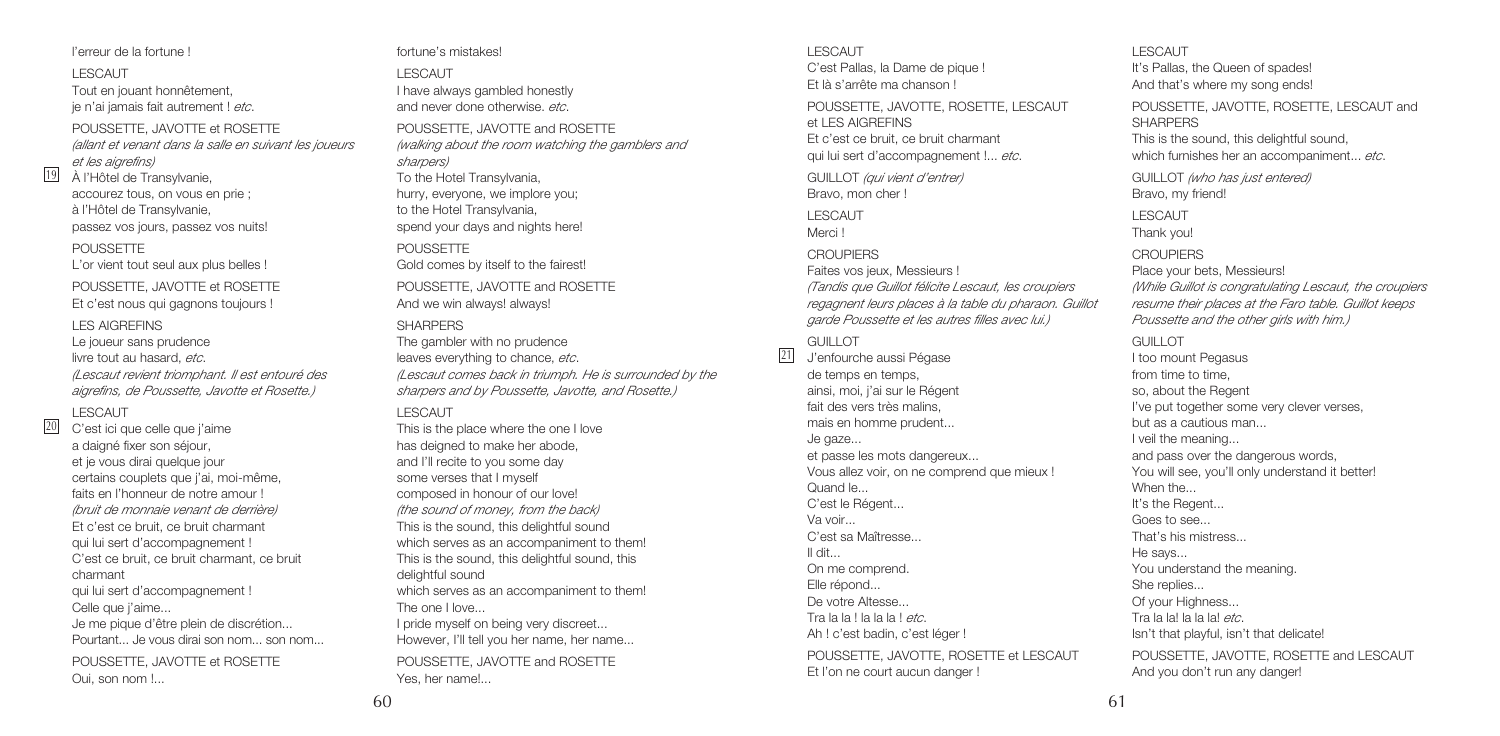Ah ! c'est piquant ! C'est badin ! c'est léger ! Tra la la la la ! *etc*. POUSSETTE, JAVOTTE, ROSETTE, GUILLOT *(Grand tapage. Tout le monde se lève pour regarder les personnes qui entrent, dont Manon et Des* Mais qui donc nous arrive et fait tout ce tapage ? POUSSETTE, JAVOTTE et ROSETTE C'est la belle Manon avec son Chevalier ! *(Elles sortent.)* M'y voici donc ? J'aurais dû résister... Je n'en ai pas eu le courage ! LESCAUT *(à Guillot)* Vous changez de visage et quelque chose, ici, paraît À bon droit je fais la grimace car j'adorais Manon, et ie trouve blessant et froissant qu'elle en aime un autre à ma place ! *(Lescaut entraîne Guillot dehors, les autres retournent aux tables de jeu. Manon reste avec Des Grieux. Le voyant triste, elle s'approche de lui.)* Faites vos jeux, Messieurs ! GUILLOT. Tra, la la la la! *etc*. and LESCAUT Hush! *enter.)* GUILLOT *(They go off.)* DES GRIEUX So here I am! GUILLOT. The Chevalier! disturb you? GUILLOT. MANON

GUILLOT

et LESCAUT Chut !

*Grieux.)* GUILLOT

DES GRIEUX

GUILLOT Le Chevalier !

vous irriter ? GUILLOT

**CROUPIERS** 

MANON De ton cœur, Des Grieux, ne suis-je plus souveraine ?

man instead of me! **CROUPIERS** Place your bets, Messieurs! Des Grieux, am I no longer the ruler of your heart?

Isn't that sharp, playful, and delicate! POUSSETTE, JAVOTTE, ROSETTE, GUILLOT *(Much commotion as everyone stands up to see who is coming in. Manon and Des Grieux* But who is joining us then and making all this racket? POUSSETTE, JAVOTTE and ROSETTE Beautiful Manon is here with her Chevalier. I should not have given in, but I lacked the courage! LESCAUT *(to Guillot)* Your expression changes and something here seems to Rightfully I show disgust because I adored Manon, and I am wounded and hurt because she loves another *(Lescaut drags Guillot away, and the others return to the gambling tables. Manon remains with Des Grieux. Seeing him sad, she draws closer to him.)*

### DES GRIEUX

Manon ! Manon ! Sphinx étonnant, <sup>22</sup> DES GRIEUX véritable sirène ! Cœur trois fois féminin ! Que je t'aime et te hais ! Pour le plaisir et l'or ! Quelle ardeur inouïe ! Ah ! folle que tu es... comme je t'aime !

MANON Et moi... Comme je t'aimerais... si tu voulais...

DES GRIEUX Si je voulais ?...

MANON Notre opulence est envolée... Chevalier, nous n'avons plus rien ! Mais ici, quand on le veut bien... Une fortune est vite retrouvée !

DES GRIEUX Que me dis-tu, Manon ? LESCAUT *(se rapprochant de Manon)* Elle a raison !

En quelques coups de pharaon, une fortune est vite retrouvée.

DES GRIEUX Qui ? Moi ? Jouer ? Jamais ! Jamais !

LESCAUT Vous avez tort, Manon n'aime pas la misère.

MANON Chevalier, si je te suis chère, consens, consens, et tu verras qu'après nous serons riches !

LESCAUT C'est probable ! Manon, Manon! You are like an astonishing sphinx, a veritable siren! Your heart is threefold feminine! Yet how I love you and hate you! For pleasure and money! Your passion is extraordinary Ah! foolish as you are... how I love you! MANON And I... how I would love you... if you would only... DES GRIEUX If I would do?... MANON Our wealth is all gone... Chevalier, we have nothing left! But here, when one really wants it... a fortune can be recovered quickly! DES GRIEUX

What are you telling me, Manon?

LESCAUT *(drawing close to Manon)* She is right! In just a few tries at faro a fortune can be recovered quickly.

DES GRIEUX Who? I? Gamble? Never! Never!

LESCAUT You are wrong, Manon does not enjoy being poor.

MANON Chevalier, if I mean anything to you, consent, consent, and you'll see that afterwards we'll be rich! LESCAUT That is very likely!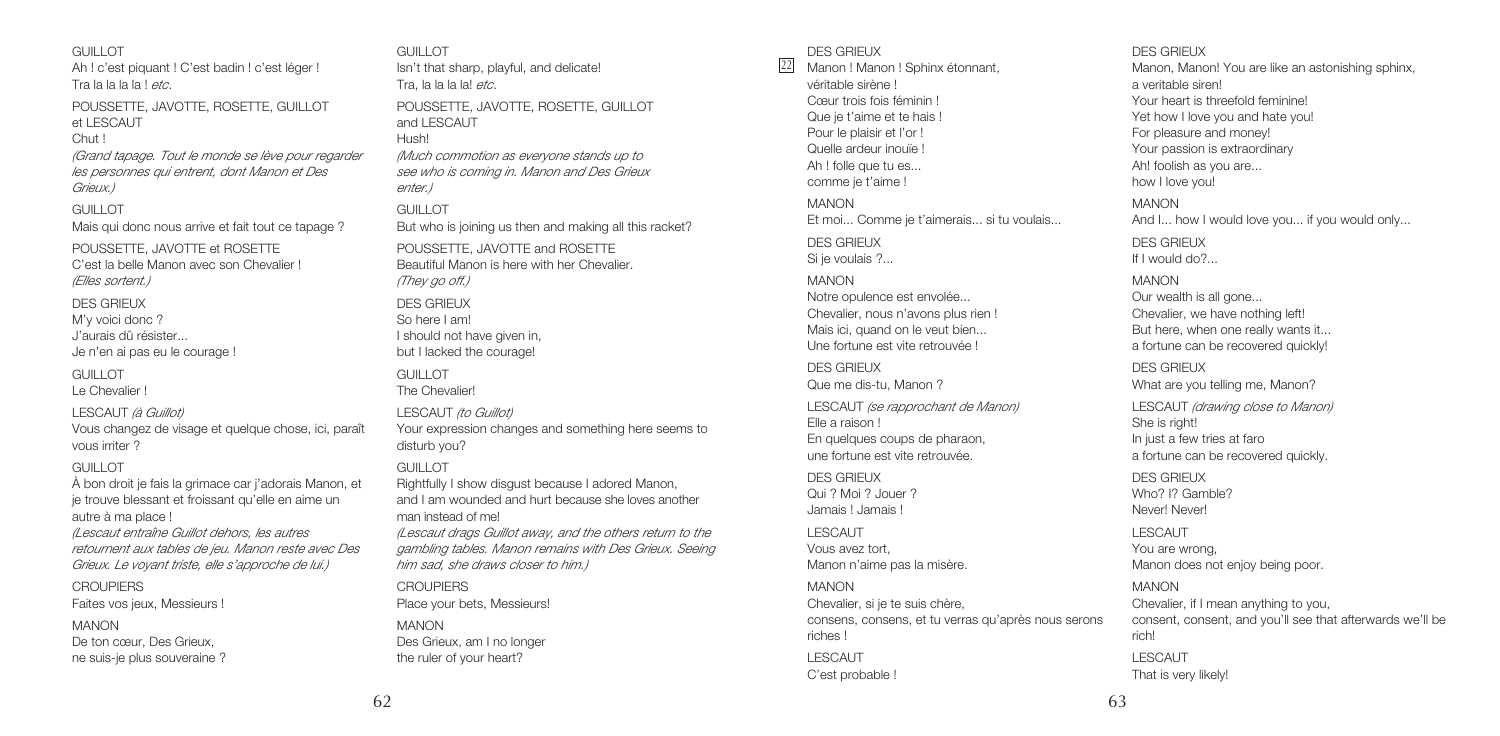La fortune n'est intraitable qu'avec le joueur éprouvé qui contre elle souvent a lutté ! Elle est douce, au contraire, à celui qui commence ! MANON Tu veux bien, n'est-ce pas ? DES GRIEUX Infernale démence ! LESCAUT Venez !

DES GRIEUX *(à Manon)* Je t'aurai tout donné...

LESCAUT

Vous gagnerez !

DES GRIEUX

... mais qu'aurai-je en retour ?

LESCAUT Vous gagnerez !

MANON Mon être tout entier, ma vie, et mon amour !

DES GRIEUX Manon ! Manon ! Sphinx étonnant ! Véritable sirène !

LESCAUT Votre chance est certaine !

#### MANON

Repose-toi sur ma tendresse ! Ne doute jamais de mon cœur ! Ah ! c'est là notre bonheur ! Ne doute jamais ! Ah ! jamais ! À toi mon amour ! À toi tout mon être ! Ah ! à toi ! DES GRIEUX Cœur trois fois féminin !

Luck is unmanageable only by the experienced gambler who has often battled with her! On the contrary, luck is gentle with the novice! MANON You will, won't you? DES GRIEUX Infernal madness! LESCAUT Come! DES GRIEUX *(to Manon)* I will have given you everything...

LESCAUT. You will win! DES GRIEUX But what will I have in return? LESCAUT You will win!

MANON You shall have my entire being, my life, and my love!

DES GRIEUX Manon! Manon! You are like an astonishing sphinx! A veritable siren!

LESCAUT Your luck is sure!

### MANON

Rely on my tenderness! Never have doubts about my heart! Ah! Our happiness is there. Never doubt, never! My love is yours! My whole being is yours! Ah! all yours! DES GRIEUX Heart threefold feminine!

Que je t'aime et te hais ! Pour le plaisir et l'or quelle ardeur inouïe. Ah ! folle que tu es, comme je t'aime ! Ah ! faut-il donc que ma faiblesse te donne jusqu'à mon honneur ! Tout jusqu'à mon honneur !

LESCAUT

Jouez toujours ! jouez sans cesse ! Jouez toujours ! c'est le bonheur ! Jouez ! jouez encore ! Venez ! Ah ! vous gagnerez ! Venez ! venez ! Jouez ! toujours ! jouez ! toujours ! Ah ! Venez !

GUILLOT *(à Des Grieux)* Un mot, s'il vous plaît, Chevalier, je vous propose une partie... Nous verrons si sur moi vous devez l'emporter toujours...

POUSSETTE Bravo, Guillot, pour vous, moi, je parie ! JAVOTTE Et je parie alors, moi, pour ce Chevalier. GUILLOT *(à Des Grieux)* Acceptez-vous ? DES GRIEUX J'accepte ! GUILLOT Commençons ! **POUSSETTE** Nous parions toujours ! JAVOTTE, ROSETTE Nous parions ! GUILLOT Mille pistoles !

yet how I love you and hate you! For pleasure and money your passion is extraordinary. Ah! foolish as you are, how I love you! Ah! must I then, out of weakness sacrifice even my honour to you! Everything including my honour?

#### LESCAUT

Gamble forever! gamble without stopping! Gamble forever! that's true pleasure! Gamble! gamble still! Come! Ah! you will win! Come! Come! Gamble forever, gamble forever! Ah! Come!

GUILLOT *(to Des Grieux)* One word, chevalier, if you please, I propose a game with you... We shall see if you are always to win out over me...

POUSSETTE Bravo, Guillot, I'll bet on you! JAVOTTE And I, then, I'll het on the Chevalier. GUILLOT *(to Des Grieux)* Do you accept? DES GRIEUX I accept! GUILLOT Let's begin! **POUSSETTE** Our bets still hold! JAVOTTE, ROSETTE We are betting! GUILLOT A thousand pistoles.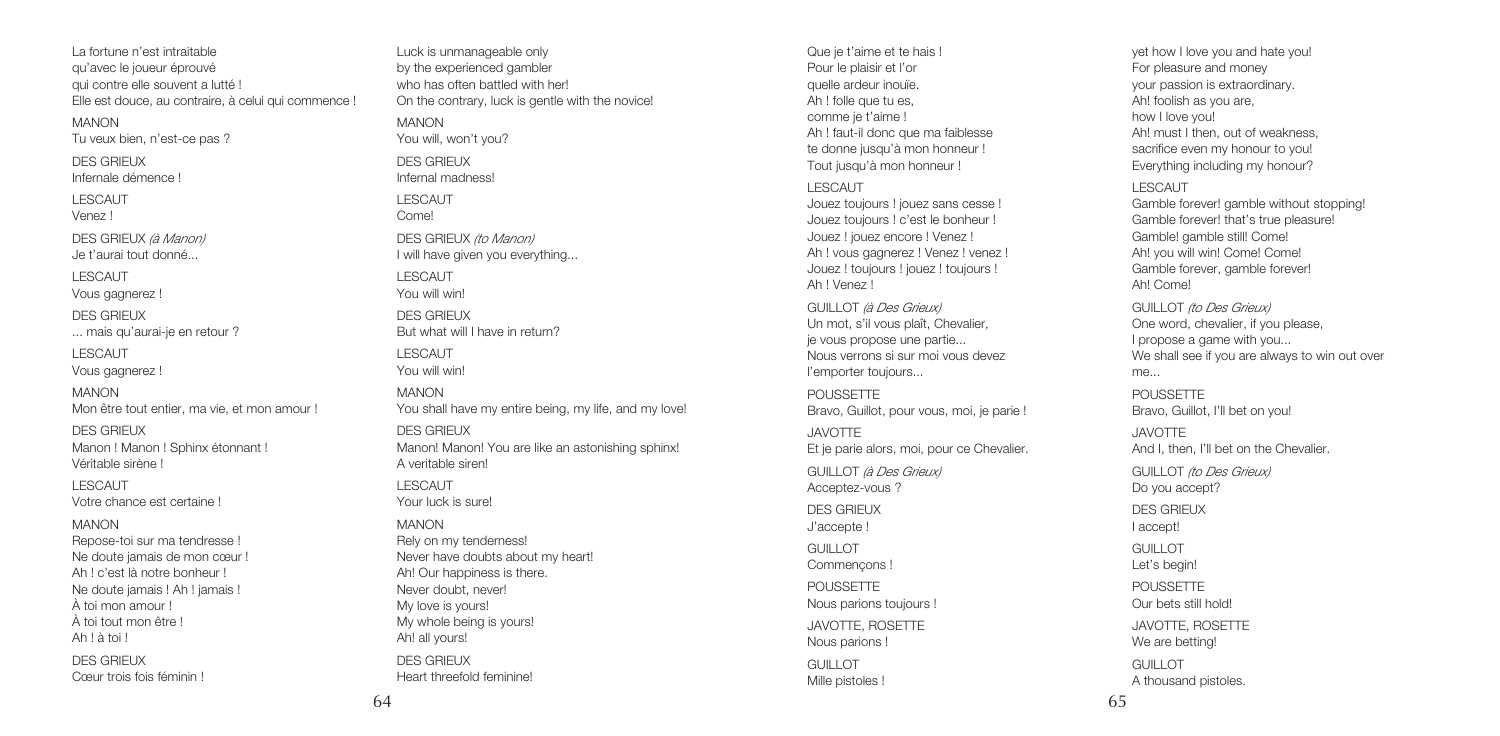DES GRIEUX Soit, Monsieur, mille pistoles !

LESCAUT *(avec admiration)* Mille pistoles ! À moi, Pallas, à moi ! *(Il va se mettre à une autre table de jeu.)*

#### MANON

Ces ivresses folles... C'est la vie ! Ah ! c'est la vie !

POUSSETTE, JAVOTTE et ROSETTE C'est la vie l

#### MANON

Ou du moins c'est celle que je veux !

CROUPIERS Faites vos jeux, Messieurs !

#### MANON

Ce bruit de l'or, ce rire et ces éclats joyeux ! À nous les amours et les roses ! Chanter, aimer, sont douces choses ! Qui sait si nous vivrons demain ! À nous les amours, à nous les amours et les roses !

POUSSETTE, JAVOTTE et ROSETTE Chanter, aimer, sont douces choses !

MANON, puis POUSSETTE Qui sait si nous vivrons demain ! *etc*.

#### MANON

La jeunesse passe. la beauté s'efface ; que tous nos désirs soient pour les plaisirs ! L'amour et les fièvres, sur toutes les lèvres ! Pour Manon encor, de l'or ! de l'or ! encor ! de l'or ! POUSSETTE, JAVOTTE et ROSETTE De l'or !

DES GRIEUX So be it, Monsieur, a thousand pistoles!

LESCAUT *(showing great admiration)* A thousand pistoles! Be mine, Pallas, be mine! *(He goes off to another gambling table.)*

#### MANON

These wild moments of intoxication, this is the life! Ah! this is the life! POUSSETTE, JAVOTTE and ROSETTE This is the life!

#### MANON

Or at least it's the life that I crave.

CROUPIERS Place your bets, Messieurs!

#### MANON

This sound of money, laughter, and these joyous outbursts! Let love and roses be ours! To sing and to love are pleasant things. Who knows if we'll be alive tomorrow! Let love belong to us, let both love and roses be ours!

POUSSETTE, JAVOTTE and ROSETTE To sing and to love are pleasant things.

MANON, then POLISSETTE Who knows if we'll be alive tomorrow! *etc*. MANON Youth passes away, beauty disappears; let all our desire be for pleasures! Let love and excitement be upon everyone's lips! And for Manon still more money, more money!

POUSSETTE, JAVOTTE and ROSETTE More money!

#### MANON À nous les amours et les roses !

MANON, puis POUSSETTE, *etc*. Chanter, aimer, sont douces choses ! Qui sait si nous vivrons demain ! demain ! À nous les amours, à nous les amours et les roses ! Pour nous de l'or ! de l'or !

MANON De l'or !... de l'or !. POUSSETTE, JAVOTTE et ROSETTE De l'or ! Qui sait si nous vivrons demain ! Pour nous de l'or ! de l'or !

LES JOUEURS et LES AIGREFINS Au jeu ! Au jeu !

LESCAUT Permettez-moi de jouer sur parole, je suis de bonne foi !

LES JOUEURS et LES AIGREFINS Au jeu ! Au jeu !

LESCAUT Plus un louis ! pas même une pistole ! Plus rien ! ils m'ont volé moi ! moi !

GUILLOT *(à Des Grieux)* Vous avez une chance folle ! Mille louis de plus !

DES GRIEUX Soit ! Monsieur ! Mille louis !

GUILLOT.

J'ai perdu !

MANON *(s'approchant des joueurs, à Des Grieux)* Eh bien, gagnes-tu ? DES GRIEUX Regarde !

MANON Let love and roses be ours!

MANON, with POUSSETTE, etc. To sing and to love are pleasant things. Who knows if we'll be alive tomorrow! Let love belong to us, let both love and roses be ours! More money for us, more money!

MANON More money, more money! POUSSETTE, JAVOTTE and ROSETTE More money! Who knows if we'll be alive tomorrow! More money for us! more money!

GAMBLERS and SHARPERS Back to the game, to the game!

LESCAUT Let me play on credit, for I'm true to my word!

GAMBLERS and SHARPERS Back to the game, to the game!

LESCAUT I haven't a single louis left, not even a pistole! Nothing more! They've robbed me, me of all people!

GUILLOT *(to Des Grieux)* Your luck is fantastic! Let's play another thousand louis!

DES GRIEUX All right, Monsieur! A thousand louis!

GUILLOT I've lost!

MANON *(approaching the players, to Des Grieux)* Well then, are you winning? DES GRIEUX

Look!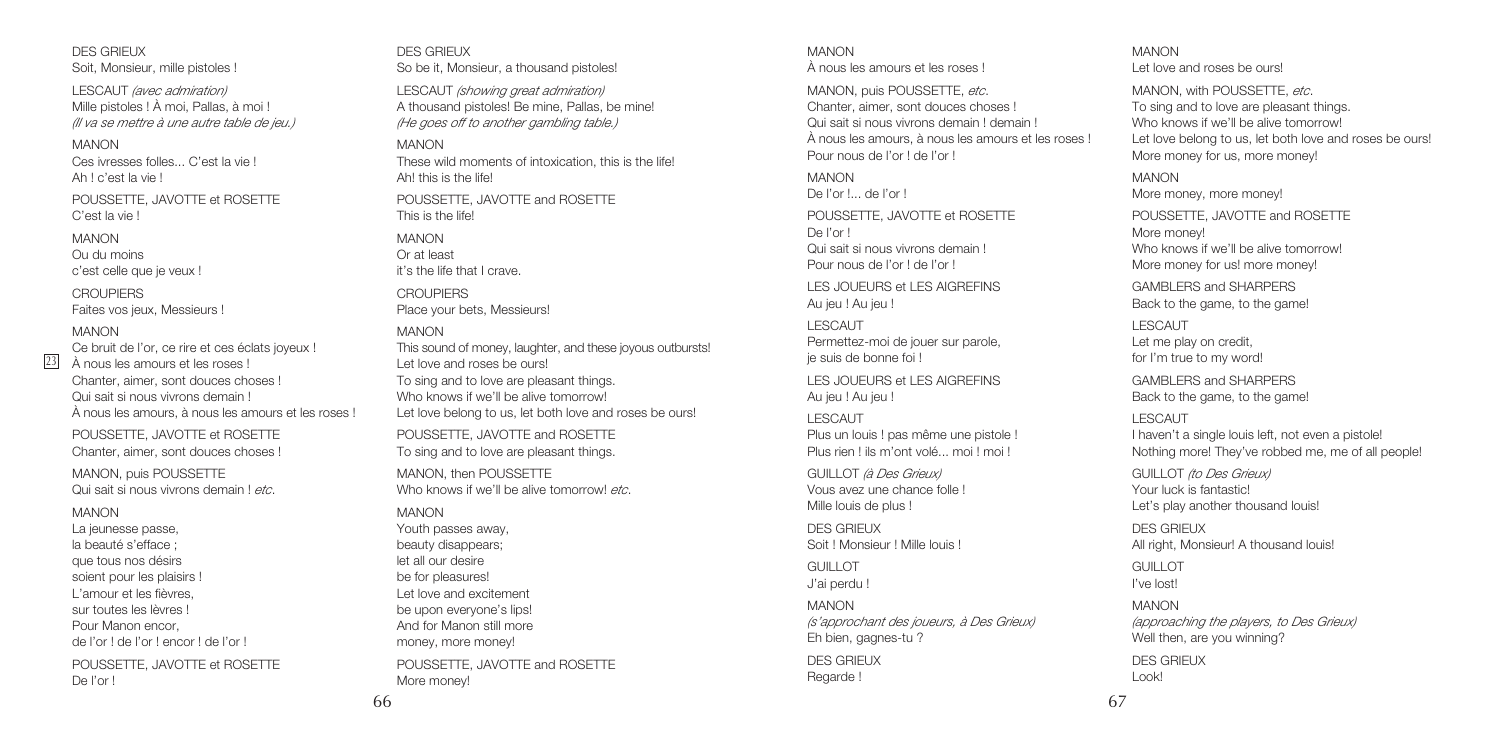MANON C'ost à nous 2

DES GRIEUX C'est à nous!

MANON Je t'adore !

GUILLOT

Le double ! Voulez-vous ?

DES GRIEUX C'est dit !

GUILLOT Je perds encore.

MANON Je te l'avais bien dit que tu devais gagner.

DES GRIEUX Manon ! Manon ! je t'aime ! je t'aime !

GUILLOT *(quittant la table de jeux)* J'arrête la partie !

DES GRIEUX *(se levant aussi)* C'est comme vous voudrez.

GUILLOT Ce serait duperie de s'obstiner.

DES GRIEUX Plaît-il ?

GUILLOT

Il suffit, je m'entends ; vous avez vraiment des talents !

DES GRIEUX

Que dites-vous ?

GUILLOT

Quelle furie ! Vouloir encor battre les gens quand on les a volés !

MANON That belongs to us?

DES GRIEUX It's ours!

MANON I adore you. GUILLOT. I double! Will you? DES GRIEUX I agree!

GUILLOT. I am still losing.

MANON I told you you would win. DES GRIEUX Manon, Manon, I love you! I love you! GUILLOT *(leaving the gambling table)* I want the game stopped.

DES GRIEUX *(also getting up)* As you wish.

GUILLOT I'd be an outright fool to keep on. DES GRIEUX

What are you saying?

GUILLOT. Enough has been said, I know what I mean; you have truly remarkable talents! DES GRIEUX

What do you mean?

GUILLOT. What furious determination! Wanting to beat someone after you have robbed him.

DES GRIEUX *(s'élançant sur Guillot)* Infâme calomnie ! Misérable ! *(Chacun se précipite.)* POUSSETTE, JAVOTTE, ROSETTE, LESCAUT et LES AIGREFINS

Messieurs ! voyons ! voyons, Messieurs !

LE CHŒUR et LES JOUEURS Messieurs ! voyons ! voyons, Messieurs !

POUSSETTE, *etc*. Messieurs ! Voyons ! Messieurs !

LE CHŒUR et LES JOUEURS Messieurs ! Messieurs !

TOLIC. Quand on est dans le monde, il faut se tenir mieux ! Messieurs ! Voyons, Messieurs !

GUILLOT. Je prends à témoin, Messieurs, Mesdemoiselles, *(à Des Grieux et Manon)* pour vous deux, vous aurez bientôt de mes nouvelles ! *(Il sort.)*

LE CHŒUR et LES JOUEURS La chose ne s'est jamais vue ! Non, non ! jamais ! certainement !

LESCAUT Voyons, Messieurs ! Calmez-vous ! Messieurs ! *(à Des Grieux)* Ah ! Quel ennui ! Qu'avez-vous fait ? Messieurs ! Messieurs !

LES AIGREFINS *(à part)* Le maladroit ! Ah ! Quel ennui ! La chose ne s'est jamais vue ! Non, non, jamais ! certainement ! *(aux joueurs)* Faites vos jeux, Messieurs !

DES GRIEUX *(springing at Guillot)* This is an infamous slander! Scoundrel! *(Everyone rushes forward.)* POUSSETTE, JAVOTTE, ROSETTE, LESCAUT and CHADDEDC Gentlemen, come now! Come now, gentlemen! CROWD OF GAMBLERS Gentlemen, come now! Come now, gentlemen!

POUSSETTE *etc*. Gentlemen, come now! Come now, gentlemen!

CROWD OF GAMBLERS Gentlemen! Gentlemen!

ALL

When you're out in society you must behave better! Gentlemen! Come now, gentlemen!

GUILLOT I take as my witnesses all of these ladies and gentlemen. *(to Des Grieux and Manon)* As for you two, you'll be hearing from me very soon. *(He leaves.)*

CROWD OF GAMBLERS Such a thing never happened before! No, no, never, that's for sure.

LESCAUT Come, gentlemen! Calm yourselves! *(to Des Grieux)* Ah, what a nuisance! What have you done? Messieurs! Messieurs!

SHARPERS *(aside)* The clumsy fellow! What a nuisance! Such a thing never happened here before! No, no, never, that's for sure! *(to the gamblers)* Place your bets, Messieurs!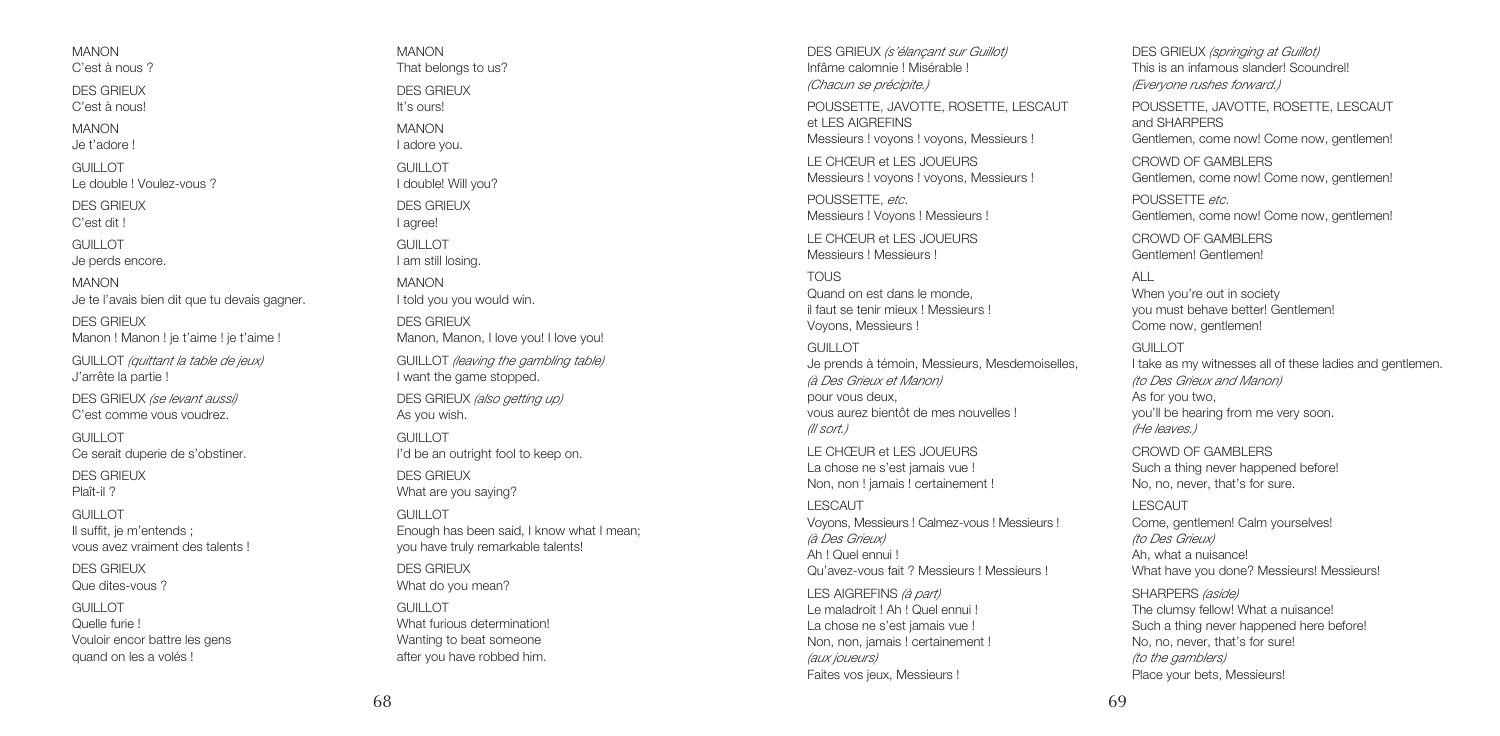# UNE VOIX LESCAUT

MANON *(à part)* Qui frappe à cette porte ? Je tremble... je ne sais pourquoi...

Un exempt de police ! Gagnons vite le toit ! *(Lescaut s'enfuit. Un exempt de police et des gardes font irruption dans la pièce.)*

GUILLOT *(montrant Des Grieux)* Le coupable est Monsieur... et voilà sa complice!

POUSSETTE, JAVOTTE et ROSETTE

Partons, je t'en supplie ! Partons vite !

Non, non, jamais ! Jamais on n'a volé ! Voyons, Messieurs ! Messieurs !

*(aux joueurs)* Faites vos jeux, Messieurs ! LE CHŒUR et LES JOUEURS On n'a volé jamais pareillement ! Non, non, jamais ! jamais ! *etc*. *(indiquant Des Grieux)* On a volé ! c'est lui ! *etc*. MANON

DES GRIEUX Non, sur ma vie ! Si je partais, peut-être croirait-on qu'en m'accusant cet homme avait raison ! *(En ce moment, on frappe fortement à la porte.)* POUSSETTE, JAVOTTE, ROSETTE, LESCAUT

et LES AIGREFINS *(à part)* Eh mais... qui frappe de la sorte ?... *(On frappe de nouveau.)* LE CHŒUR et LES JOUEURS Vite ! Vite ! Cachez l'argent ! cachez l'argent !

### POUSSETTE, JAVOTTE and ROSETTE No, no, never! No one ever cheated! Come, come gentlemen! Gentlemen!

*(to the gamblers)* Place your bets, Messieurs!

CROWD OF GAMBLERS No one ever cheated in such a manner. No, no, never, never! *etc*. *(pointing to Des Grieux)* Someone cheated, he's the one! *etc*.

### MANON

Let's leave, I beg you! Right away!

#### DES GRIEUX

Never, not on my life! If I left, perhaps they would believe that when that man accused me, he was right! *(A loud knocking in heard at the door.)*

POUSSETTE, JAVOTTE, ROSETTE, LESCAUT and SHARPERS *(aside)* What's that? Who could be knocking like that? *(Renewed knocking.)*

#### CROWD OF GAMBLERS Quick, quick, hide the money! Hide the money!

MANON *(aside)*

Who's knocking at the door? I am trembling... I don't know why...

A VOICE FROM OUTSIDE Open up, in the name of the King!

### LESCAUT

A police officer! Let's get up to the roof quickly! *(Lescaut escapes. A police officer and guardsmen come into the room.)*

GUILLOT *(pointing to Des Grieux)* This is the guilty man, and that is his accomplice!

#### MANON *(à Guillot)* Misérable !

### GUILLOT *(à Manon)*

Mille regrets, Mademoiselle... Mais la partie était trop belle ! Je vous avais bien dit que je me vengerais ! *(à Des Grieux)*

J'ai pris ma revanche, mon maître ! Il faudra vous en consoler...

### DES GRIEUX

J'y tâcherai ! Mais je vais commencer par vous jeter par la fenêtre !

GUILLOT Par la fenêtre !

LE COMTE *(à Des Grieux)* Et moi... m'y jetez-vous aussi ?

DES GRIEUX Mon père ! vous, ici... vous !

MANON Son père !

### LE COMTE

24

Oui, je viens t'arracher à la honte qui chaque jour grandit sur toi : insensé ! Vois-tu pas qu'elle monte, et va s'élever jusqu'à moi !

### MANON

Ô douleur ! L'avenir nous sépare ! Et d'effroi mon cœur est tremblant ! Un tourment trop cruel me dévore à jamais ! Est-ce donc fait de mon bonheur ?

POUSSETTE, JAVOTTE et ROSETTE Ah ! cédez à ses pleurs ! Pour sa jeunesse ! Grâce ! Tant de beauté mérite que l'on ait pitié !

DES GRIEUX *(à son père)* Ah ! comprends ce regard qui t'implore, qui voudrait fléchir ta rigueur...

MANON *(to Guillot)* You miserable wretch!

#### GUILLOT *(to Manon)*

A thousand pardons, Mademoiselle... but the opportunity was simply too good! I told you I would have revenge! *(to Des Grieux)* I have my revenge, sir! You'll have to console yourself...

DES GRIEUX I'll try, but I'll begin by tossing you out of the window!

GUILLOT Out of the window?

COUNT *(to Des Grieux)* And me... are you going to throw me out too?

DES GRIEUX My father, you here... you!

MANON

His father!

### **COUNT**

Yes, I have come to pull you away from the mounting cloud of shame that increases around you every day! You are out of your mind! Don't you see how this shame is rising up and will soon reach even me?

#### MANON

What sorrow and pain! The future is separating us. My heart trembles with terror! A relentless torment constantly gnaws at me! Is my happiness finished, then? POUSSETTE, JAVOTTE and ROSETTE

Ah! Give in to her tears! For the sake of her youth, mercy! So much beauty deserves pity!

DES GRIEUX *(to his father)* Ah, understand my look of supplication, and let it soften your severity...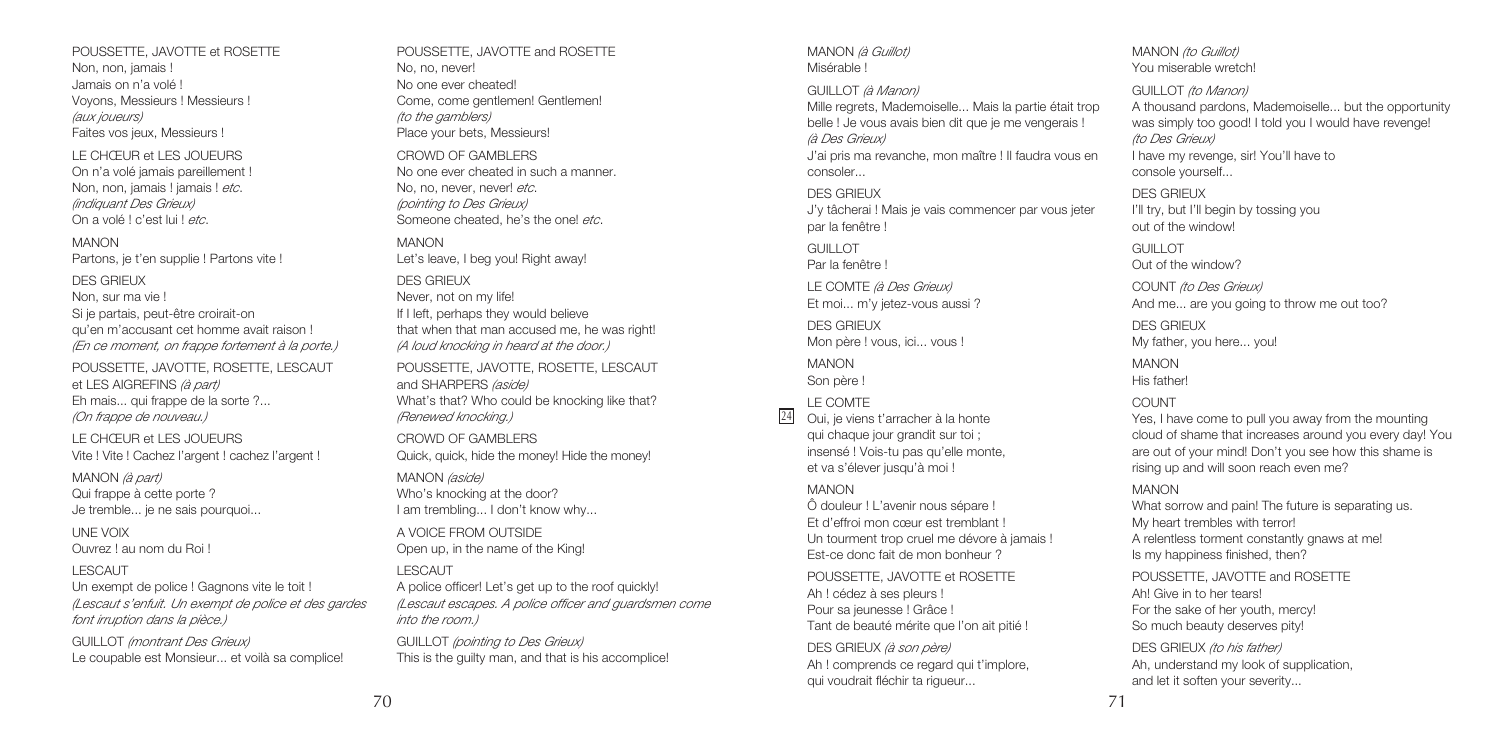Le remords, tu le vois, me dévore à jamais ! Ne peux-tu sauver mon honneur ?

#### GUILLOT

Me voilà donc vengé ! Ma vengeance est terrible, elle est prompte ! Non ! pas de pitié ! Vous appartenez à la loi.

### LE COMTE

Oui, je viens t'arracher à la honte ! Et malgré ton regard qui m'implore... Pas de pardon ! Non ! pas de pardon ! Je dois veiller sur notre honneur !

LES AIGREFINS, LE CHŒUR et LES JOUEURS Ah ! cédez à ses pleurs ! Pour sa jeunesse ! Grâce ! Tant de beauté mérite que l'on ait pitié !

LE COMTE *(montrant Des Grieux)* Qu'on l'emmène ! Plus tard, on vous délivrera.

DES GRIEUX *(montrant Manon)* Mais elle ?

#### GUILLOT

Le guet la conduira où l'on emmène ses pareilles !

#### DES GRIEUX

*(s'approchant pour protéger Manon)* N'approchez pas ! Je saurai la défendre !

#### MANON Ah ! c'en est fait ! je meurs ! Grâce !

DES GRIEUX

Ô douleur ! l'avenir nous sépare, à jamais !

MANON Ah ! pitié !

You see how remorse consumes me forever! Cannot you save my honour?

### GUILLOT.

There I am avenged now! My vengeance is fierce and quick. no, no pity at all. The law will take care of you.

### COUNT

Yes, I've come to pull you away from shame! And in spite of your supplicating look. no relenting! No, no relenting! I must look after our honour!

SHARPERS, CROWD OF GAMBLERS Give in to her tears! For the sake of her youth, have mercy! So much beauty deserves pity.

COUNT *(pointing to Des Grieux)* Let him be taken away! You'll be freed later.

DES GRIEUX *(going to Manon)* But she?

### GUILLOT

The patrol will conduct her to the place where women like her are taken.

### DES GRIEUX

*(coming forward to protect Manon)* Don't come close! I know how to defend her!

### MANON

Ah, it's all over! I am dying! Spare me! DES GRIEUX Oh what sorrow! The future is separating us forever. MANON Have pity!

GUILLOT, LE COMTE Non ! jamais ! TOUS LES AUTRES Ah ! pitié !

#### **COMPACT DISC 3**

### **CINQUIÈME ACTE La route du Havre**

DES GRIEUX *(seul, assis sur le tertre)* Manon ! Pauvre Manon ! Je te vois enchaînée avec ces misérables ! Et la charrette passe ! Ô cieux inexorables, faut-il désespérer ? *(voyant Lescaut)* Non ! C'est lui ! Prépare ton escorte ! Les archers sont là-bas. Ils arrivent ici. Tes hommes sont armés ? Ils nous prêtent main forte, et nous la délivrons ! Quoi ? N'est-ce pas ainsi que tout est convenu ? Tu gardes le silence. LESCAUT Monsieur le Chevalier... DES GRIEUX Eh bien ? LESCAUT Je pense... que tout et perdu ! DES GRIEUX Quoi ? LESCAUT 帀

Dès qu'au soleil ont lui les mousquets des archers, tous ces lâches ont fui !

GUILLOT, COUNT No, never! ALL OF THE OTHERS Have pity!

### **ACT FIVE On the road to Le Havre**

DES GRIEUX *(alone, seated on a rise in the ground)* Manon! Poor Manon! I see you chained up with these wretched women! And the tumbrel passes by. Oh implacable fate, must I despair? *(seeing Lescaut)* No! He's here! Prepare your escort! The constables are over there. They're coming here. Are your men armed? They'll help us a great deal and we shall free Manon! What? Didn't we agree to that? You are silent. LESCAUT Monsieur le Chevalier... DES GRIEUX Well what? LESCAUT I believe... that all is lost! DES GRIEUX What? LESCAUT The moment the sun sparkled on the muskets of the constables, all our cowards ran away!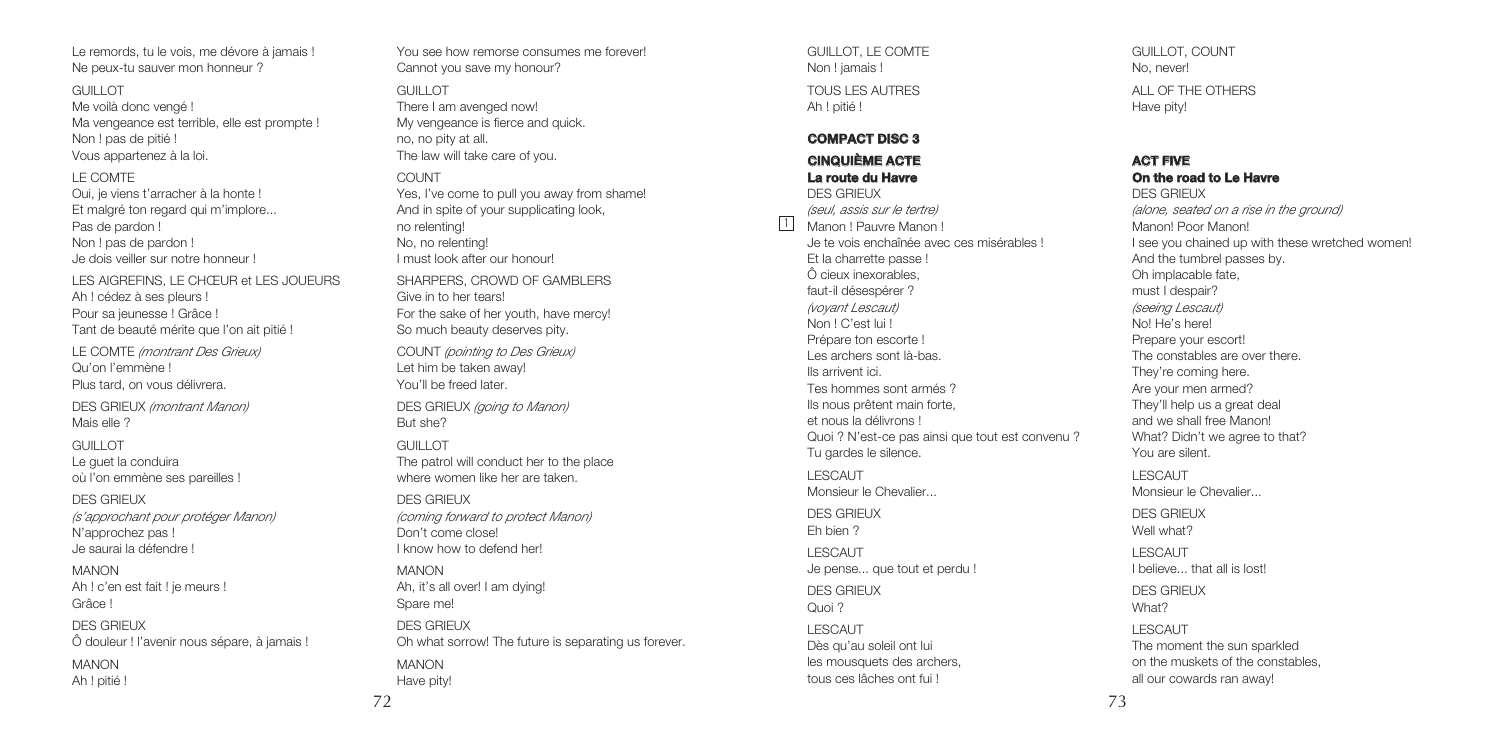DES GRIEUX Tu mens ! tu mens ! Le ciel a pris pitié de ma souffrance ! C'est l'instant de la délivrance... Tout à l'heure Manon va tomber dans mes bras !

LESCAUT Je ne vous trompe pas !

DES GRIEUX *(menaçant de le frapper)* Va-t'en ! LESCAUT *(se baissant devant Des Grieux)* Frappez ! Que voulez-vous ?

On est soldat... le roi paie assez mal ! Alors, bien malgré soi, *(éclatant en sanglots)* on devient un coquin, un homme abominable !

DES GRIEUX Va-t'en !

GARDES *(en coulisse)* Capitaine, ô gué, es-tu fatigué de nous voir à pied !

DES GRIEUX Qu'est-ce là ?

**GARDES** Mais non ! mais non !

LESCAUT Ce sont eux, sans doute !

GARDES La Ramée, on n'est pas trop mal !

LESCAUT Je les vois sur la route !

**GARDES** Sur un bon cheval

DES GRIEUX You're lying, you're lying! Heaven has taken pity on my suffering! It's the moment to free her... Very soon Manon will be falling into my arms. LESCAUT I'm not deceiving you. DES GRIEUX *(threatening to strike him)* Off with you! LESCAUT *(falling to his knees before Des Grieux)* Strike me! What do you want? I am a soldier... the pay from the king is poor. Then, quite in spite of yourself, *(breaking into tears)* you become a rascal, a detestable man.

DES GRIEUX Off with you!

GUARDS *(offstage)* Oh captain, hey ho, are you tired of seeing us on foot!

DES GRIEUX What is all that?

GUARDS But no, but no!

LESCAUT Without a doubt it's they! GUARDS La Ramée! You're not too badly off!

LESCAUT I see them on the road.

GUARDS When you're on a good horse pour mener l'armée ! DES GRIEUX Manon ! Manon ! Je n'ai que mon épée. Mais nous allons les attaquer tous deux !

LESCAUT Quelle folle équipée !

DES GRIEUX Allons !

LESCAUT Vous la perdrez ! Croyez-moi, il vaut mieux prendre un autre moyen.

DES GRIEUX Lequel ?

LESCAUT Je vous en prie, partons ! DES GRIEUX

Non ! non !

LESCAUT Vous la verrez, je le promets !

DES GRIEUX Partir ! Lorsque son cœur me crie : « Viens à moi ! » Non, jamais !

LESCAUT Si vous l'aimez, venez !

DES GRIEUX Ah ! si je l'aime ! Quand je veux tout braver, quand je voudrais mourir pour elle ! LESCAUT

Venez !

DES GRIEUX Quand la verrai-ie ? for leading your troops! DES GRIEUX Manon! Manon! I only have my sword, but we'll attack them together! LESCAUT What a mad escapade that would be! DES GRIEUX Come now! LESCAUT You'll lose her! Believe me, it's far better to choose another means. DES GRIEUX What one? LESCAUT I beg you, let's be off! DES GRIEUX No! No! LESCAUT You shall see her, I promise! DES GRIEUX Leave now, when her heart is crying out "Come to me!" No, never! LESCAUT If you love her, come with me! DES GRIEUX

Ah! As if I didn't love her! when I want to defy everything. and would even want to die for her!

LESCAUT Come!

DES GRIEUX When will I see her?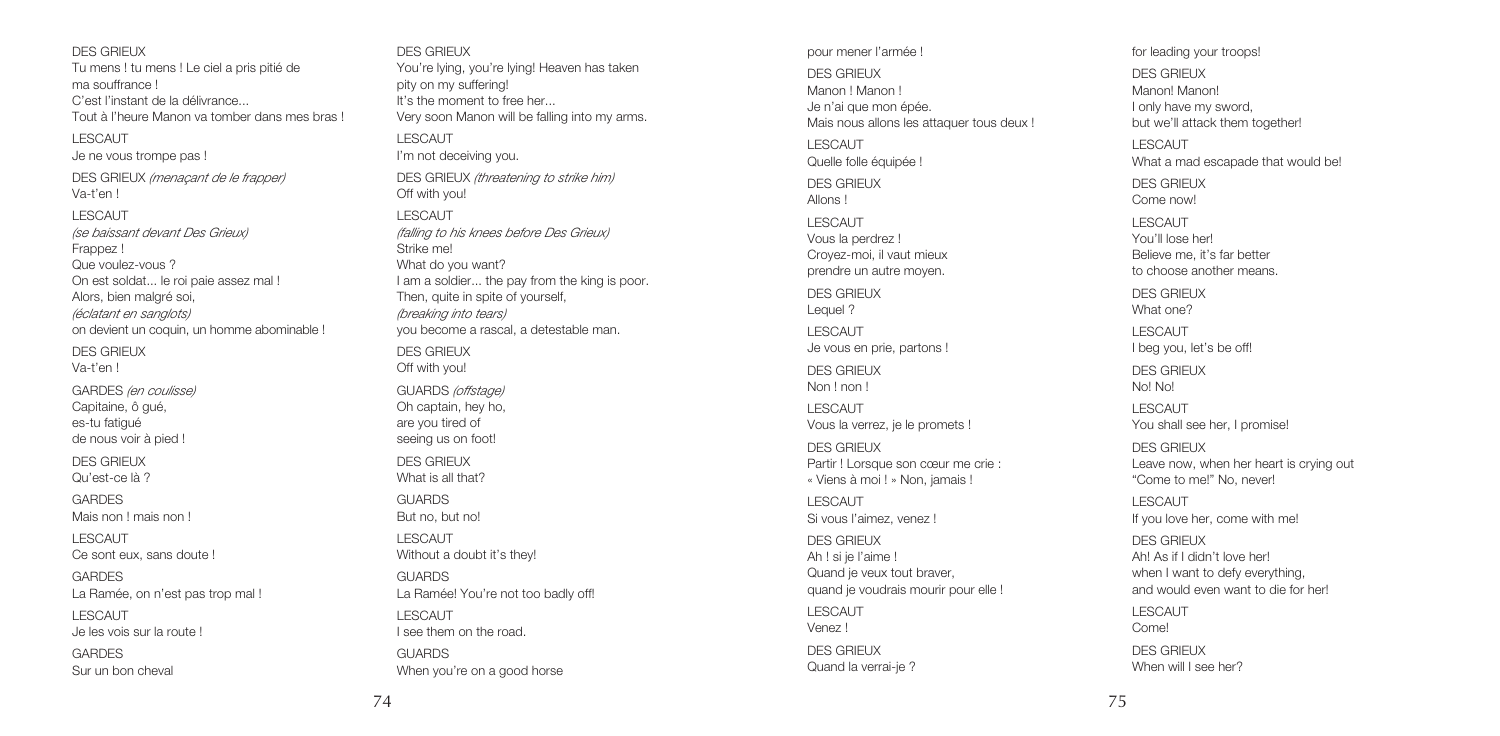LESCAUT À l'instant même ! *(Il entraîne Des Grieux par la gauche. Les gardes <sup>s</sup>'approchent.)* **GARDES** Capitaine, ô gué, es-tu fatigué de nous voir à pied ? Mais non ! mais non ! La Ramée, on n'est pas trop mal sur un bon cheval pour mener l'armée ! Capitaine, ô gué ! Est-ce que je boirai au gué ! Capitaine, ô gué ! *(Les gardes entrent en scène.)* UN GARDE *(au sergent)* Après chanter, il faut boire ! **SERGENT** C'est bien le moins... Car ce n'est pas la gloire d'escorter l'arme au bras et de faire embarquer des demoiselles sans vertu ! LES GARDES C'est se moquer de nous ! LE SERGENT N'importe ! C'est le métier ! Et que disent là-bas les

captives ?

### UN GARDE

Oh ! rien ! Elles ne bougent pas ! L'une d'elles est déjà malade, à demi-morte.

#### LE SERGENT

Laquelle ?

### UN GARDE

Eh ! celle qui cachait son visage et pleurait quand l'un de nous cherchait à lui parler.

LESCAUT Right now! *(He draws Des Grieux behind some shrubbery. The guards are coming closer.)*

### **GUARDS**

Oh captain, hey ho, are you tired of seeing us on foot? But no, but no! La Ramée, you're not too badly off when you're on a good horse for leading your troops! Oh captain, hey ho! Will I drink at the ford? Oh cantain, hey ho! *(The guards appear on stage.)* A GUARD *(to the sergeant)* After singing we must have a drink! SERGEANT That's the least we can do... This isn't exactly covering

ourselves with glory when we leave our rifles dangling and escort ladies of easy virtue to their ship!

### GUARDS

Everyone is making fun of us.

### SERGEANT

No matter! That's our job! And what are the lady prisoners saying over there?

### A GUARD

Oh, nothing! They're not stirring! One of them is already sick, half dead.

#### SERGEANT

Which one?

### A GUARD

Oh, the one who was hiding her face and crying when one of us tried to talk to her.

#### LE SERGENT Manon, alors 2

DES GRIEUX *(derrière le feuillage)* Ô ciel !

LESCAUT *(le retenant)* Silence ! Laissez-moi faire... *(au sergent, à distance)* Hé, camarade !

LE SERGENT Un soldat !

#### LESCAUT

Mieux, je pense. Un ami !... *(à Des Grieux, à basse voix)* Avez-vous de l'argent ? *(au sergent)* Vous êtes obligeant, j'en suis sûr !... Je viens donc réclamer un service...

LE SERGENT Et lequel ?

### LESCAUT

C'est... rien que pour un instant, de me laisser causer avec la pauvre fille dont vous parliez...

LE SERGENT Pourquoi ? LESCAUT

Je suis de sa famille.

LE SERGENT

Impossible !

LESCAUT *(lui donnant une pièce de monnaie)* Ah !

### LE SERGENT *(regardant si on l'a vu)* Pourtant...

LESCAUT *(nouvelle pièce d'argent)* En insistant ?

#### SERGEANT You mean Manon?

DES GRIEUX *(from his hiding place)* Oh God!

LESCAUT *(holding him back)* Be quiet! Let me do it... *(to the sergeant, at a distance)* Ho there, comrade!

SERGEANT A soldier!

### LESCAUT Better than that, I hope. A friend! *(to Des Grieux, in a low voice)* Do you have any money? *(to the sergeant)* You're an obliging fellow, I'm sure!... I come to you to ask a favour...

SERGEANT And what is it?

### LESCAUT

It's... nothing except to let me chat for a moment with the poor girl you were just talking about...

SERGEANT Why? LESCAUT I am a relative. SERGEANT Impossible! LESCAUT *(giving him some money)* Ah!

SERGEANT *(looking to see if anyone had noticed his taking it)* However...

LESCAUT *(giving him more money)* If I should insist?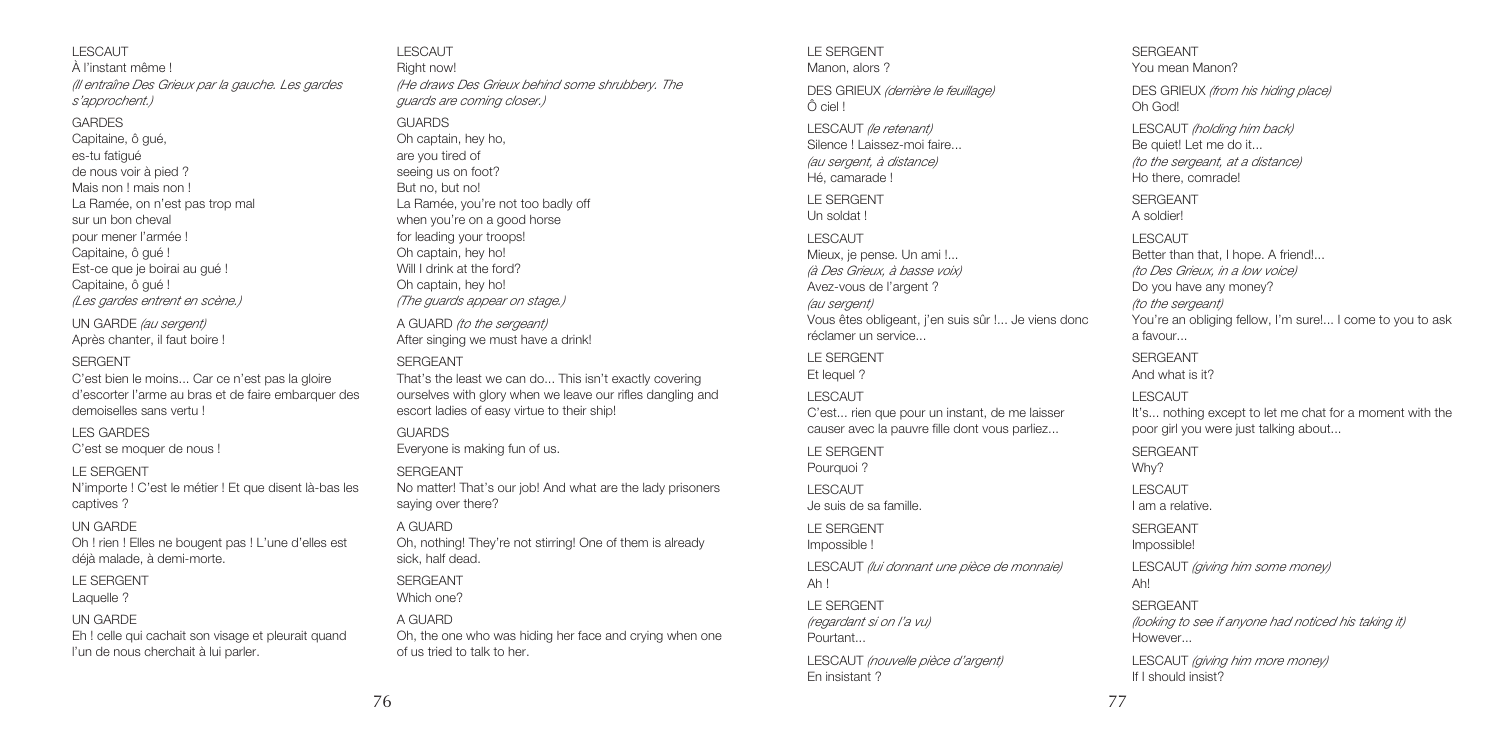## LE SERGENT

Peut-être...

LESCAUT *(lui donnant la bourse de Des Grieux)* On insiste !

#### LE SERGENT

Ah ! ma foi, si vous parlez en maître !... Accordé ! Je ne suis pas si noir que j'en ai l'air ! Là-bas est le village, vous l'y ramènerez vous-même, avant ce soir ! *(aux gardes)* Détachez-la !

### LESCAUT

Merci, mon cher, et bon voyage !

#### LE SERGENT

N'allez pas, pour me remercier, essayer de nous l'enlever !

LESCAUT *(levant la main)* J'en fais mon grand serment, en faut-il davantage ?

### LE SERGENT

Non, d'ailleurs quelqu'un restera qui de loin vous surveillera !

#### LESCAUT

Merci, mon cher, et bon voyage !

#### LE SERGENT

En marche, allons !

DES GRIEUX *(caché)*

Merci, Dieu de bonté ! *(Les gardes se mettent en marche ; leur chant <sup>s</sup>'éloigne peu à peu. Des Grieux et Lescaut les regardent s'éloigner avec inquiétude.)*

### GARDES

Capitaine, ô gué, es-tu fatigué de nous voir à pied ? Mais non ! mais non !

#### SERGEANT Perhans

LESCAUT *(giving him Des Grieux's purse)* I insist!

### SERGEANT

My word, when you start speaking to me like my master!... It's agreed! I'm not really as mean as I look. Over there is the village, and you'll bring her back yourself, before nightfall. *(to the other guards)*

Unchain her!

LESCAUT

Thanks, my friend, and good luck!

### SERGEANT

Now don't go and thank me by trying to steal her from us!

LESCAUT *(raising his hand)* I give you my word on my honour, need I give you more?

#### SERGEANT

No, because what is more, one of my men will keep check on you from a distance!

### LESCAUT Thanks again, my friend, and good luck!

SERGEANT Forward march!

DES GRIEUX *(still hidden)* My thanks to Thee, Lord of all mercy! *(The guards march off and their song gradually fades away in the distance. Des Grieux and Lescaut uneasily watch them leave.)*

### GUARDS

Oh captain, hey ho, are you tired of seeing us on foot? But no! But no!

La Ramée, on n'est pas trop mal sur un bon cheval pour mener l'armée ! DES GRIEUX

Manon ! je vais la voir !

LESCAUT Et bientôt, je l'espère, vous pourrez l'emmener !

GARDES *(à distance)* Capitaine, ô gué !

#### DES GRIEUX *(montrant l'archer laissé là par le sergent)* Ce soldat ?

LESCAUT J'en fais mon affaire ! *(faisant sonner ce qui reste dans la bourse)* J'ai très bien fait de ne pas tout donner ! *(Lescaut remonte.)*

GARDES *(très au loin)* Pour mener l'armée... *(Manon apparaît.)*

MANON Ah ! Des Grieux !

DES GRIEUX Ô Manon !... Manon !... Tu pleures !  $|2|$ 

### MANON

Oui, de honte sur moi, mais de douleur sur toi !

#### DES GRIEUX Manon ! Lève ta tête et ne songe qu'aux heures d'un bonheur qui revient !

MANON Ah ! Pourquoi me tromper ? La Ramée, you're not too badly off when you're on a good horse for leading your troops! DES GRIEUX Manon, I'm going to see her.

#### LESCAUT

And very soon, I hope, you'll be able to take her away!

GUARDS *(more in the distance)* Oh captain, hey ho!

#### DES GRIEUX

*(pointing to the soldier left behind by the sergeant)* This soldier?

#### LESCAUT

I'll take care of that. *(jingling the money still left in the purse)* I was clever not to give it all away. *(Lescaut goes back up the hill.)*

GUARDS *(very far away)* To lead his troops... *(Manon appears.)*

MANON Ah! Des Grieux!

DES GRIEUX Oh, Manon!... Manon!... You are crying!

### MANON

Yes, out of shame, and for the sorrow I have caused you!

### DES GRIEUX

Manon! Lift up your head and think only about the hours of happiness which are coming back to us!

MANON Ah! Why do you deceive me?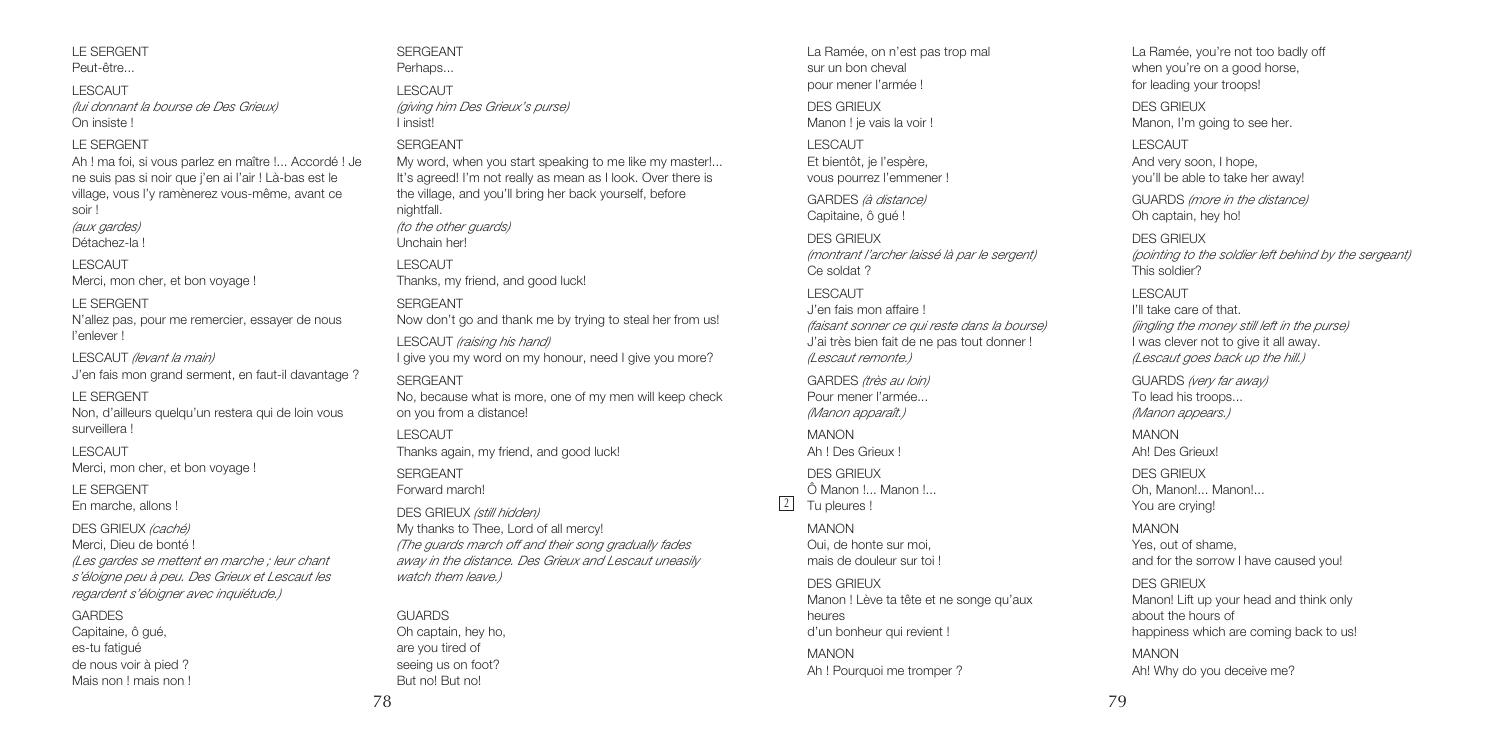Qu'ai-je à te pardonner quand ton cœur à mon cœur

DES GRIEUX Non, ces terres lointaines, dont ils te menaçaient, tu ne les verras pas ! Nous fuirons tous les deux ! Au-delà de ces plaines nous porterons nos pas ! Manon, réponds-moi donc !

#### MANON

Seul amour de mon âme ! Je ne sais qu'aujourd'hui la bonté de ton cœur, et si bas qu'elle soit, hélas ! Manon réclame pardon, pitié pour son erreur ! *(Des Grieux veut l'interrompre, elle lui met la main sur la bouche.)* Non ! non ! encor ! Mon cœur fut léger et volage et, même en vous aimant éperdument j'étais ingrate !

### DES GRIEUX

Ah ! pourquoi ce langage ?

### MANON

Et je ne puis m'imaginer comment et par quelle folie, i'ai pu vous chagriner un seul jour de ma vie !

### DES GRIEUX

Assez !

### MANON

Je me hais et maudis en pensant à ces douces amours par ma faute brisées, et je ne pajeraj pas assez de tout mon sang la moitié des douleurs que je vous ai causées ! Pardonnez-moi ! Ah ! pardonnez-moi !

### DES GRIEUX

#### DES GRIEUX No, that far-away land where they threatened to send you, you won't be seeing it! We are going to escape together! Far beyond these plains is the path our feet will follow! Manon, answer me, come!

### MANON

My soul's only love! Only today do I know the goodness of your heart, and however low she has fallen, alas! Manon asks forgiveness and pity for her mistakes! *(Des Grieux attempts to interrupt her.)*

No, no, let me continue! My heart was frivolous and fickle, and even though I loved you very passionately, I was ungrateful!

DES GRIEUX Why this kind of talk?

### MANON

I cannot explain to myself how and by what foolishness I could cause you pain for a single day of my life!

#### DES GRIEUX Enough! MANON

I hate and curse myself when I think about the sweetness of our love, which I was the one to destroy, and no amount of my own blood is enough to atone for even half the pain I have caused you! Forgive me! Ah! Forgive me!

DES GRIEUX What have I to forgive when your heart has just been

#### vient de se redonner ?

#### MANON

Ah ! je sens une pure flamme m'éclairer de ses feux ; je vois enfin les jours heureux !

DES GRIEUX Ô Manon ! Mon amour !...

### MANON

Ah ! je sens une flamme qui vient m'éclairer de ses feux ! Voici les jours heureux ! Ah ! je sens une pure flamme m'éclairer de ses feux ! Je vois les jours heureux ! les jours heureux ! DES GRIEUX ... ma femme, oui, ce jour radieux nous unit tous les deux ! Voici les jours heureux ! les jours heureux ! Ah ! Manon, mon amour, ma femme ! Oui, ce jour radieux nous unit tous les deux ! oui, tous les deux ! Le ciel lui-même te pardonne ! Je t'aime !

MANON

Ah ! je puis donc mourir !

### DES GRIEUX Mourir ! Non, vivre ! Et sans danger, désormais pouvoir suivre, deux à deux, ce chemin où tout va refleurir !

### MANON

Oui, je puis encor être heureuse... Nous reparlerons du passé... De l'auberge... du coche... et de la route ombreuse... Du billet par ta main tracé... De la petite table... et de ta robe noire à Saint-Sulpice...

Ah ! j'ai bonne mémoire...

given back to mine?

### MANON

Ah! I feel a pure flame lighting me with its fire; I see at last days of happiness!

DES GRIEUX Oh Manon! My love!...

### MANON

Ah! I feel a flame coming to light me with its fire! Now come days of happiness! Ah! I feel a pure flame lighting me with its fire! I see days of happiness, days of happiness! DES GRIEUX ... my wife, yes, this radiant day unites us! Days of happiness, days of happiness! Ah, Manon, my love, my wife! Yes, this radiant day unites us! Yes, the two of us! Heaven itself grants you forgiveness! I love you! MANON Ah! then I can die now! DES GRIEUX Die? No, live! And without any danger we can follow henceforth, hand in hand this path where everything will be flowering. MANON

Yes, I can still be happy...

We will speak again of the past... about the inn... the coach... and the shaded road... About the letter written by your hand... and our little table... and your black cassock at Saint Sulpice... Ah! I have good memories...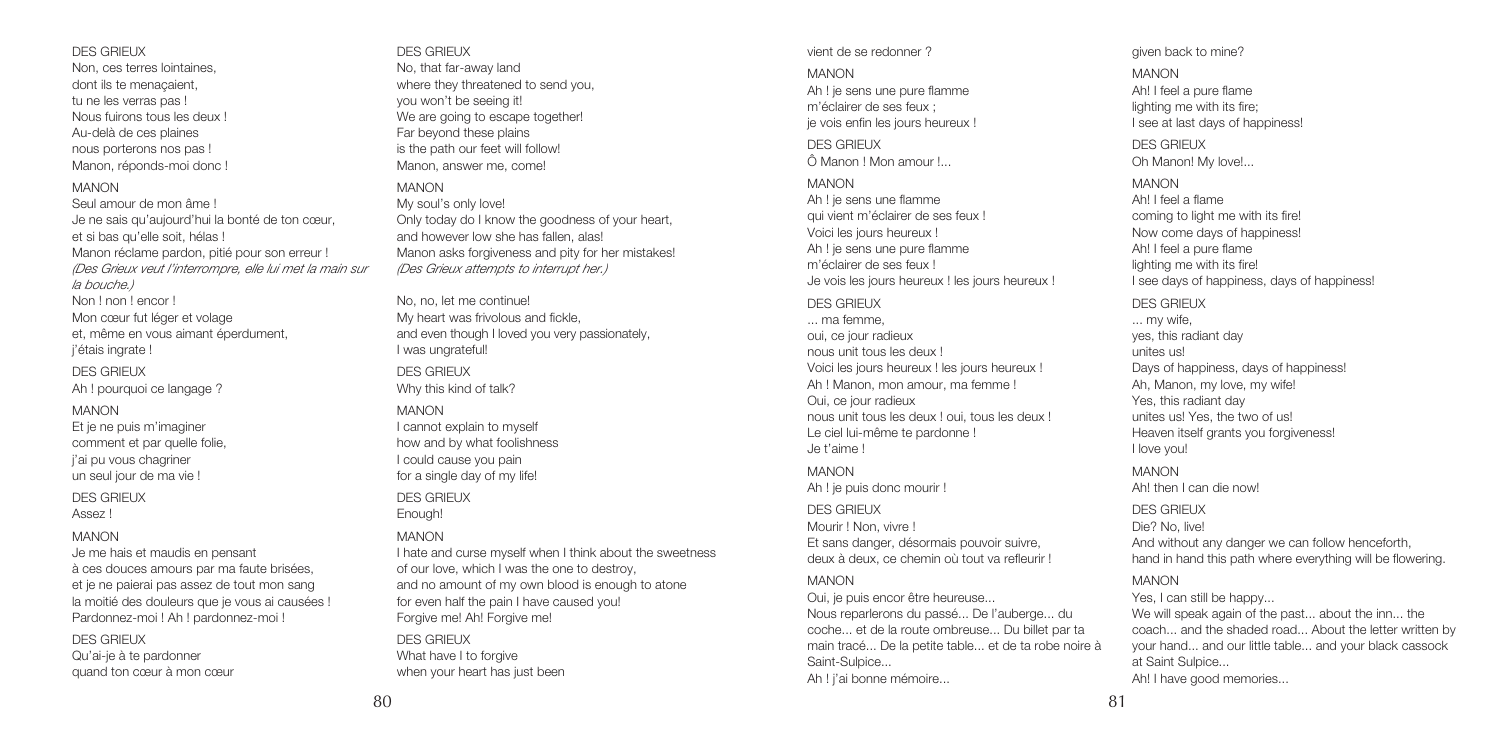DES GRIEUX C'est un rêve charmant ! Tout s'apprête pour notre liberté !

MANON

Partons ! Non... Il m'est impossible... D'avancer davantage... Je sens le sommeil qui me gagne... Un sommeil... sans réveil ! J'étouffe ! Je succombe !

DES GRIEUX

Reviens à toi ! Voici la nuit qui tombe ! C'est la première étoile !

MANON Ah ! le beau diamant ! Tu vois, je suis encore coquette !

DES GRIEUX On vient ! partons ! Manon !

MANON Je t'aime... Et ce baiser, c'est un adieu... suprême !

DES GRIEUX Non !... je ne veux pas croire ! Écoute-moi ! Rappelle-toi ! N'est-ce plus ma main que cette main presse ?

MANON Ne me réveille pas !

DES GRIEUX N'est-elle pour toi plus une caresse ?

MANON Berce-moi dans tes bras !

DES GRIEUX Reconnais ma voix à travers mes larmes ! DES GRIEUX That's a charming dream! Everything is ready for our freedom!

### MANON

Let's us go! No... It's impossible for me... To go on farther... I feel sleep creeping over me... A sleep... with no awakening! I am suffocating! I am dying!

#### DES GRIEUX

Wake up, wake up! Night is falling now! There is the first starl

MANON Ah! the lovely diamond! You see, I am still a coquette!

DES GRIEUX Someone is coming! Let's go Manon!

MANON I love you… and this kiss is a final... goodbye!

DES GRIEUX No!... I cannot believe it! Listen to me! Remember! Is this not my hand pressing against yours? MANON Don't wake me up!

DES GRIEUX Is this no longer a caress for you?

MANON Cradle me in your arms! DES GRIEUX Recognise my voice through my tears! MANON Oublions le passé !

DES GRIEUX Souvenirs pleins de charme !

MANON Ô cruel remords !

DES GRIEUX Je t'ai pardonné !

MANON Ah ! Puis-je oublier les tristes jours de nos amours ! Oui, c'est bien sa main que cette main presse ! Ah I c'est bien sa voix l Oui, c'est bien son cœur ! C'est bien la tendresse des jours d'autrefois ! Bientôt renaîtra le bonheur passé !

### DES GRIEUX

Tout est oublié ! N'est-ce pas ma main que cette main presse ? N'est-ce pas ma voix ? N'est-elle pour toi plus une caresse, tout comme autrefois ? Bientôt renaîtra le passé !

MANON Ah ! je meurs !

DES GRIEUX Manon !

MANON Il le faut ! Il le faut ! Et c'est là l'histoire de Manon Lescaut ! *(Elle meurt. Des Grieux pousse un cri déchirant et se jette sur son corps.)*

### **Fin de l'opéra**

MANON Let us forget the past!

DES GRIEUX Memories full of charm!

MANON O cruel remorse!

DES GRIEUX I have forgiven you!

MANON Ah! Can I forget the sad days in our love? Yes, it is his hand pressing against mine! Ah! It is really his voice! Yes, and really his heart! This is truly the tenderness of past days! Soon the past joy will be reborn!

DES GRIEUX Everything is forgotten! Is this not my hand pressing yours? Is this not my voice? Is this no longer a caress for you. Just as it used to be? Soon the past will be reborn.

MANON Ah! I am dying! DES GRIEUX Manon!

MANON It must be! It must be! And there you have the story of Manon Lescaut! *(She dies. Des Grieux lets out a heart-rending cry and falls across her body.)*

### **End of the opera**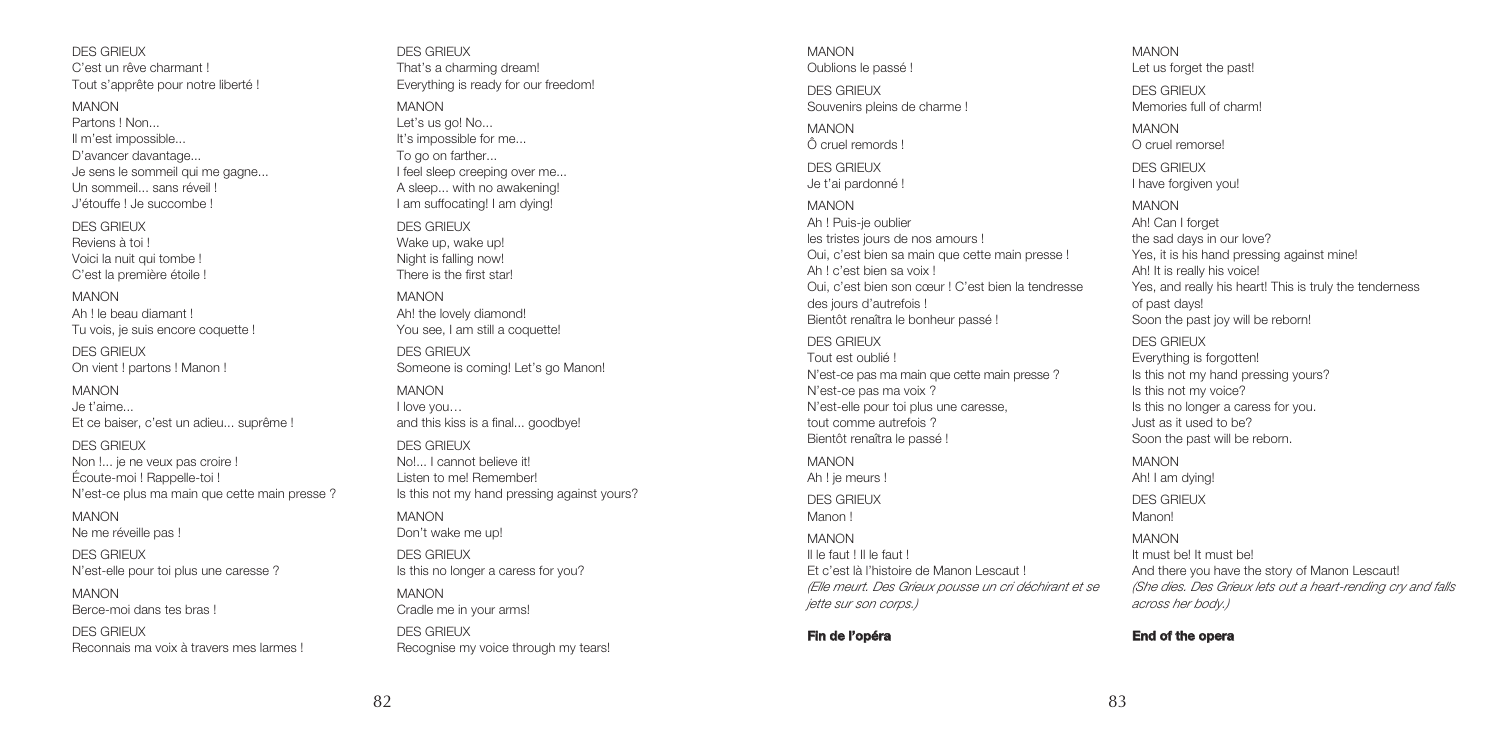#### Berlioz: Les Nuits d'été (Gautier)

#### **V i l l a n e I I e**

Quand viendra la saison nouvelle, quand auront disparu les froids, tous les deux nous irons, ma belle, pour cueillir le muguet au bois ; sous nos pieds égrenant les perles que l'on voir au matin trembler. nous irons écouter les merles siffler.

Le printemps est venu, ma belle, c'est le mois des amants béni, et l'oiseau, satinant son aile, dit des vers au rebord du nid. Oh! viens donc sur ce banc de mousse, pour parler de nos beaux amours, et dis-moi de ta voix si douce: toujours !

Loin, bien loin, égarant nos courses, faisant fuir le lapin caché, et le daim au miroir des sources admirant son grand bois penché; puis, chez nous, tout heureux, tout aises, en panier enlaçant nos doigts, revenons rapportant des fraises des bois. 43 When the new season or comes,<br>
43 When the cod has gone,<br>
tous les deux nous irons, ma belle,<br>
the two of us will go, my love,<br>
pour cuellir le muguet au bois;<br>
sous nos pieds égrenant les perles<br>
sous nos pieds égrenan

### **Le Spectre de la rose**

<sup>4</sup> Soulève ta paupière close qu'effleure un songe virginal ; je suis le spectre d'une rose que tu portais hier au bal. Tu me pris encore emperlée des pleurs d'argent de l'arrosoir, et parmi la fête étoilée tu me promenas tout le soir.

> O toi que de ma mort fus cause, sans que tu puisses le chasser, toutes les nuits mon spectre rose à ton chevet viendra danser. Mais ne crains rien, je ne réclame ni messe ni De profundis ;

when the cold has gone. the two of us will go, my love. to pick lily of the valley in the woods. Scattering beneath our feet the pearls of dew that tremble in the morning, we shall go and listen to the blackbirds sing.

Spring has come, my love; it is the season lovers bless; and the bird, smoothing his wing, sings verses on the edge of his nest. Oh! Come to this mossy bank to talk of our love. And tell me in your sweet voice; "Forever".

Straying far, very far from our path, startling the rabbit from his hiding-place, and the buck, admiring his great antlers reflected in the stream; then, quite happy and at ease, we will come back home, our fingers entwined – in our baskets wild strawberries!

Open your eyelids, brushed by a virginal dream. I am the spectre of a rose, that you wore yesterday at the ball. You took me, still bedewed, with silvery tears from being watered, and among the glittering festivities you carried me with you all the evening.

O you, cause of my death, you will not be able to banish me, the roseate spectre coming to dance each night by your pillow; but do not be afraid, I demand no mass or De Profundis.

Ce léger parfum est mon âme, et j'arrive du paradis.

Mon destin fut digne d'envie, et pour avoir un sort si beau plus d'un aurait donné sa vie; car sur ton sein i'ai mon tombeau, et sur l'albâtre où je repose un poète avec un baiser écrivit : ci-gît une rose que tous les rois vont jalouser.

### **Sur les lagunes (Lamento)**

 $\sqrt{5}$ 

Ma belle amie est morte: je pleurerai toujours; sous la tombe elle emporte mon âme et mes amours. Dans le ciel, sans m'attendre elle s'en retourna ; l'ange qui l'emmena ne voulut pas me prendre. Que non sort est amer ! Ah ! sans amour s'en aller sur la mer !

La blanche créature est couchée au cercueil. Comme dans la nature tout me paraît en deuil ! La colombe oubliée pleure et songe à l'absent ; mon âme pleure et sent qu'elle est dépareillée. Que mon sort est amer ! Ah ! sans amour s'en aller sur la mer !

Sur moi la nuit immense s'étend comme un linceul; je chante ma romance que le ciel entend seul. Ah ! comme elle était belle et comme je l'aimais ! Je n'aimerai jamais

This delicate perfume is my soul, and I come from paradise.

My destiny was enviable, and for such a beautiful fate many would have given their lives; for my tomb is on your breast, and on the alabaster where I lie a noat, with a kiss, wrote: Here lies a rose which every king will envy.'

My loved one is dead, I shall weep forever; into the grave she has taken my soul and my love. She returned to heaven without waiting for me: the angel who took her away did not wish to take me. How bitter is my fate! Ah! to go loveless to sea!

The pale beauty is lying in her coffin; everything in nature seems to me to be in mourning! The forsaken dove weeps and thinks of her missing mate: my soul weeps and feels deprived of a companion. How bitter is my fate! Ah! to go loveless to sea!

Over me the immense night is spread like shroud. I sing my song, which only the heavens hear. Ah! How beautiful she was, and how I loved her! I shall never love any woman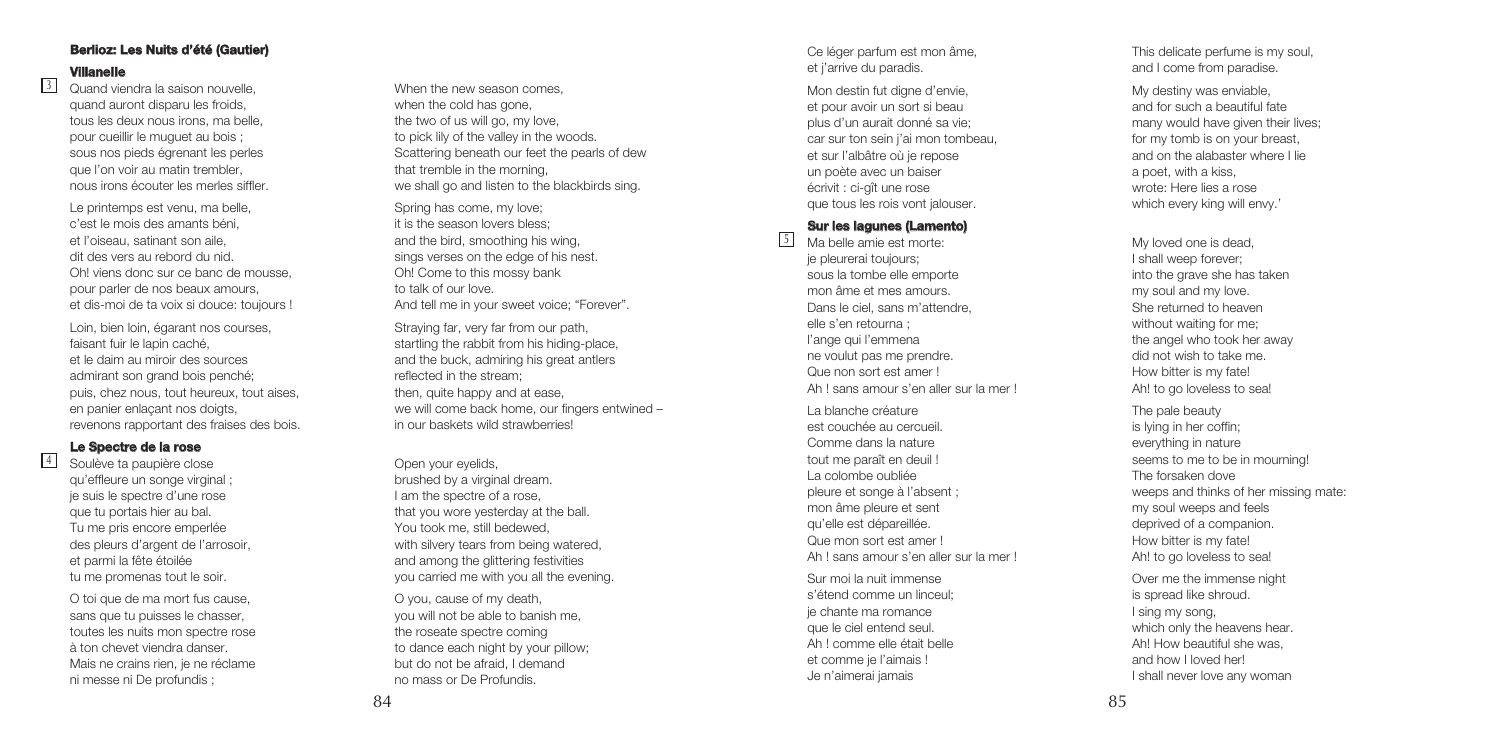une femme autant qu'elle. Que mon sort est amer ! Ah ! sans amour s'en aller sur la mer !

#### **Absence**

7

Reviens, reviens, ma bien-aimée ! Comme une fleur loin du soleil, la fleur de ma vie est fermée loin de ton sourire vermeil. **6** 

> Entre nos cœurs quelle distance ! Tant d'espace entre nos baisers ! O sort amer ! ô dure absence ! O grands désirs inapaisés !

Reviens, reviens, ma bien-aimée ! *etc*.

D'ici là-bas que de campagnes, que de villes et de hameaux, que de vallons et de montagnes, à lasser le pied des chevaux !

Reviens, reviens, ma bien-aimée ! *etc*.

### **Au cimetière (Clair de lune)**

Connaissez-vous la blanche tombe où flotte avec un son plaintif l'ombre d'un if? Sur l'if, une pâle colombe, triste et seule, au soleil couchant, chante son chant :

Un air maladivement tendre, à la fois charmant et fatal, qui vous fait mal, et qu'on voudrait toujours entendre; un air, comme en soupire aux cieux l'ange amoureux.

On dirait que l'âme éveillée pleure sous terre à l'unisson de la chanson, et du malheur d'être oubliée se plaint dans un roucoulement bien doucement.

Sur les ailes de la musique on sent lentement revenir un souvenir;

as I loved her. How bitter is my fate! Ah! to go loveless to sea!

Return, return, my beloved! like a flower far from the sun the flower of my life has closed far from your flowing smile.

Such a distance between our hearts! So much space between our kisses! O bitter fate! O harsh absence! O great unassuaged desires!

Return, return, my beloved! etc.

So much open country between here and there, so many towns and hamlets. so many vales and mountains – enough to tire the horses' stride!

Return, return, my beloved! etc.

Do you know the white tomb, where the shadow of a yew floats plaintively? On the yew a pale dove, sad and alone at sunset sings its song:

A tune of morbid sweetness both charming and deathly, which hurts you and which you would wish to hear forever; a tune which may be sighed in heaven by a lovesick angel.

You would think that the awakened soul was weeping beneath the earth together with the song, was cooing in gentle complaint at being forgotten.

On the wings of music you feel a memory coming back slowly.

une ombre, une forme angélique, passe dans un rayon tremblant, en voile blanc.

Les belles de nuit, demi-closes, jettent leur parfum faible et doux autour de vous, et le fantôme aux molles poses murmure en vous tendant les bras : tu reviendras !

Oh ! jamais plus, près de la tombe, je n'irai, quand descend le soir au manteau noir, écouter la pâle colombe chanter sur la pointe de l'if son chant plaintif.

#### **L'île inconnue** 8

Dites, la jeune belle, où voulez-vous aller? La voile enfle son aile, la brise va souffler !

L'aviron est d'ivoire, le pavillon de moire, le gouvernail d'or fin; j'ai pour lest une orange, pour voile une aile d'ange, pour mousse un séraphin.

Dites, la jeune belle, *etc*.

Est-ce dans la Baltique, dans la mer Pacifique, dans l'île de Java? Ou bien est-ce en Norvège, cueillir la fleur de neige, ou la fleur d'Angsoka ?

Dites, la jeune belle, où voulez-vous aller ? Menez-moi, dit la belle, à la rive fidèle où l'on aime toujours. Cette rive, ma chère,

A shadow, an angelic form, passes in a shimmering beam, veiled in white.

The night-flowers, half open. exude their delicate, sweet perfume around you, and the ghost with its languid gestures murmurs, reaching out to you: You will return!

Oh! Never again will I go near the tomb, when the evening is spreading its black cloak. to listen to the pale dove at the top of the yew sing its plaintive song.

Tell me, my pretty girl, where do you want to go? The sail spreads its wings. the breeze is rising.

The oar is of ivory, the pennant is of watered silk, the helm of fine gold; I have an orange for ballast, for the sail, an angel's wing. for cabin boy, a seraph.

Tell me, my pretty girl, etc.

Is it to the Baltic, or to the Pacific Ocean? To the island of Java? Or is it to Norway, to pick the snow flower, or the Angsoka flower?

Tell me, my pretty girl, where do you want to go? "Take me," she said, "to the shore of fidelity where love lasts forever!" That shore, my darling,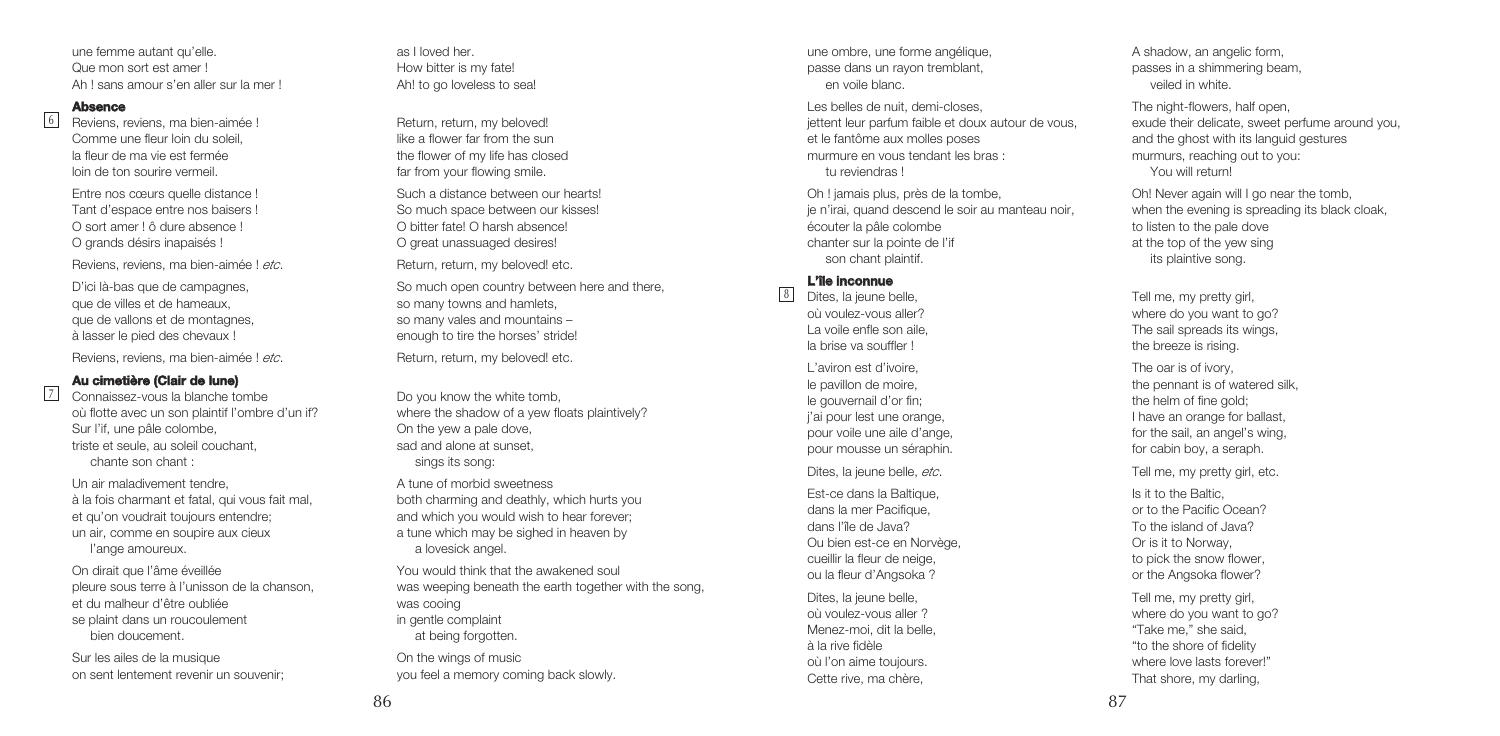Où voulez-vous aller? La brise va souffler !

### **Debussy: La Damoiselle élue (Rossetti)**

**Chœur**

9

La damoiselle élue s'appuyais sur la barrière d'or du Ciel, ses yeux étaient plus profonds que l'abîme des eaux calmes au soir. Elle avait trois lys à la main et sept étoiles dans les cheveux.

#### **Une récitantes**

Sa robe flottante 'était point ornée de fleurs brodées, mais d'une rose blanche, présent de Marie, pour le divin service justement portée; Ses cheveux qui tombaient le long de ses épaules etaient jaunes comme le blé mûr.

### **Chœur**

Autour d'elle des amants nouvellement réunis, répétaient pour toujours, entre eux, leurs nouveaux noms d'extase; et les âmes, qui montaient à Dieu, passaient près d'elle comme de fines flammes.

### **Une récitantes**

Alors, elle s'inclina de nouveau et se pencha en dehors du charme encerclant jusqu'à ce que son sein eut échauffé la barrière sur laquelle elle s'appuyait. et que les lys gisent comme endormis le long de son bras courbé.

### **Chœur**

Le soleil avait disparu, la lune annelée etait comme une petite plume

is hardly known in the land of love.

Where do you want to go? The breeze is rising!

The blessed damozel leaned out from the gold bar of Heaven; her eyes were deeper than the depth of waters still at even. She had three lilies in her hand and seven were the stars in her hair

Her robe, ungirt from clasp to hem no wrought flowers did adorn, but a white rose of Mary's gift for service meetly worn; her hair that lay along her back was yellow like ripe corn

Around her, lovers, newly met 'mid deathless love's acclaims, spoke evermore among themselves their rapturous new names; and the souls mounting up to God went by her like thin flames.

And still she bowed herself and stooped out of the circling charm; until her bosom must have made the bar she leaned on warm, and the lilies lay as if asleep along her bended arm.

The sun was gone now; the curled moon was like a little feather

flottant au loin dans l'espace; et voilà qu'elle parla à travers l'air calme, sa voix était pareille à celle des étoiles lorsqu'elles chantent en chœur

### **La Damoiselle élue**

« Je voudrais qu'il fût déjà près de moi, car il viendra. » « N'ai-je pas prié dans le ciel ? Sur terre, Seigneur, Seigneur, n'a-t-il pas prié?

Deux prières ne sont-elles pas une force parfaite ? Et pourquoi m'effrairais-je ?

Lorsqu'autour de sa tête s'attachera l'auréole, et qu'il aura revêtu sa robe blanche, je le prendrai par la main et j'-irai avec lui aux Sources de lumière, nous y entreons comme dans un courant, et nous nous y baignerons à la face de Dieu. Nous nous reposerons tous deux à l'ombre de ce vivant et mystique arbre, dans le feuillage secret duquel on sent parfois la présence de la colombe, pendant que chaque feuille, touchée par ses plumes, dit son nom distinctement.

Tous deux nous chercherons les bosquets où trône Dame Marie avec ses cinq servantes, dont les noms sont cinq douces symphonies : Cécile, Blanchelys, Madeleine, Marguerite et Roselys.

Il craindra peut-être, et restera muet, alors, je poserai ma joue contre la sienne; et lui parlerai de notre amour, sans confusion ni faiblesse, et la chère Mère approuvera mon orgueil, et me laissera parler.

Elle même nous amènera la main dans la main a celui autour duquel toutes les âmes s'agenouillent, les innombrables têtes clair rangées fluttering far down the gulf; and now she spoke through the still weather her voice was like the voice the stars had when they sang together.

"I wIsh that he were come to me, for he will come", she said. "Have I not prayed in Heaven – on earth, Lord, Lord, has he not pray'd? Are not two prayers a perfect strength? And shall I feel afraid?

When round his head the aureole clings, and he it clothed in white, I'll take his hand and go with him to the deep wells of light; we will step down as to a stream. and bathe there in God's sight. We two will lie i'the shadow of that living mystic tree within whose secret growth the dove is sometimes felt to be. While every leaf that his plumes touch saith His name audibly.

"We two", she said, "will seek the groves where the lady Mary is, with her five handmaidens, whose names are five sweet symphonies, Cecily, Gertrude, Magdalen, Margaret and Rosalys.

He shall fear. haply, and be dumb: then will I lay my cheek to his, and tell about our love not once abashed or weak: and the dear Mother will approve my pride, and let me speak.

Herself shall bring us, hand in hand to him round whom all souls kneel, the clear-ranged unnumbered heads